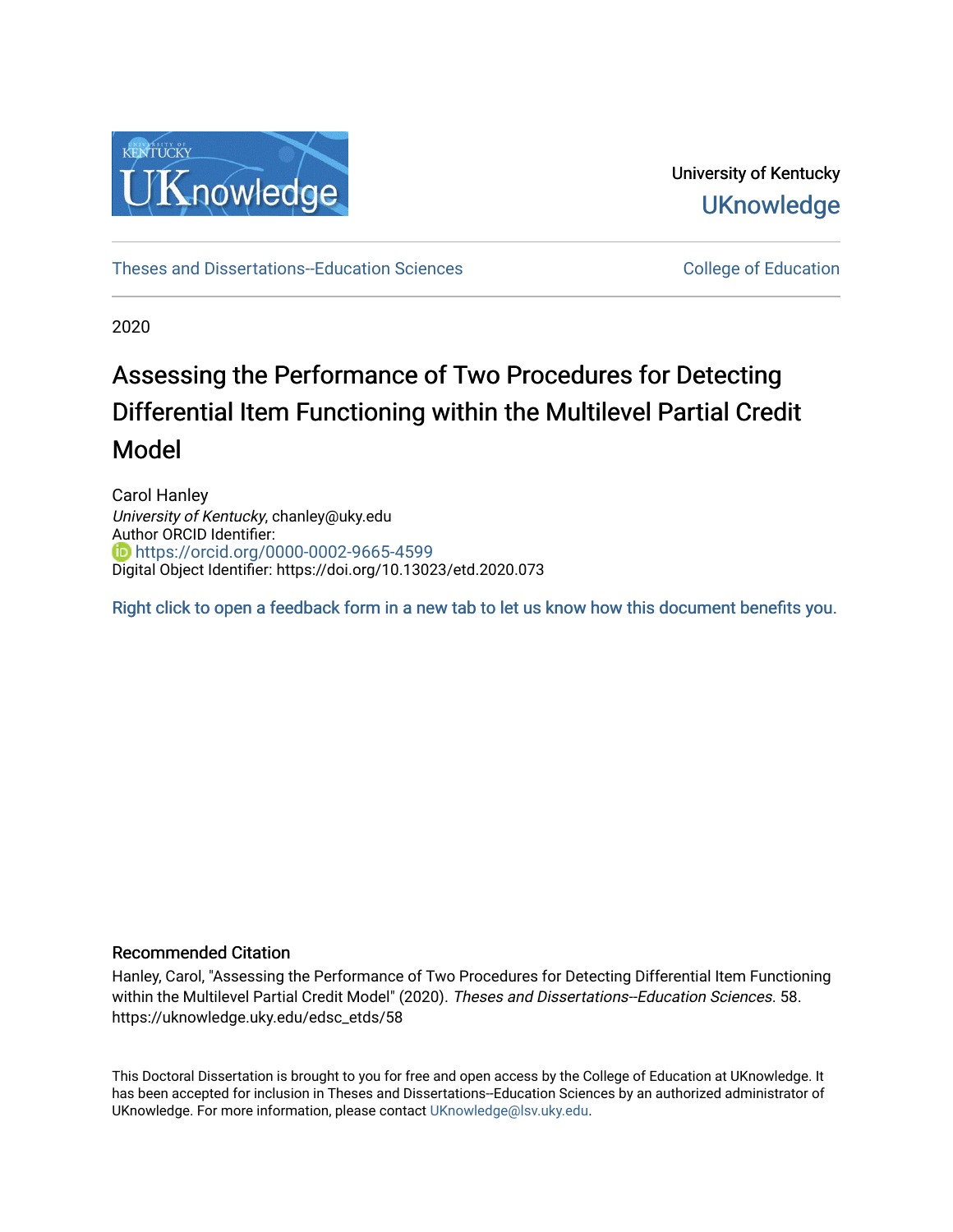## STUDENT AGREEMENT:

I represent that my thesis or dissertation and abstract are my original work. Proper attribution has been given to all outside sources. I understand that I am solely responsible for obtaining any needed copyright permissions. I have obtained needed written permission statement(s) from the owner(s) of each third-party copyrighted matter to be included in my work, allowing electronic distribution (if such use is not permitted by the fair use doctrine) which will be submitted to UKnowledge as Additional File.

I hereby grant to The University of Kentucky and its agents the irrevocable, non-exclusive, and royalty-free license to archive and make accessible my work in whole or in part in all forms of media, now or hereafter known. I agree that the document mentioned above may be made available immediately for worldwide access unless an embargo applies.

I retain all other ownership rights to the copyright of my work. I also retain the right to use in future works (such as articles or books) all or part of my work. I understand that I am free to register the copyright to my work.

## REVIEW, APPROVAL AND ACCEPTANCE

The document mentioned above has been reviewed and accepted by the student's advisor, on behalf of the advisory committee, and by the Director of Graduate Studies (DGS), on behalf of the program; we verify that this is the final, approved version of the student's thesis including all changes required by the advisory committee. The undersigned agree to abide by the statements above.

> Carol Hanley, Student Dr. Michael D. Toland, Major Professor Dr. Michael D. Toland, Director of Graduate Studies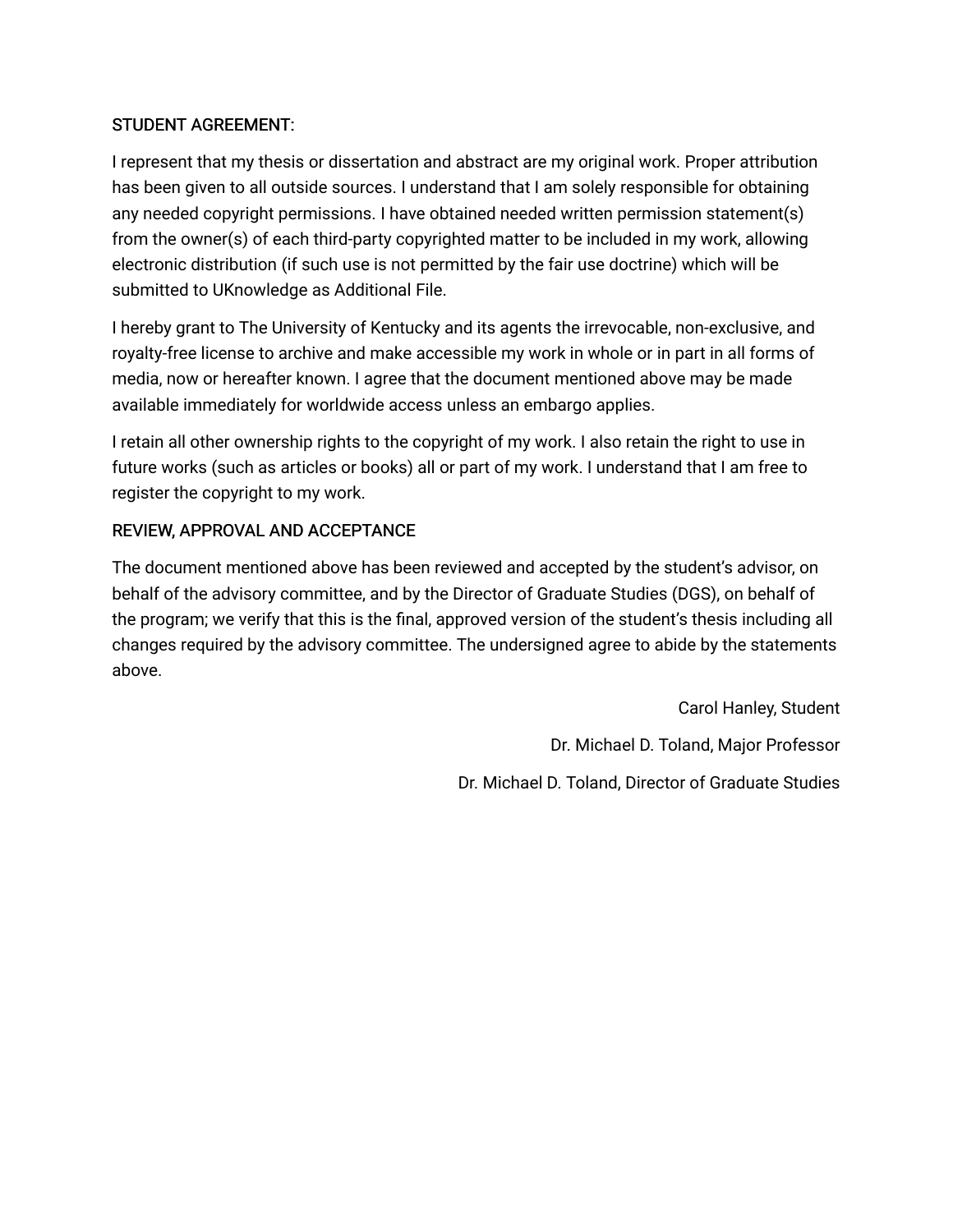# ASSESSING THE PERFORMANCE OF TWO PROCEDURES FOR DETECTING DIFFERENTIAL ITEM FUNCTIONING WITHIN THE MULTILEVEL PARTIAL CREDIT MODEL

### DISSERTATION

\_\_\_\_\_\_\_\_\_\_\_\_\_\_\_\_\_\_\_\_\_\_\_\_\_\_\_\_\_\_\_\_\_\_\_\_\_\_\_\_\_\_\_\_\_\_\_\_\_\_\_\_\_\_\_\_\_\_\_\_\_\_\_\_\_\_\_\_\_\_\_\_\_\_\_\_

**\_\_\_\_\_\_\_\_\_\_\_\_\_\_\_\_\_\_\_\_\_\_\_\_\_\_\_\_\_\_\_\_\_\_\_\_\_\_\_\_\_\_\_\_\_\_\_\_\_\_\_\_\_\_\_\_\_\_\_\_\_\_\_\_\_\_\_\_\_\_\_\_\_\_\_\_** 

A dissertation submitted in partial fulfillment of the

requirements for the degree of Doctor of Philosophy in the

College of Education

at the University of Kentucky

By

Carol D. Hanley

Lexington, Kentucky

Co-Directors: Dr. Michael D. Toland, Professor of Quantitative and Psychometric Methods

and Dr. Xin Ma, Professor of Quantitative and Psychometric Methods

Lexington, Kentucky

Copyright © Carol D. Hanley 2020

https://orcid.org/0000-0002-9665-4599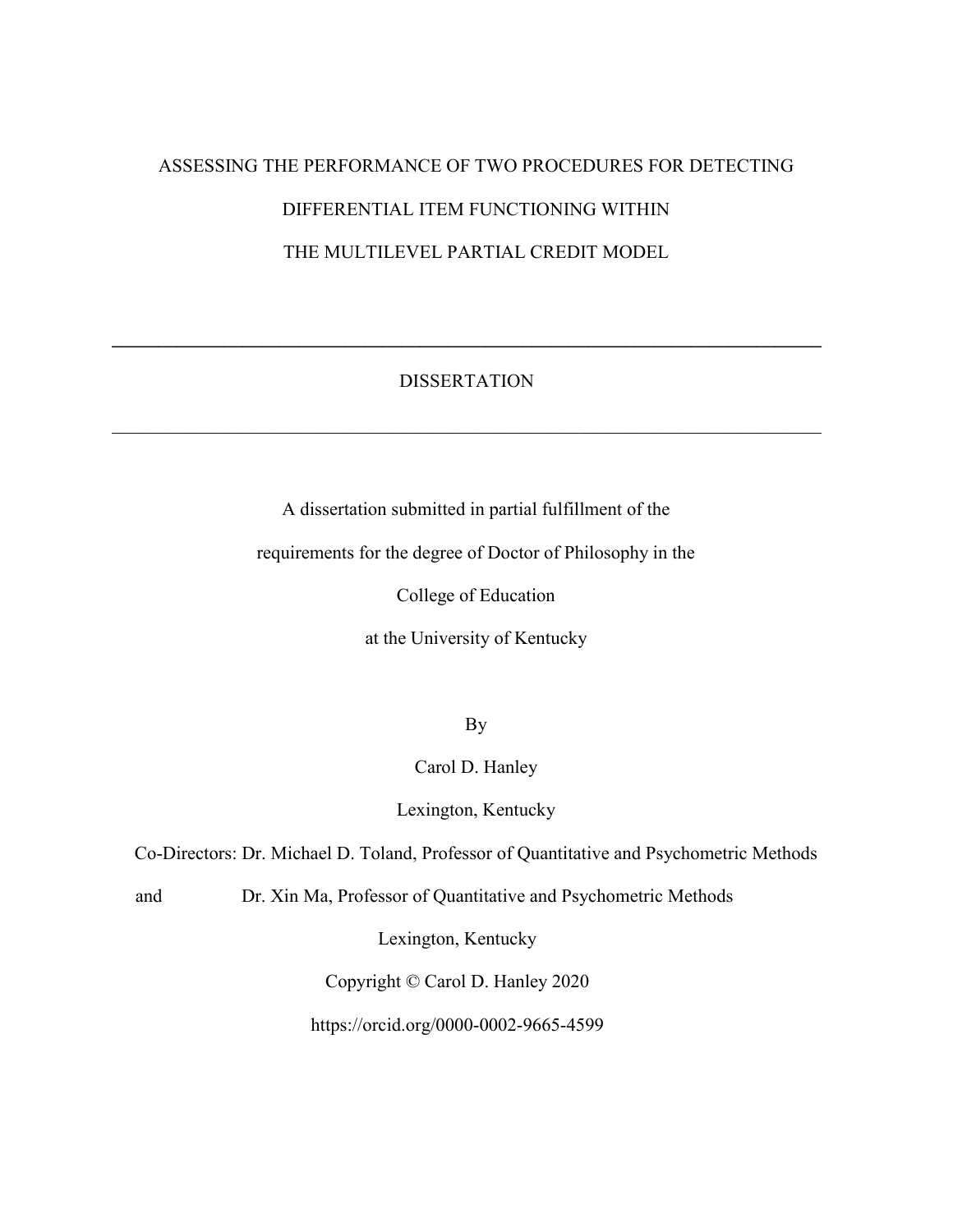#### ABSTRACT OF DISSERTATION

# ASSESSING THE PERFORMANCE OF TWO PROCEDURES FOR DETECTING DIFFERENTIAL ITEM FUNCTIONING WITHIN THE MULTILEVEL PARTIAL CREDIT MODEL

This is a simulation study that evaluates the performances of two models for the detection of uniform differential item functioning (DIF). Simulated data are generated by a multilevel partial credit model (MLPCM). The purpose of this study was to compare the accuracy of two DIF detection procedures, hierarchical ordinal logistic regression (HOLR) for multilevel data and multilevel generalized Mantel-Haenszel (MGMH: French & Finch, 2013; French, Finch, & Imekus, 2019). Conditions manipulated were the number of participants per cluster (20, 40), number of clusters (50, 100, 200), DIF magnitude (0, .4, .8), and magnitude of intraclass correlation coefficient (.05, .25, .45). Furthermore, only one grouping variable was used within-groups. Data was simulated using R (R Core Team, 2019), whereas analyses will be performed using SAS 9.4 (SAS Institute, 2013) and R. In general, HOLR maintains the Type I error rate better than MGMH and HOLR has more power than MGMH under most simulation conditions. *Keywords*: item response theory, multilevel partial credit model, hierarchical ordinal logistic regression, multilevel generalized Mantel-Haenszel, multilevel differential item functioning

> Carol D. Hanley April 14, 2020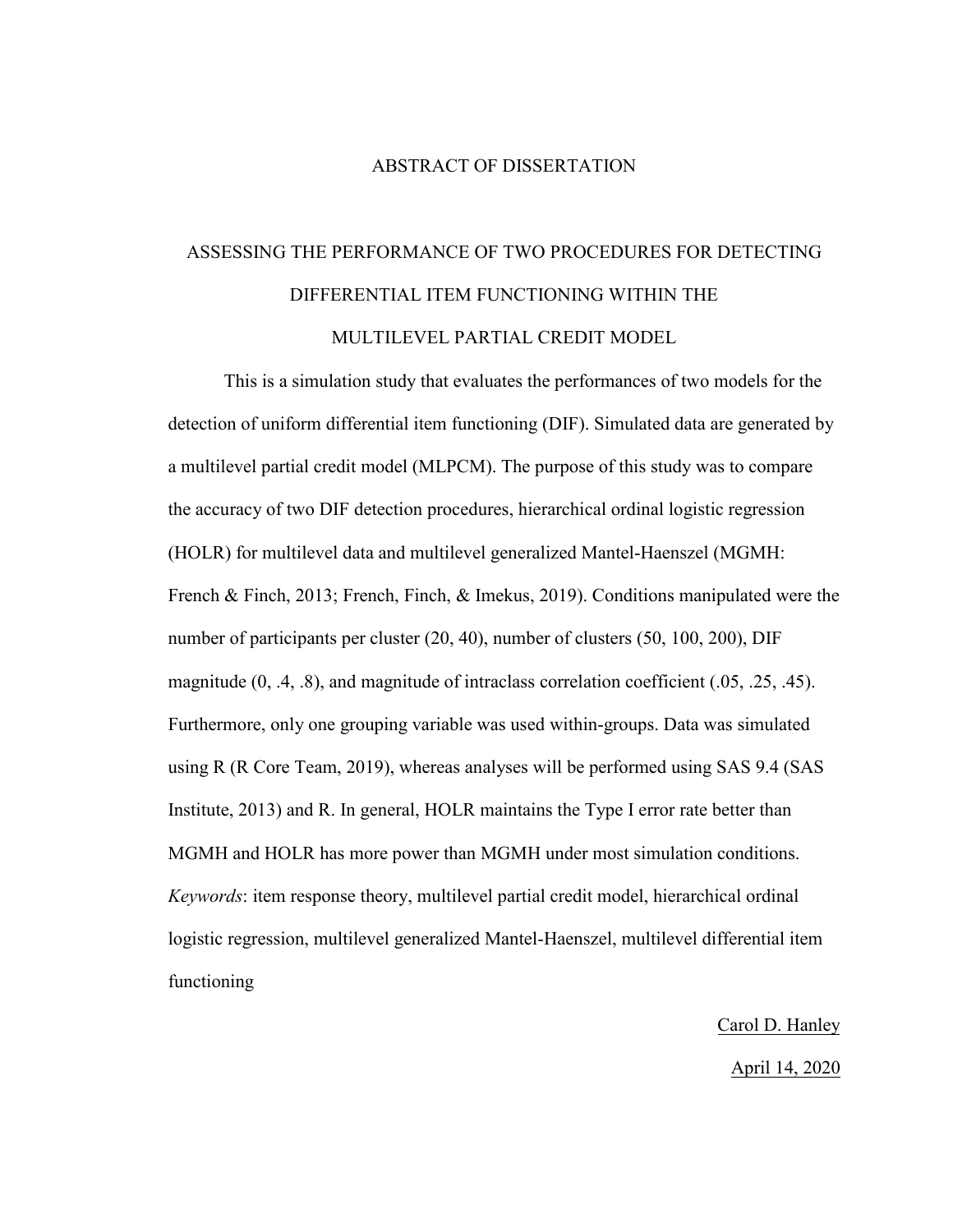# ASSESSING THE PERFORMANCE OF TWO PROCEDURES FOR DETECTING DIFFERENTIAL ITEM FUNCTIONING WITHIN THE MULTILEVEL PARTIAL CREDIT MODEL

By

Carol D. Hanley

Michael D. Toland, PhD

Co-Director of Dissertation

Xin Ma, PhD

Co-Director of Dissertation

Michael D. Toland, PhD

Director of Graduate Studies

April 7, 2020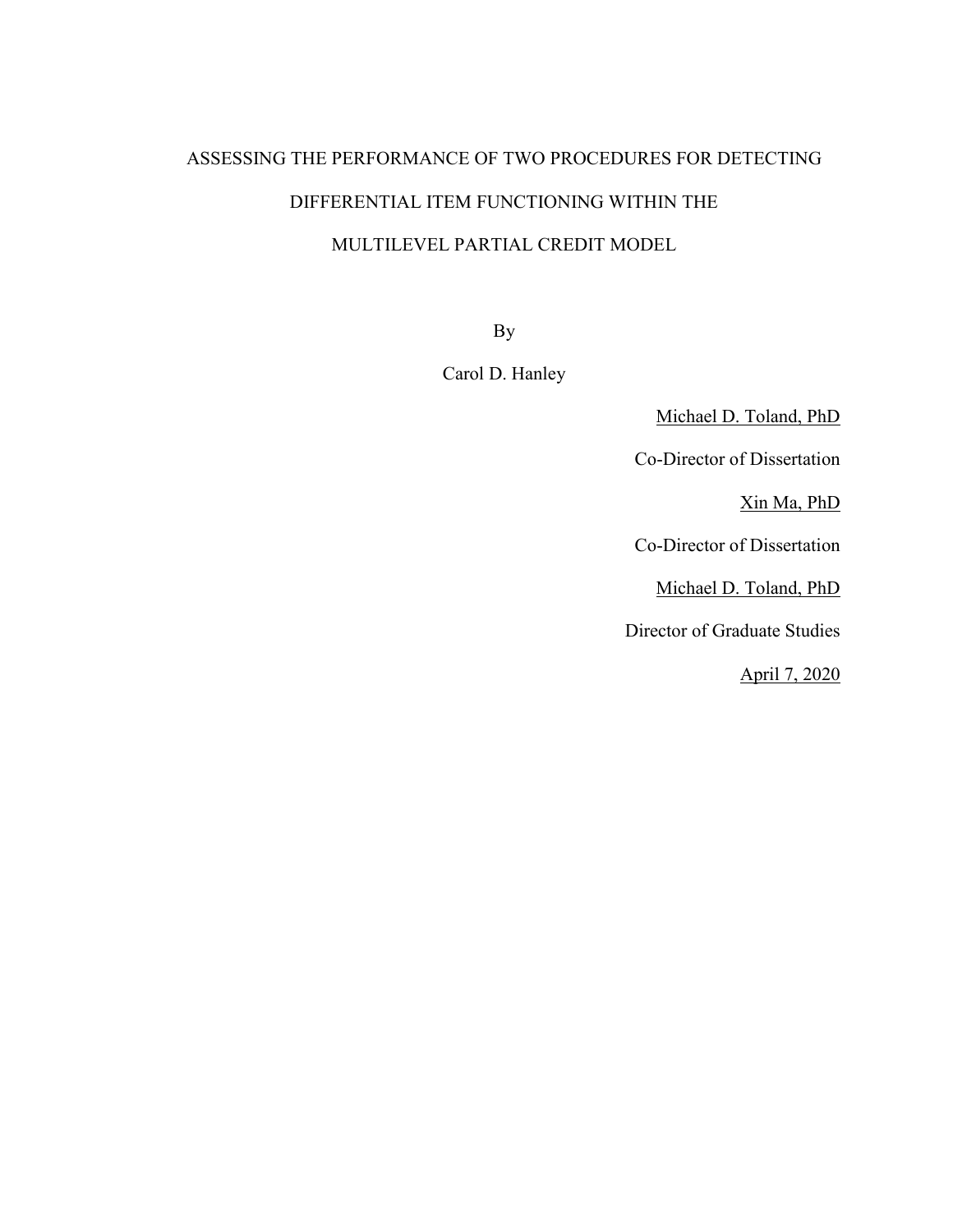#### ACKNOWLEDGEMENTS

In 1994, Jane Cowen-Fletcher, a Peace Corps volunteer in Benin, West Africa, wrote a book called "It takes a village." The story line begins as a mother asks her daughter, Yemi, to watch her younger brother. Yemi proudly declares that she can watch him "All by myself." Yemi loses sight of her brother and soon discovers she is not doing the task, "All by myself," but that her brother is being cared for by many villagers. Once reunited, Yemi thanks each villager in turn and comes to understand what it means to belong to a community.

As with Yemi, I could not complete this dissertation "All by myself" but had many villagers playing different roles. Some villagers were teachers, while others were tutors, supporters, and cheerleaders. The best wore multiple hats. No matter the role, they all must be thanked in turn.

My faculty advisors gave me their most precious resource – time. This is a resource that should never be undervalued or squandered and one that I highly treasure. Drs. Schroeder and Hammer supported me through my proposal defense and dissertation defense, and I thank them for sharing their time and expertise with me. Dr. Ma taught and mentored me from start to finish, and I thank him for his patience, self-lessness, humor, ability to simplify complex concepts, and make connections among statistical concepts. Dr. Toland never failed to ask a question that was just beyond my grasp of understanding, making me a better student and researcher. Thank you for your enthusiasm, expertise, dedication, and insightfulness.

Drs. Ma and Toland were my village mayors. Sometimes, they tried to teach me things I was not ready to learn, and when I was ready to learn them, I had to teach myself.

iii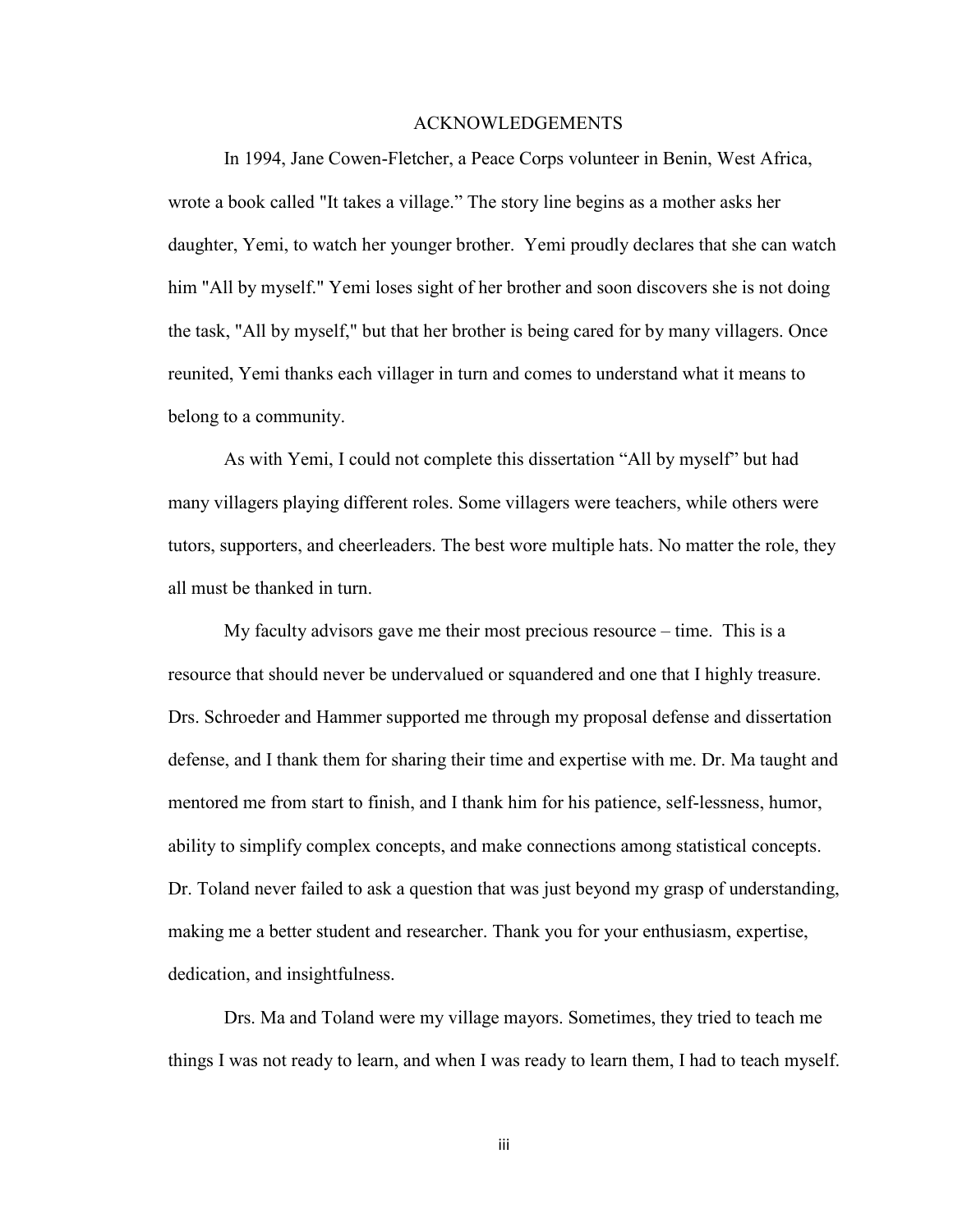Somehow, they made me reach deeper than I wanted to, but they knew I could, and they gave me the tools to do it. That was a real gift.

A most important villager, who acted alternately as a colleague, tutor, and illustrator, was David – a savant-like friend, if I may call him that, who helped me find my way out of many intellectual bewilderments that seemed unassailable.

One villager played the role of IT specialist, not someone who was present in Yemi's community, but she would have benefited greatly. Chris was always available to install or update just one more software program to help me on my journey. He was unfailingly supportive, and I appreciate him greatly. XOXO

But villagers do not only play academic roles, they also provide emotional support. For that support, I want to thank two good friends, Melody and Jackie, and my sister, Christie. Whether on long walks or long phone calls, I was sure to have someone who would listen to a complaint – or two!

Yemi's community did not have nurses but mine does, and I am so thankful. Deborah, Grace, Janke, and Lisa were behind me to push, pull, and catch me when things didn't go my way.

My lab mates in the Applied Psychometric Strategies Lab offered a sense of community as I traveled the path to my degree. I big thank you to them all.

Some of my greatest thanks goes to a villager with superhuman listening, empathetic, and supportive powers – Esther. She never failed to ask how things were going, give me encouragement, and find the positive in very dismal outcomes, of which there were many. The story of Esther has historically been one of honor and friendship and that story continues today. Thank you, friend.

iv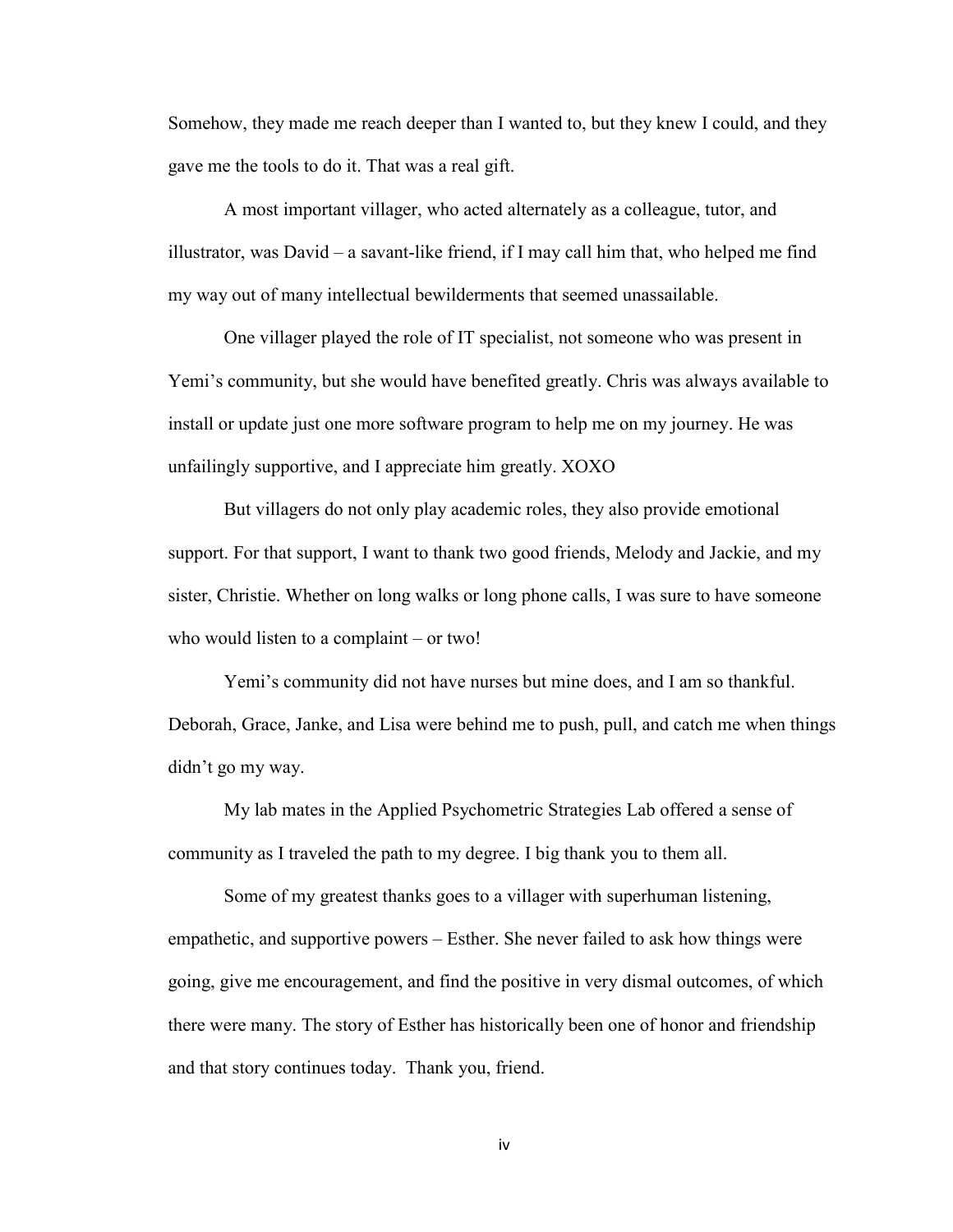Sometimes, I had to communicate with an adjoining village, which had resources that were absent from mine. This village, the Applied Statistics Lab in University's College of Arts & Sciences, played a life-saving role. Three consultants, Eric, Matt, and Leon assisted me while I learned R coding, and I send a hearty thank you. The mayor of this village, Dr. Arnold Stromberg, deserves special recognition because of how he understands and carries out his role at the University. Unfortunately, there is a dearth of people like him in this world, and we are poorer because of it.

I would like to conclude my village tour by thanking the village founders and paraphrasing a useful quote. If I have been able to investigate this subject a bit more deeply, it is because I have been standing upon the shoulders of those who have who have conducted foundational work. I sincerely thank Dr. Brian French and Dr, Holmes Finch for making my work possible.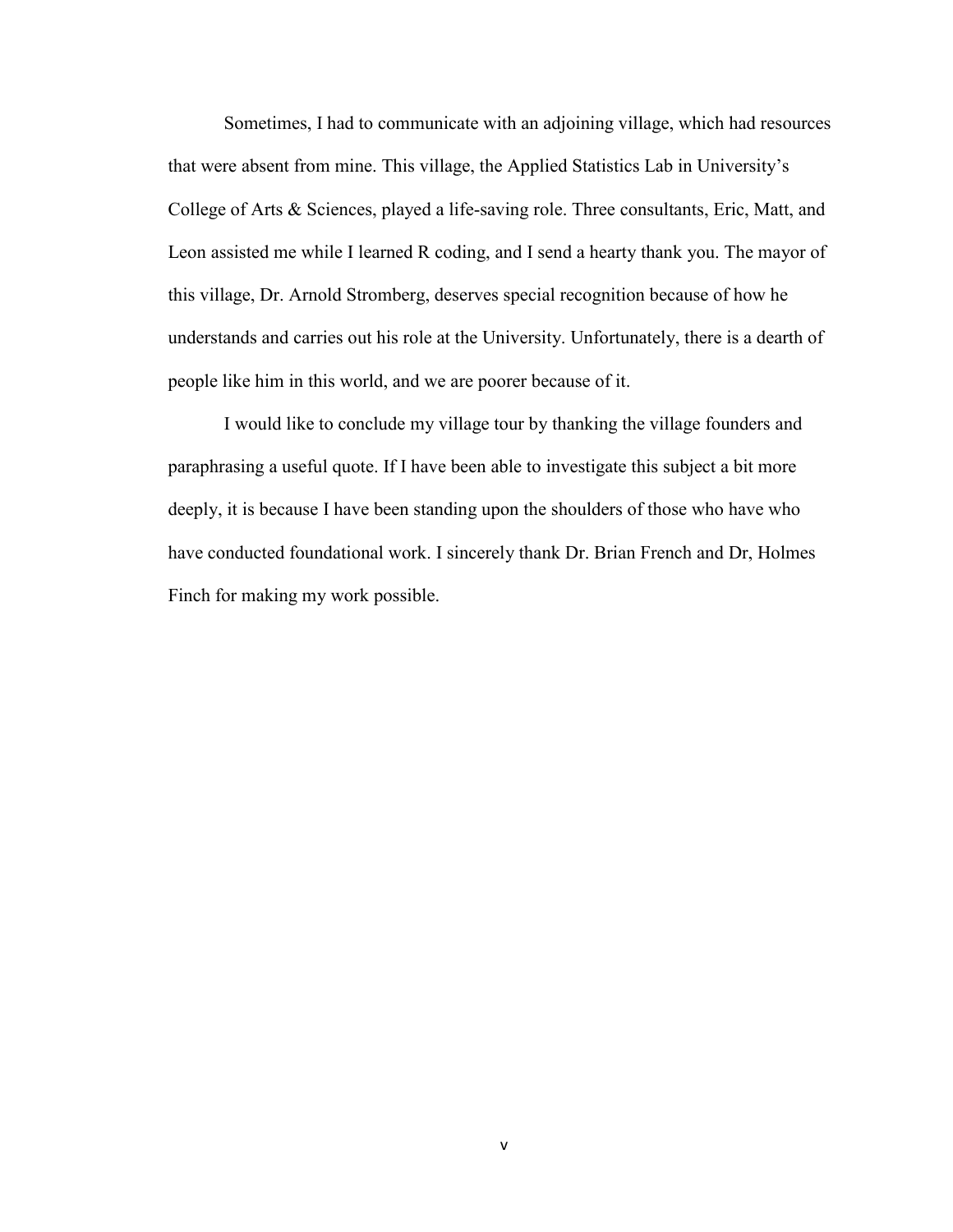## TABLE OF CONTENTS

| Brief Overview of Polytomous Response Models – Single-Level and Multilevel4 |
|-----------------------------------------------------------------------------|
|                                                                             |
|                                                                             |
|                                                                             |
|                                                                             |
|                                                                             |
|                                                                             |
| Multilevel Generalized Mantel-Haenszel (MGMH)10                             |
| Hierarchical Logistic Regression (HLR) and Hierarchical Ordinal             |
| Multilevel Applied and Simulation DIF Detection Studies 14                  |
| Substantive Studies Examining Three-Level Models for DIF Detection Using    |
| Simulation Studies Examining Three-Level Models for DIF Detection Using     |
| Substantive Studies Examining Three-Level Models for DIF Detection Using    |
| Simulation Studies Examining Three-Level Models for DIF Detection Using     |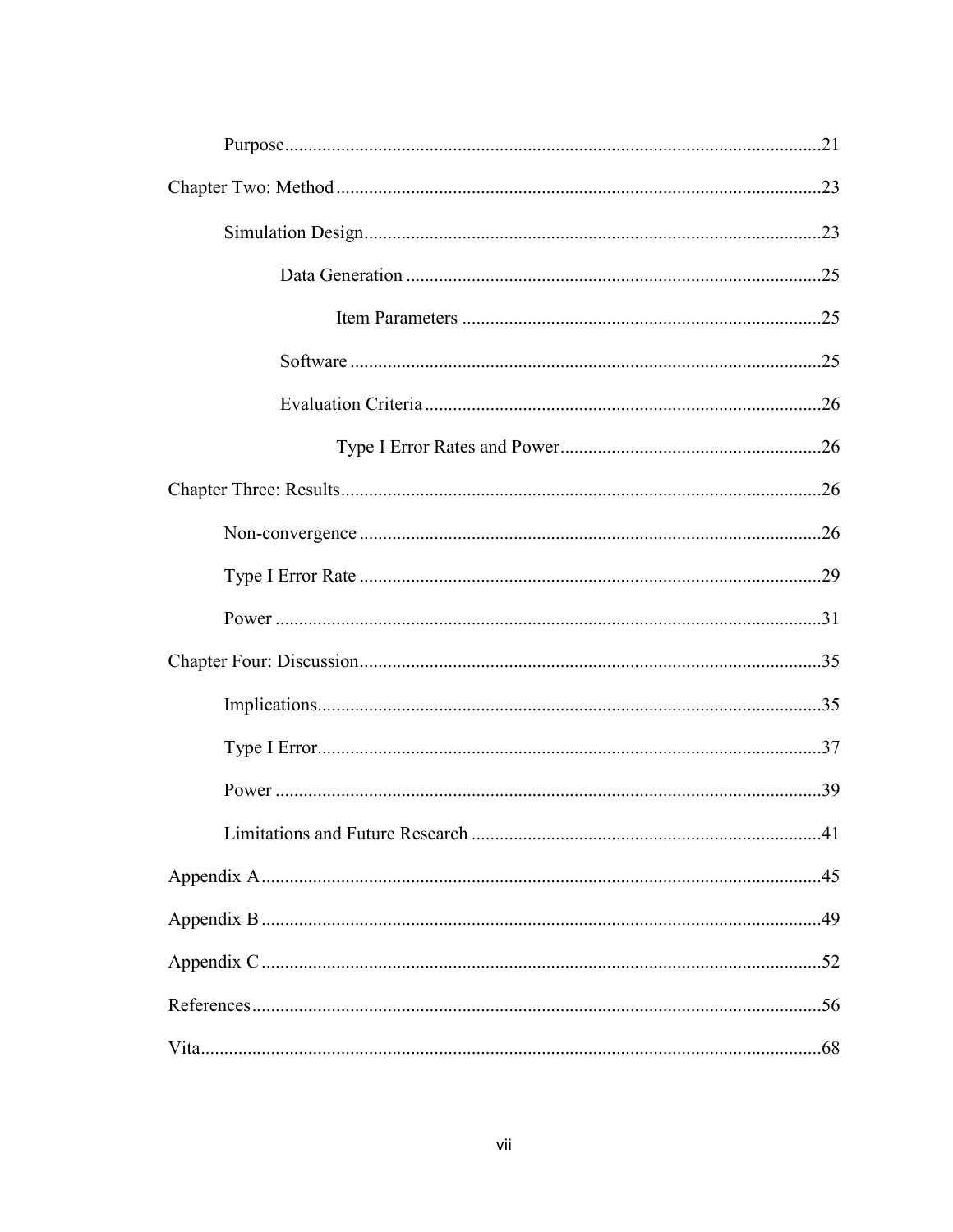## LIST OF TABLES

|                                                          | .24 |
|----------------------------------------------------------|-----|
|                                                          |     |
|                                                          |     |
|                                                          |     |
| Table 5, Type I error rate by type of analysis, level of |     |
| Table 6, Power by type of analysis, level of DIF,        |     |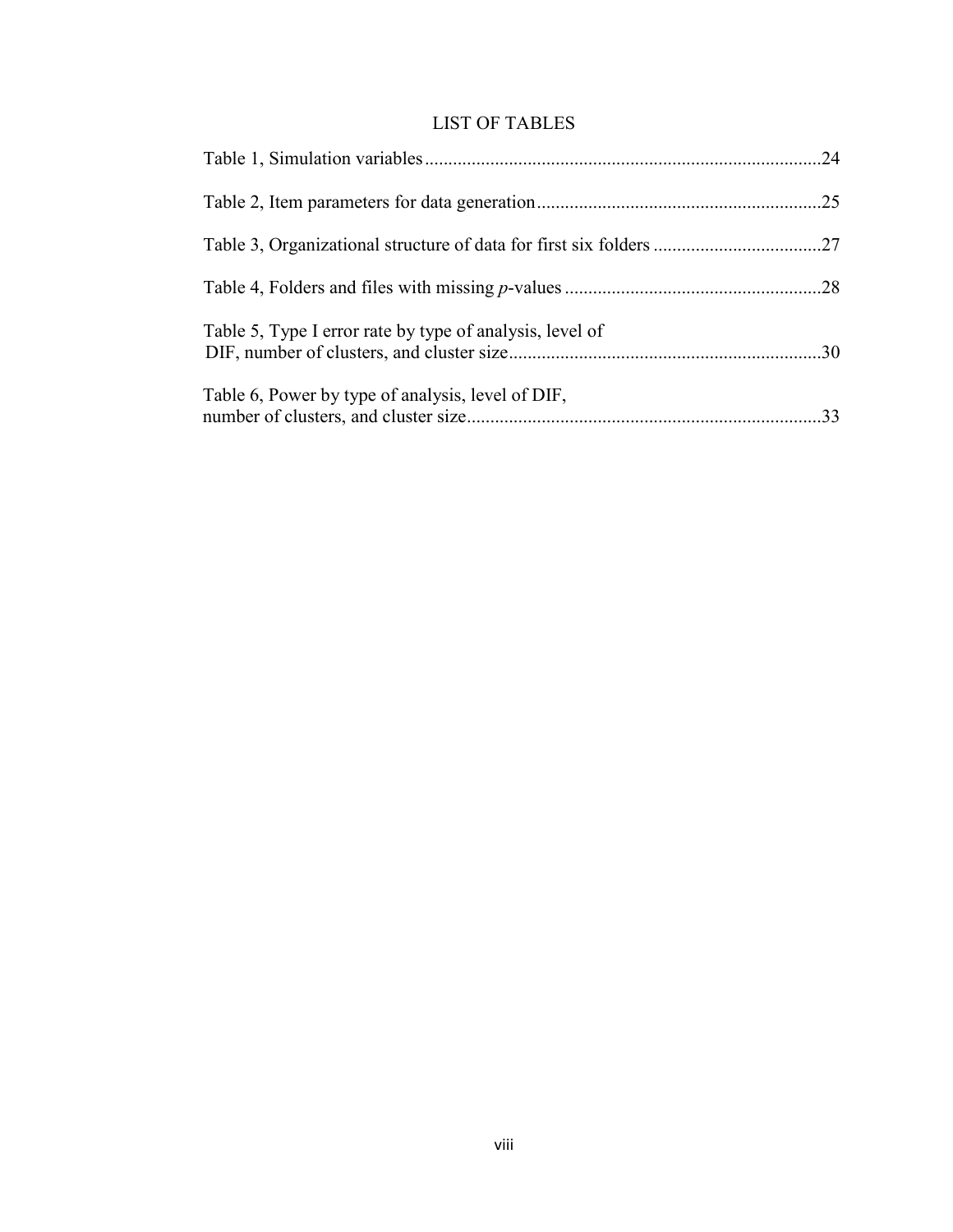#### **Chapter One: Introduction**

#### **The Importance of Differential Item Functioning**

In our current political and educational environment, policymakers and educators rely heavily on standardized test scores to inform their decisions regarding schools, teachers, and students. To ensure these decisions are equitable, test developers must create assessment items that are fair for every test taker. Fairness in this case means that different groups of test takers, who have the same abilities, should have the same probability of getting any item correct, and test scores must accurately reflect each test taker's ability on the construct of interest (e.g., reading achievement). The federal law, Every Student Succeeds Act 2015 (ESSA, 2015), requires states to use assessments that "are valid, reliable, and comparable for all students and for each subgroup of students and among participating schools and districts" (U.S. Department of Education, 2017, p. 5). For these reasons, accurate methods must exist to determine if items or tests contain bias.

Test bias is defined as the systematic error in how a test measures members of a particular group and creates a distortion in results for one group over another (Camilli  $\&$ Shepard, 1994). Differential item functioning (DIF), on the other hand, can be defined as "an unexpected difference among groups of examinees who are supposed to be comparable with respect to the attribute measured by the item and the test on which it appears" (Dorans & Holland, 1993, p. 37). Camilli and Shepard compared DIF to bias, asserting that DIF is an item's psychometric property, whereas bias is a general term associated with interpretation. Bias can be defined as "construct-irrelevant components that result in systematically lower or higher scores for identifiable groups of examinees" (AERA et al., 2003, p. F6). In the high-stakes environment of state assessments, these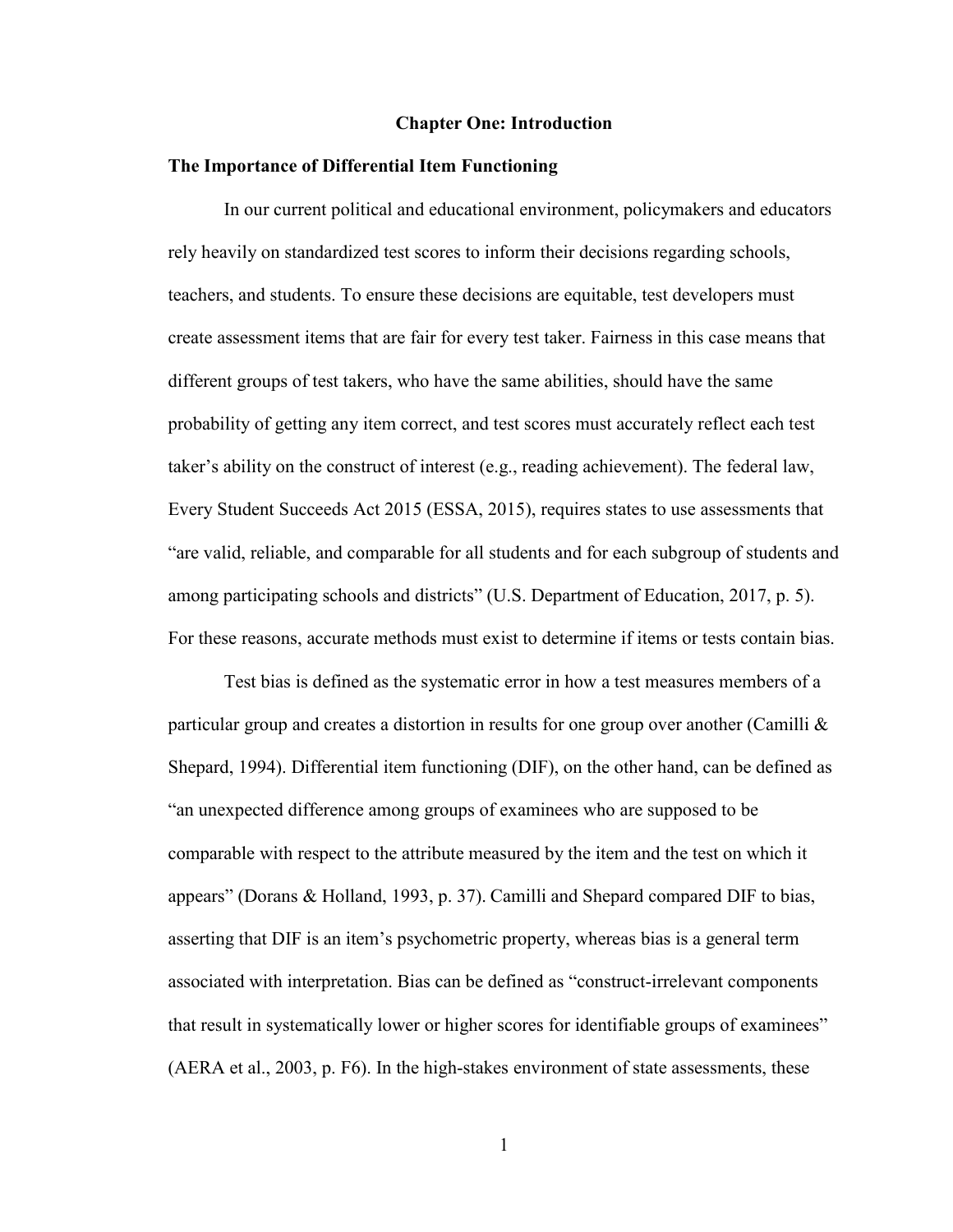construct-irrelevant components may include gender, race, ethnicity, socioeconomic status, rurality, religion, sexual identity, or any combination thereof.

DIF detection procedures were developed because of the possibility of bias in achievement tests (Wen, 2014). When examining items within a test or scale, it is essential to identify those items that contain DIF; however, it is not beneficial to flag items as containing DIF if they function as the test developer intended. Although there are many ways of considering test fairness, in this study, it will be examined through two DIF detection procedures.

#### **DIF versus Impact**

DIF should be distinguished from impact. While DIF matches students on their ability level in order to compare scores on an item, any difference in the two groups being compared in terms of overall test score means can still differ; however, this circumstance is not categorized as DIF. DIF refers to the situation in which different groups with equal ability do not have an equal chance of getting an item correct. An item is described as having DIF if it favors one group over another, such as one minority group over another while controlling for ability level. When a researcher attempts to identify items on which examinees with the same ability, but from different groups, respond differently, that researcher focuses on DIF, not on impact (Kim, 1992). When true differences in group performance exist due to proficiency, this situation is referred to as an impact. Impact is defined as the influence on the probability of correctly answering the target item based on the presence of differences on ability dimension between groups (Klokars & Lee, 2008). Therefore, when DIF is not present, but there are true differences in groups, then impact is present.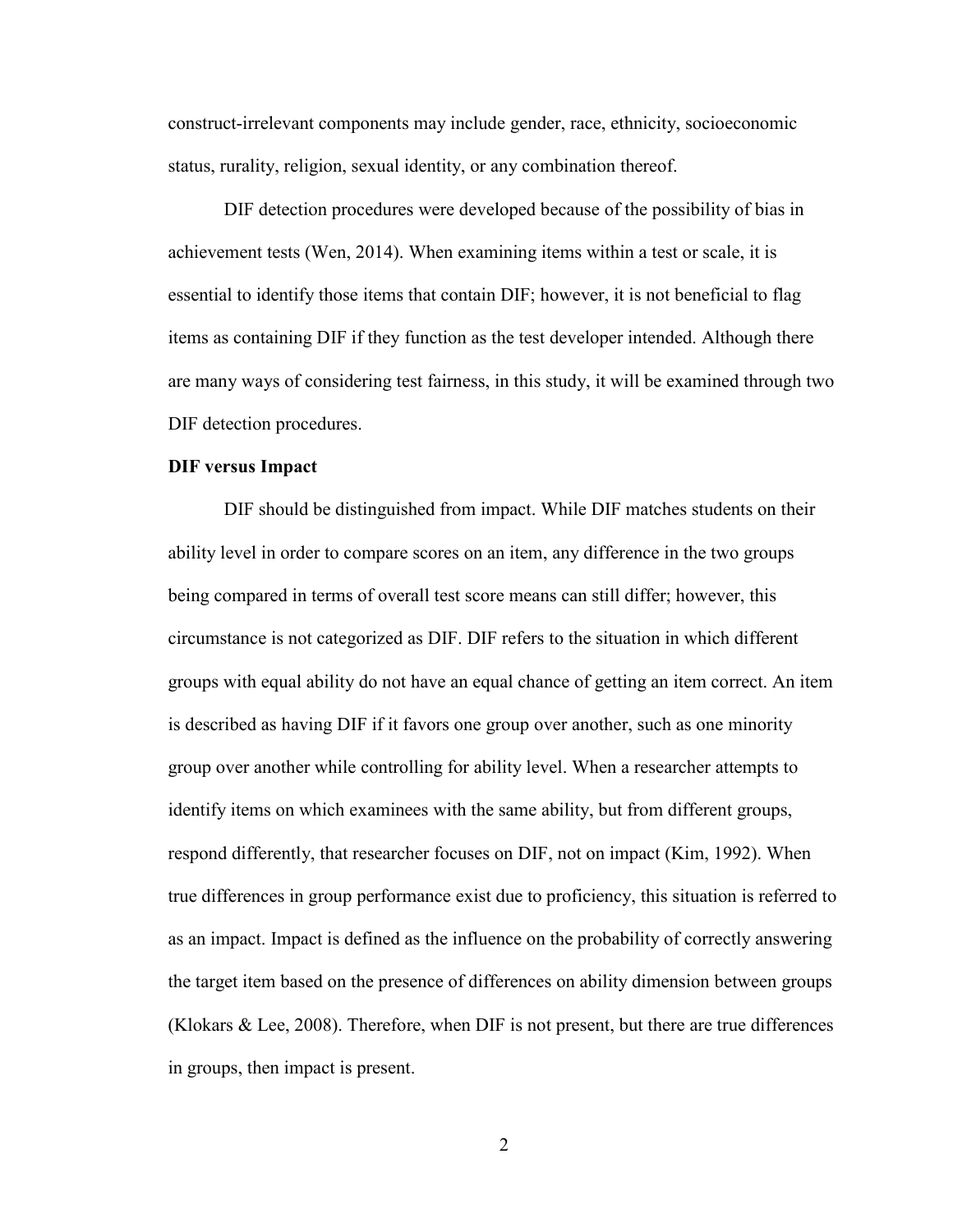Kim (2003) suggests the differences in item performance be thought of as the "true" difference between groups and an "artificial" difference brought about by inappropriate and irrelevant (biased) items. In general, we desire for there to be no DIF among items on our test so that impact can be truly detected.

#### **The Perils of Ignoring Data Structure**

DIF detection procedures help ensure assessment items are bias-free, but they must be chosen to fit the data structure and the item response format, equally well (French & Finch, 2010, 2013). Unfortunately, DIF detection procedures are not always chosen to fit the data structure. For example, in educational environments, data are often hierarchically structured, meaning students are nested within teachers who may be further nested within schools. Although DIF detection procedures have been used for many years, often they are not conducted using multilevel methods that account for hierarchical data structure (French & Finch, 2010, 2013; Ryan, 2008; Wen, 2014). In general, when the multilevel data structure is not taken into account, it can lead to inaccurate estimation of standard errors (Raudenbush & Bryk, 2002). In regard to DIF detection, ignoring the multilevel data structure can result in parameter estimation problems, which can lead to biased statistical tests and faulty DIF detection (French & Finch).

Multilevel DIF detection procedures have mostly been used with items that are dichotomously scored ( $1 =$  correct,  $0 =$  incorrect). However, large-scale assessments contain a mix of dichotomously and polytomously scored  $(0 = no \text{ credit}, 1 = partial)$ credit,  $2 = \text{full credit}$  items, and more polytomously scored items may be on the way. For instance, the ESSA (ESSA of 2015, 2015) gives states the opportunity to design new types of assessments to better support teaching and learning by measuring higher-order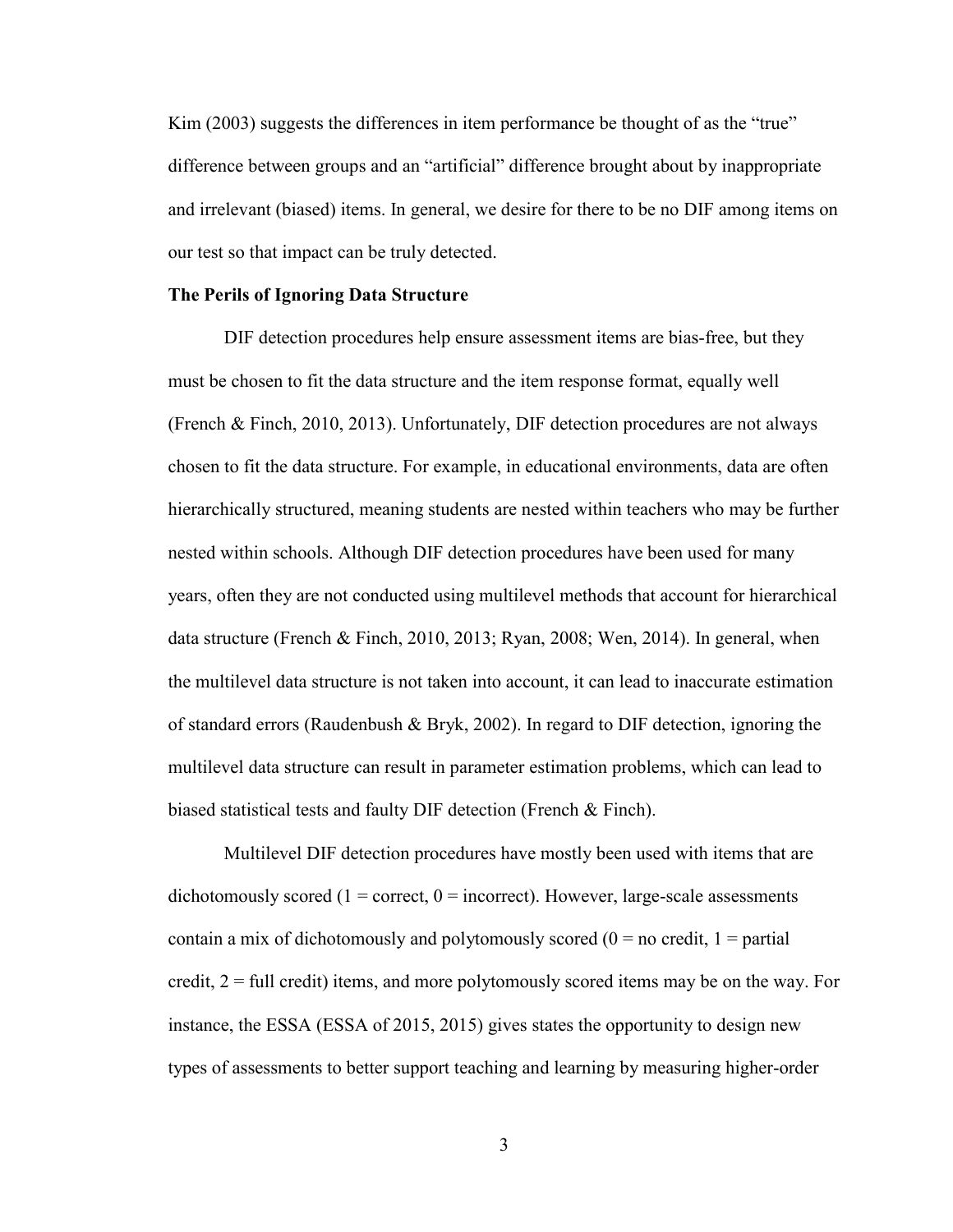thinking skills via more authentic assessments. These authentic assessments include projects and extended performance tasks (Holahan, Young, Palmer, & Little, 2017). As states move from traditional items, such as multiple-choice and constructed-response, that assess a single attribute, to those that assess multiple competencies (Castle, 2018), they must think about different ways to design and score assessments and detect DIF. For example, Massachusetts included multiple item formats in their 2018 Massachusetts Comprehensive Assessment System mathematics tests (Massachusetts Department of Education, 2018), which may call for multiple forms of DIF detection.

#### **Brief Overview of Polytomous Item Response Models – Single-Level and Multilevel**

Many psychological constructs are assessed by polytomous formats rather than dichotomous scoring (Preston & Reise, 2014). Whereas dichotomous items are scored in a binary way, polytomous items have more than two possible scores and describe the probability of a test taker reaching a specific score category. Thissen and Steinberg (1986) categorized polytomous response models into difference and divide-by-total models. Difference models may be used for ordered responses (i.e., options are in a specific, meaningful order) and are those in which the probability of responding in a category is found by determining the difference between cumulative probabilities. Divide-by-total models, used with either nominal data (i.e., not ordered) or ordered data, such as the partial credit model (PCM; Masters, 1982), are those in which the exponent is divided by the sum of all the exponents that appear in the numerator.

Classical item response theory single-level models include the PCM, generalized partial credit model (GPCM; Muraki, 1992), graded response model (GRM; Samejina, 1969), Andrich's (1978) rating scale model (RSM), and Bock's (1972) nominal response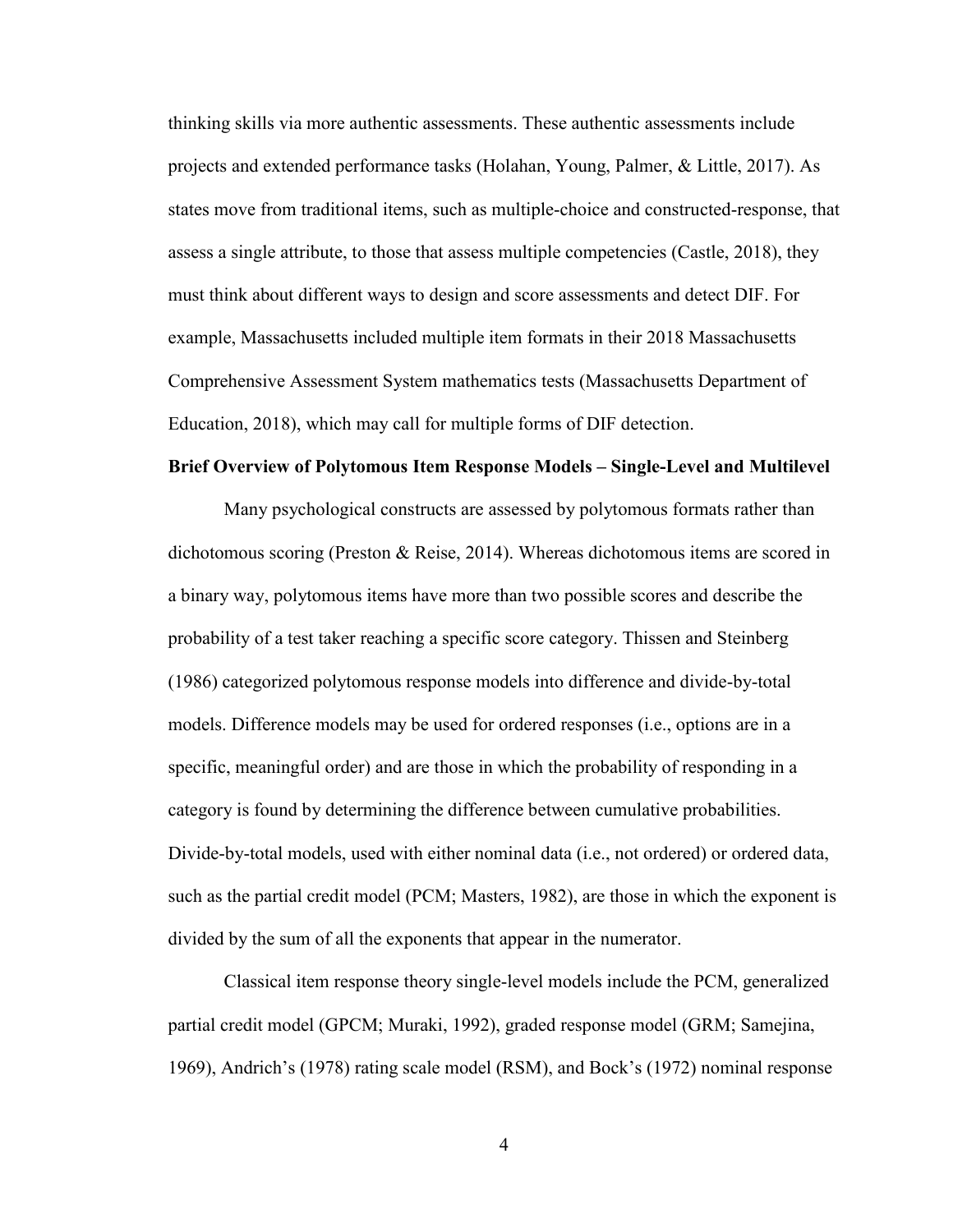model (NRM). The PCM is an ordered category response model for polytomous data that is commonly used with achievement outcomes or items that can be given partial credit; however, it can be used in any situation in which the test taker has two or more ordered category choices (Kim, 2018; Masters & Wright, 1992). Andrich's (1978) RSM can be used with Likert-type data, as well as performance data. In this model, thresholds on the latent continuum separate adjacent categories, which are constrained across items. The GPCM can be used with ordered response data, ratings, or Likert-type responses. In the GPCM, the assumption of equal item discriminations across items is relaxed, meaning the model contains a discrimination parameter that indicates the degree to which an item can differentiate among trait level values. Samejima's (1969) GRM uses a different logic from the adjacent or divide-by-total models, wherein the polytomous scores are a series of cumulative comparisons, while allowing discrimination to vary across items. Bock's (1972) NRM was originally designed for data with no order. However, the PCM, GPCM, and RSM are all special cases of the NRM; therefore, the NRM can be applied to ordinal data with specific constraints placed on model parameters. Furthermore, the NRM can be used with dichotomous data when specific constraints are placed on model parameters, which is better known as the Rasch model for dichotomous data.

Hedeker (2008) described multilevel models for categorical data that accommodate multiple random effects and allow for covariates. He viewed ordinal and nominal models as different ways of generalizing the dichotomous response model. He stated that ordinal models use cumulative dichotomizations of categorical outcomes, while nominal models use dichotomizations based on the selection of one category as a reference to which all others are compared. Unlike classical item response theory (IRT)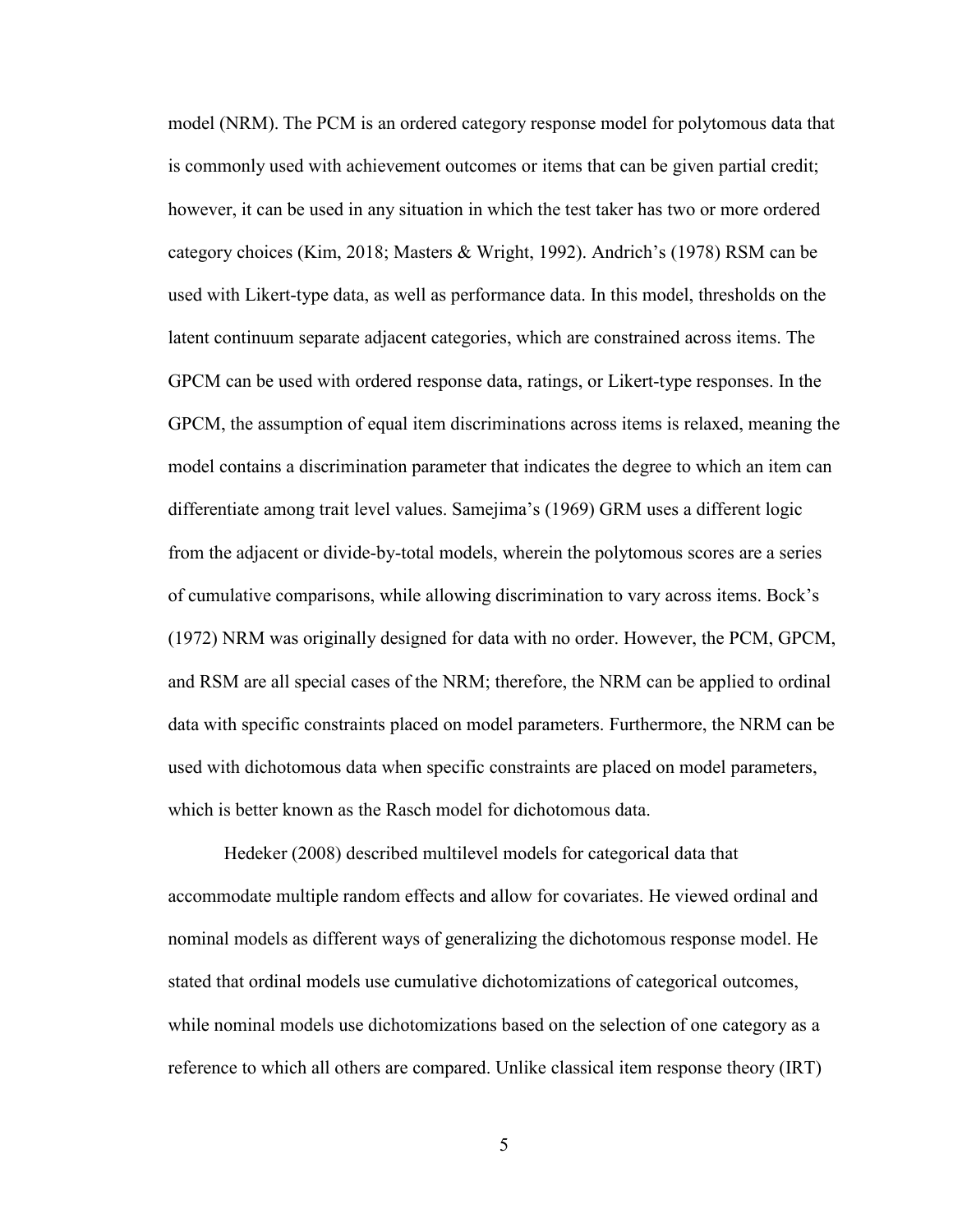models, the multilevel formula of the model allows multiple covariates at either level (i.e., item-level and/or person-level covariates), which enables multilevel models to examine whether item parameters vary by personal characteristics (Hedeker).

#### **Multilevel Data Structure Defined**

Administering a standard assessment to individual test takers in different teachers' classrooms in different schools creates a multilevel data structure. Within the traditional multilevel modeling framework, student scores are the level-1 unit and are nested within teachers, which is level 2, and finally nested within schools, which is level 3. These groupings of schools are often referred to as "clusters"; however, the appropriate level of aggregation varies depending upon the research questions and hypotheses.

Before a researcher moves forward with a hierarchical data analysis, the researcher must determine the amount of dependency within the groups by calculating the intraclass correlation coefficient (ICC). The ICC measures the proportion of variance in the outcome variable that can be explained at the between-group or cluster-level (Raudenbush & Bryk, 2002). The ICC for a two-level model, students nested in teachers, is expressed as

$$
\rho = \frac{\tau_{00}}{(\sigma^2 + \tau_{00})}.
$$
\n(1)

In Equation 1, ρ represents ICC, τ<sub>00</sub> represents between group (level-2) variance and  $σ<sup>2</sup>$ represents within-group (level-1) variance. A high ICC indicates there is a lot of dependency within groups, and the hierarchical structure of the data should be accounted for during data analysis. If the ICC is 0 it indicates that none of the variability in the outcome variable is due to between-group differences and the hierarchical structure of the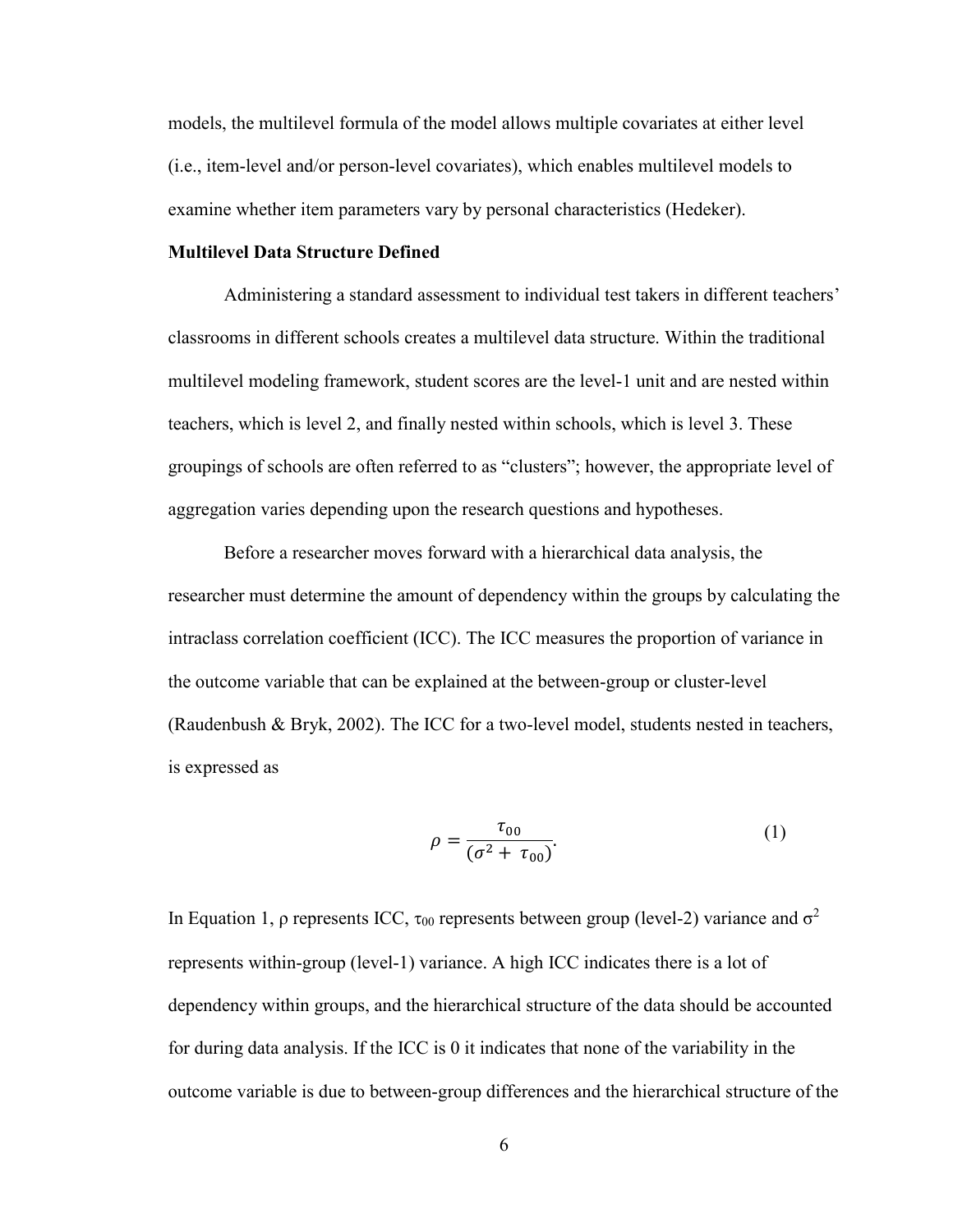data can be ignored. Even a low ICC indicates a dependency within groups and hierarchical linear modeling should be used.

#### **Types of DIF**

There are two types of DIF: uniform and nonuniform DIF. Uniform DIF occurs when the item in under consideration provides a constant relative advantage for the same group regardless of the trait level (Penfield & Camilli, 2007). In nonuniform DIF, one group may, for instance, have a relative advantage at low trait levels but a relative disadvantage at high levels (Penfield  $& Camilli$ ). DIF can be examined by looking at the differences between focal and reference group item parameters, including item difficulty (location) for instance and item discrimination. The focal group is typically the group of interest, and the reference group is the standard or comparison group (Atar, 2007). However, the focal group can be thought of as the manifest group, which has the lower probability of obtaining the correct answer to or endorsing an item, and the reference group has a higher probability of getting the correct answer or endorsing the item (Wen, 2014). Finally, according to Quesen (2016), focal groups often have smaller sample sizes, whereas reference group populations are usually larger.

#### **Traditional DIF Detection Procedures for Single-Level Data**

Researchers often organize DIF detection procedures into model-based and nonmodel-based approaches. The most well-known non-model-based methods are the Mantel-Haenszel (MH) procedure (Holland & Thayer, 1988), and the simultaneous item bias test (SIBTEST; Shealy & Stout, 1993). Other well-known model-based DIF detection procedures are logistic regression (LR; Swaminathan & Rogers, 1990), Lord's  $\chi^2$  test (Lord, 1980), Raju's area approach (Raju, 1988, 1990), and the likelihood ratio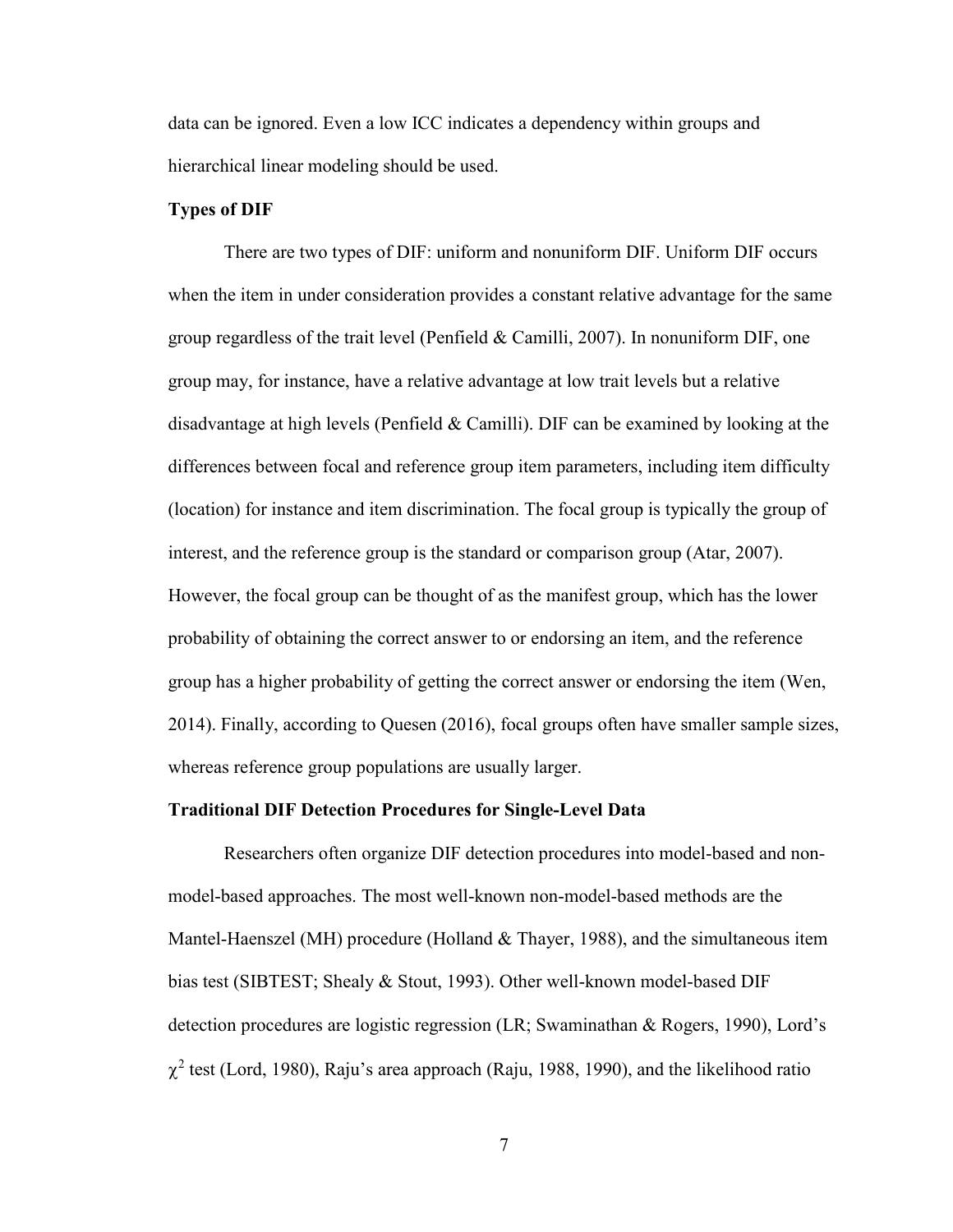test (Tay, Meade, & Cao, 2015). Two commonly used DIF detection procedures are the MH procedure and LR procedure with ordinal data.

**Mantel-Haenszel (MH) procedure.** The MH procedure is one of the most widely studied and used methods for studying DIF in dichotomous items. It is a non-modelbased contingency table method for detecting test items that performs differently between groups of test takers. The MH procedure and its extensions are relatively easy to calculate, do not require large sample sizes (e.g., 200 examinees per group) when working with non-nested data structures (Clauser & Mazor, 1998), and have an associated test of significance (Wood, 2011). The MH procedure is highly efficient in terms of statistical power and computational requirements (Clauser & Mazor). When using the MH procedure, researchers should assume that test takers are comparable, meaning they know the same amount of information; therefore, they will perform in much the same way on a specific item, regardless of their group membership (Holland  $\&$ Thayer, 1986).

**Ordinal logistic regression (OLR) procedure.** Another popular DIF detection procedure is the LR procedure. As early as the 1990s, LR was being suggested as a DIF detection procedure. Miller and Spray (1993) described the use of LR, or the cumulative logit model (Agresti, 2007), for DIF detection. The separate, cumulative logits, Miller and Spray stated, can be incorporated into one model called a proportional odds model (Agresti). The LR procedure can identify uniform and nonuniform DIF, whereas the generalized Mantel-Haenszel procedure is only suited for identifying uniform DIF.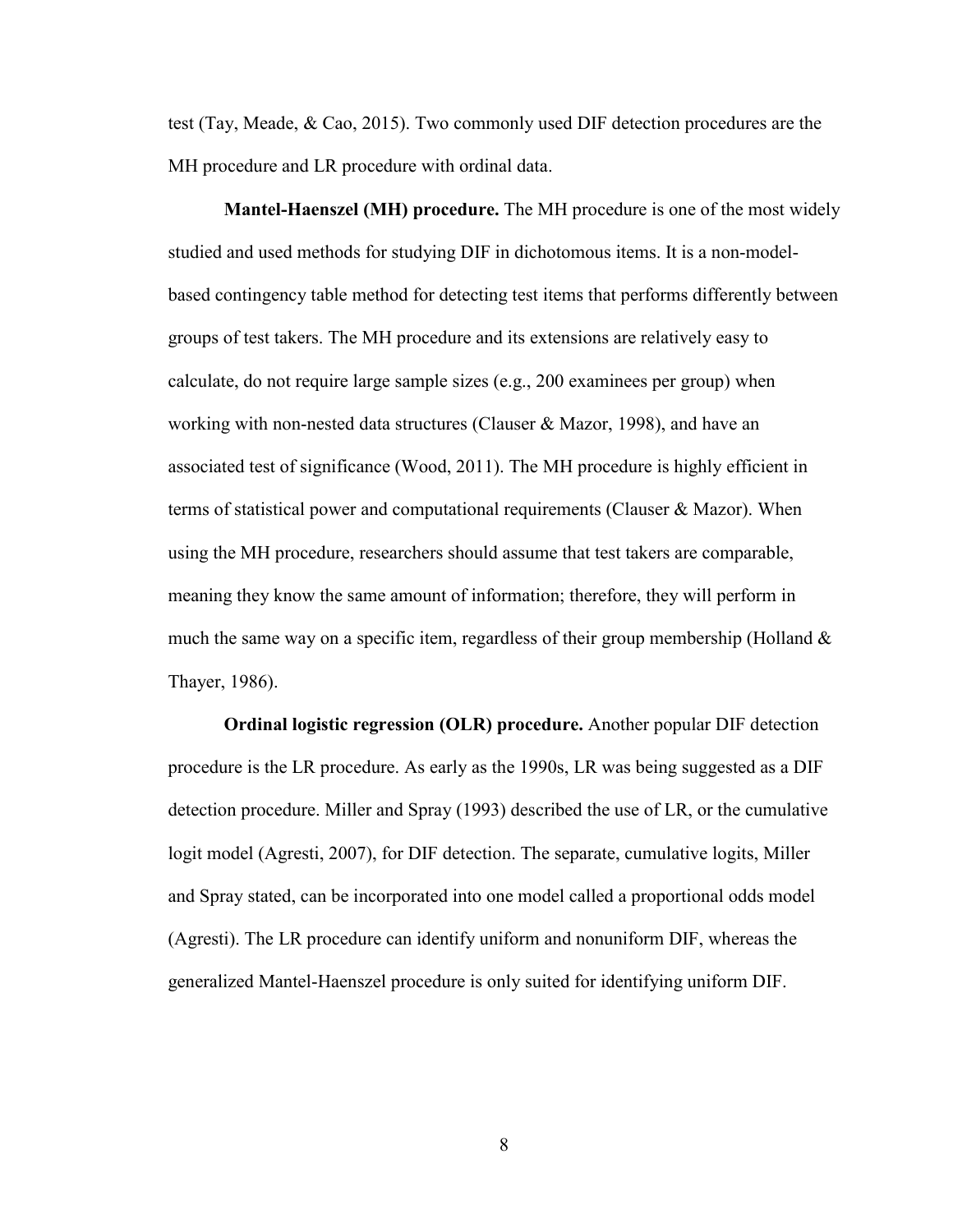When item responses are ordinal, ordinal logistic regression (OLR) can also be used for detecting DIF. The OLR model is as follows (Scott et al., 2009, Equation 2):

$$
ln\left[\frac{Pr(Y \le k|g,\theta)}{1 - Pr(Y \le k|g,\theta)}\right] = \beta_{0k} + \beta_1 \theta + \beta_2 g + \beta_3(g\theta). \tag{2}
$$

In Equation 2, Pr ( $Y \le k$ ) represents the probability of responding to an item in category k or below (for  $k = 0, 1, 2$ ),  $\theta$  represents ability, which is measured by the total score, *g* is the grouping variable (0 for reference, 1 for focal group),  $g\theta$  is the interaction term between the grouping variable and ability, and *β0k, β1, β2*, and *β<sup>3</sup>* are constants. When testing for uniform DIF, only two models need to be compared. The baseline model (*R1*), which only includes the ability term, whereas the larger model  $(R_2)$  includes the ability term plus the grouping variable as predictors. The value of the difference in −2 loglikelihood of full  $R_2$  and  $R_1$  is used to detect DIF and tested for significance by using a Chi-square distribution with one degrees of freedom. If this comparison yields a significant result, the item is flagged for uniform DIF.

#### **Multilevel DIF Detection Procedures**

Multilevel regression models focus on the variability across levels of nested data. Research suggests that omitting levels of nesting during analysis leads to biased standard error estimates, inaccurate parameter estimates, inflated effect size estimates, and an increased risk of committing a Type I error (Snijders & Bosker, 2012). When data are sampled hierarchically, the observations are often not independent, which is a common assumption in many statistical analyses. For instance, if a researcher takes a sample consisting of students nested within schools and omits the school-level structure, the researcher assumes there is no similarity among students within those schools, and the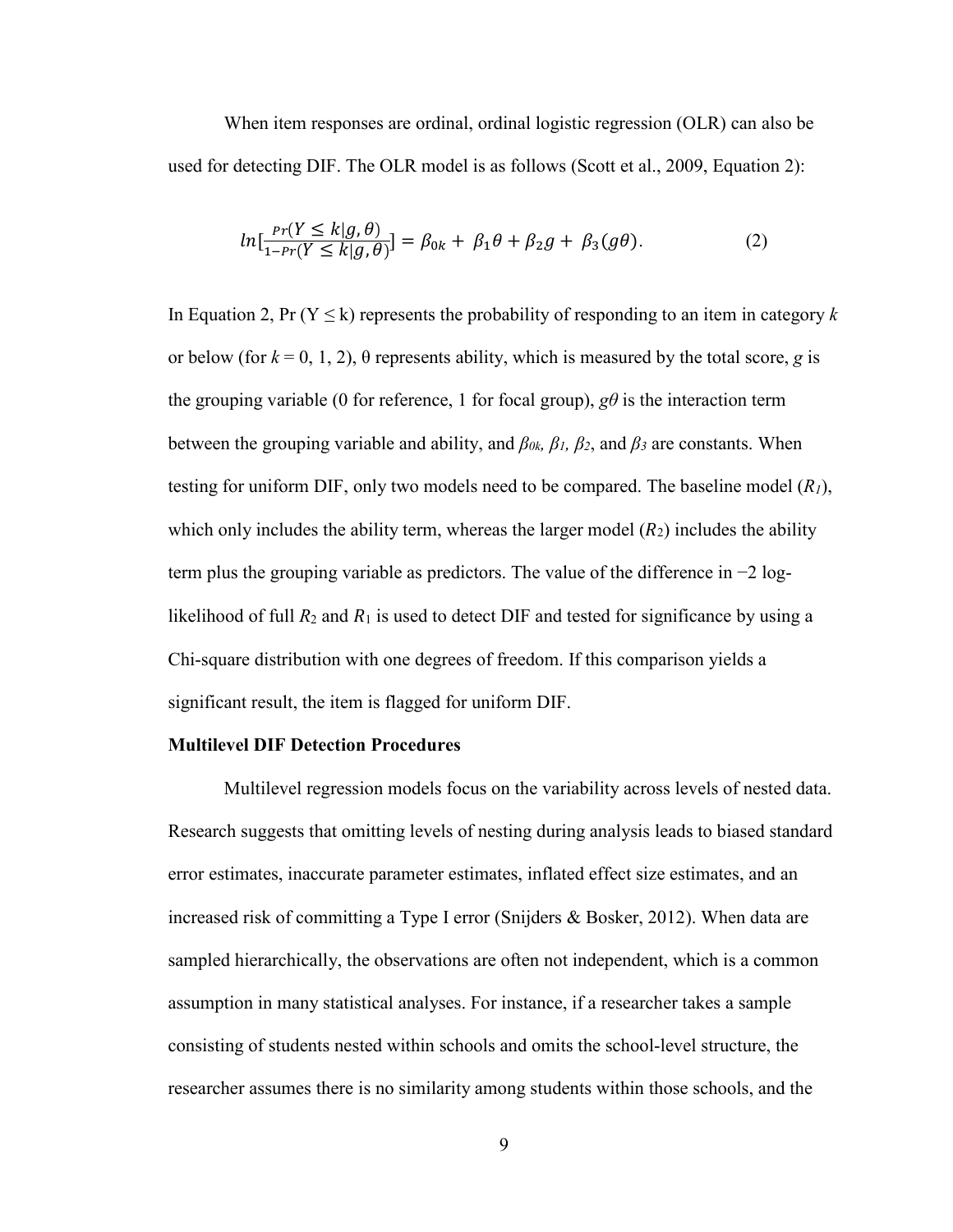schools have no explanatory impact on the outcome variable of interest. Flawed tests of significance may occur, and researchers may conclude that there are true effects (impacts) present when only a sampler error differences exists (Nolan, 2016).

**Multilevel generalized Mantel-Haenszel (MGMH)**. In 2013, French and Finch stated that few evaluations of a multilevel version of MH for DIF detection procedure to account for nested data had been conducted. In the years that followed, French, Finch, and Imekus (2019) tested the procedure a second time. The researchers proposed a method to account for multilevel data based on an adjusted test statistic that accounts for higher level covariance (Begg, 1999). Begg (1999) modified the MH because it only works with binary outcomes and does not follow a chi-square distribution if the observations are correlated. The modified Begg MH (BMH) method involves estimating the variance in the MH statistic caused by clustering, in addition to the ordinary variance that assumes no clustering (Begg, 1999). The BMH adjusts the MH statistic using a factor based on the ratio of the score statistic variance estimated using logistic regression, which accounts for multilevel data using the generalized estimating equation (GEE), to the ordinary variance of the score statistic, which does not account for multilevel data (French & Finch, 2013). The ordinary and GEE-based logistic regression models are both expressed as (French & Finch, 2013)

$$
\log\left(\frac{P_{ki}}{1 - P_{ki}}\right) = \beta_0 + \beta_1 X_i + \beta_2 Y_i. \tag{3}
$$

In Equation 3,  $P_{ki}$  is the probability of a correct response to item  $k$ ,  $\beta_0$  is the intercept,  $X_i$ is the group membership for subject *i*,  $Y_i$  is the matching subtest score for subject *i*,  $\beta_l$  is the coefficient for group variable, and  $\beta_2$  is the coefficient for matching subtest variable.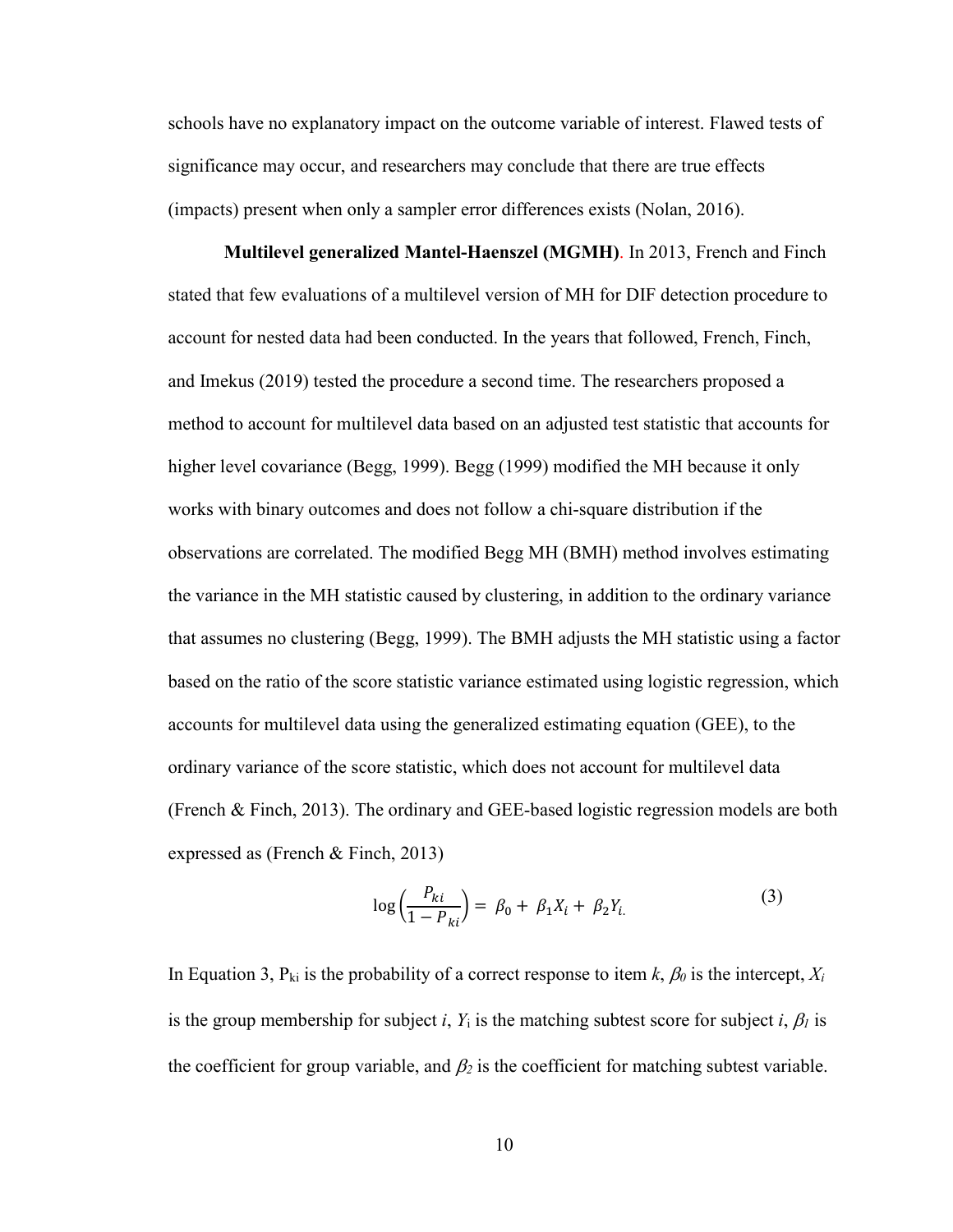GEE models are useful when finding population average effects of a covariate and not the individual specific effect, whereas multilevel modeling allows researchers to find the estimates of the varying coefficients, particularly varying slopes. Marginal models, such as GEE, answer different questions than conditional models, such as traditional multilevel models. For example, a marginal or population-average model might answer a question regarding the probability of an event in general; however, the conditional model, subject-specific models, would answer a question regarding the probability of an event for people in different situations.

The score statistic using this method tests the null hypothesis of no association between the predictor variable(s) and the response. The ordinary (not accounting for clustering) and GEE (accounting for clustering) models differ in how the covariance of the response is handled with respect to clustering. In the ordinary approach, the covariance matrix for the response with respect to clusters is the identity matrix, in which the off-diagonal elements are 0, which is equivalent to stating that the ICC is equal to 0. However, the GEE model does not assume an identify covariance matrix, but estimates the off-diagonal elements, which is an unstructured covariance matrix. In an unstructured covariance matrix, a unique covariance is estimated for each cluster. For each model, the variance of the score statistic is obtained using this covariance matrix. The ratio of these variances is expressed as

$$
f = \frac{\sigma_{GEE}^2}{\sigma_{ordinary}^2}.
$$
 (4)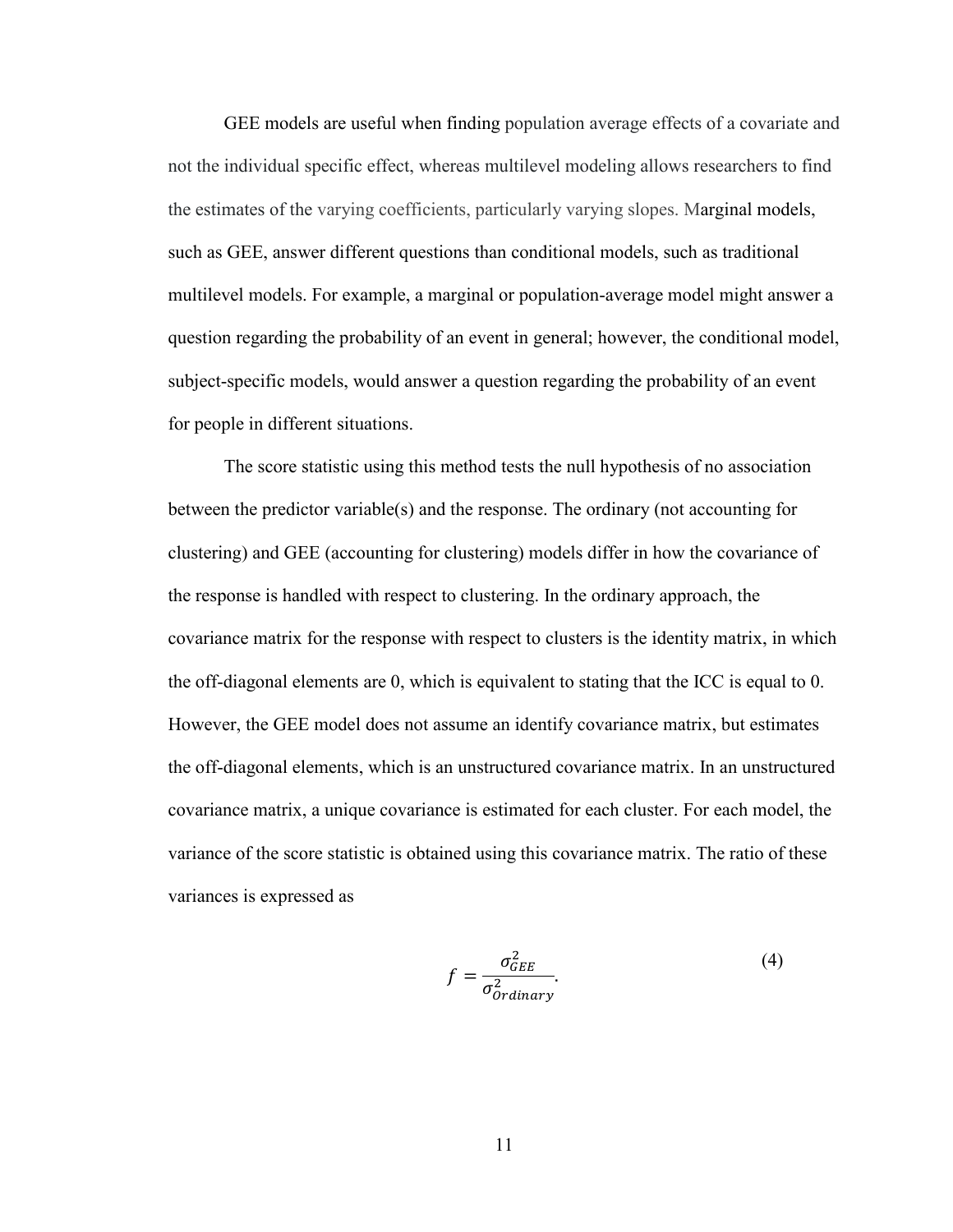In Equation 4,  $\sigma_{GEE}^2$  is the GEE-adjusted variance of the score statistic, accounting for clustering, and  $\sigma_{Ordinary}^2$  is the ordinary variance of the score statistic, ignoring clustering.

The adjusted MH statistic ( $MH_B$ ) can be used to analyze data gathered under a cluster sampling design (Begg, 1999) and is expressed as (French & Finch)

$$
MH_B = \frac{MH}{f}.\tag{5}
$$

In Equation 5, MH is the standard Mantel–Haenszel  $\chi^2$  test statistic. When there is no correlation in scores among test takers from the same cluster, such as a school,  $f = 1$  and  $MH_B = MH$ . When the within-cluster correlations are large,  $\sigma_{GEE}^2$  will be larger than  $\sigma_{Ordinary}^2$ , leading to an *f* value that is relatively large and positive. Thus, this large positive *f* value serves to reduce the size of  $M_H$ , indicating that the ordinary MH is an overestimate because it ignores clustering. Thus,  $M H_B$  is penalized for the degree to which clustering or dependency matters. Of note, the  $M_H$  is not a true multilevel statistic, instead the  $M$ *H<sub>B</sub>* is the  $M$ *H* adjusted for the degree to which the data deviate from  $ICC = 0$ .

**Hierarchical logistic regression (HLR) and hierarchical ordinal logistic regression (HOLR) with multilevel data.** To account for the nested structure in a dataset, HLR and HOLR have been used as DIF detection procedures with both dichotomous and polytomous data, respectively. HOLR models are used with multilevel data to predict an ordinal dependent variable measured on a Likert-type scale based on one or more independent variables. Consequently, the single-level DIF detection procedure can be extended to accommodate multilevel data.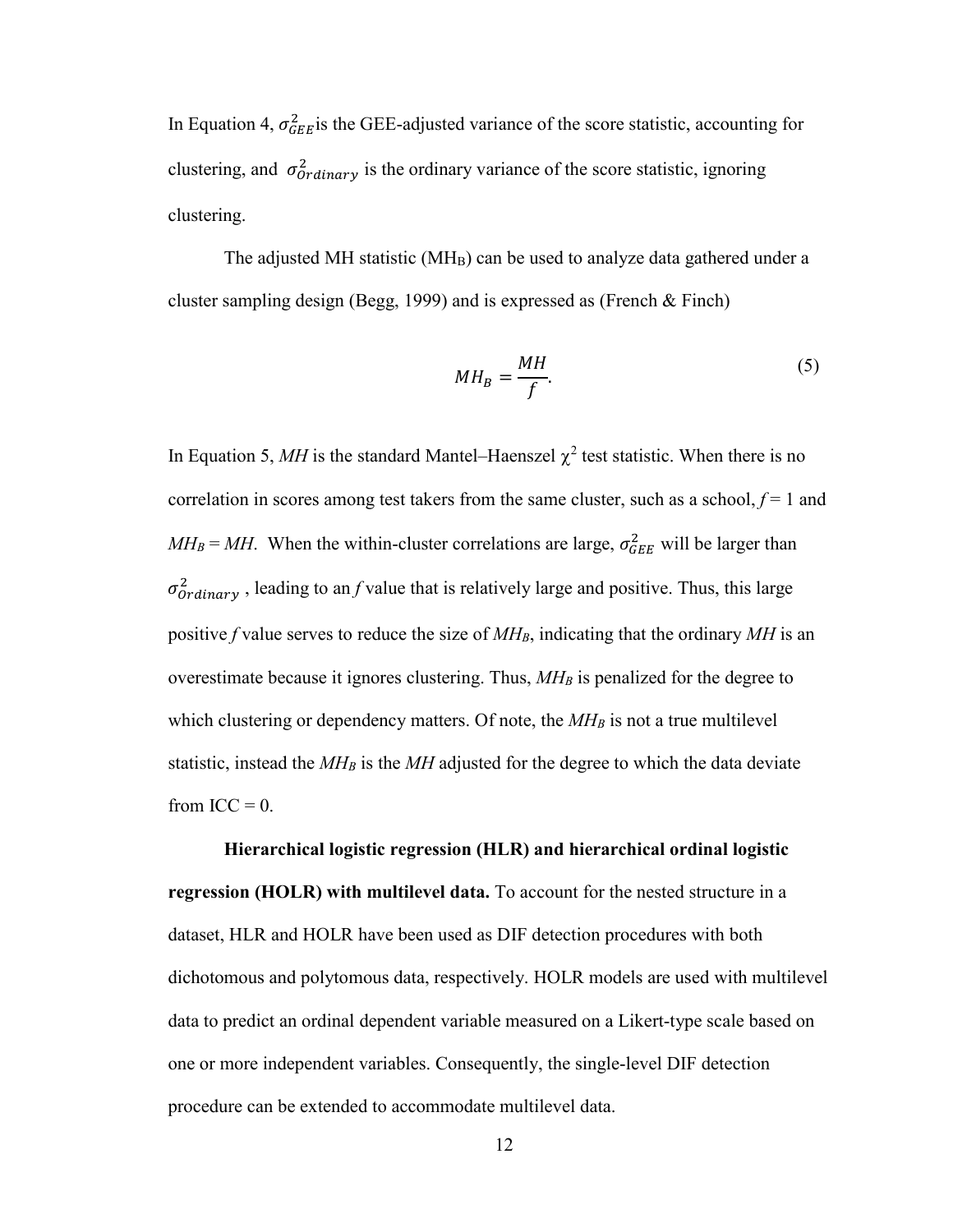HOLR models can be used with multilevel data to predict an ordinal dependent variable measured on a Likert-type scale based on one or more independent variables. The single-level DIF detection method can be extended to accommodate multilevel data. The general model for the logit of responding at or below category *k* to an item for the *i*th person (e.g., student) in the *j*th cluster (e.g., school) for two levels can be expressed as (Sharafi et al., 2017; Equation 2):

$$
level 1: \eta_{ij} = \ln[\frac{p(Y_{ij} \le k | X_{qij}, W_{sj})}{1 - p(Y_{ij} \le k | X_{qij}, W_{sj})}]
$$
  

$$
\eta_{ij} = \beta_{0j} + \beta_{1j} X_{1ij} + \beta_{2j} X_{2ij} + \dots + \beta_{qj} X_{qij}
$$
(6)  
*level* 2:  $\beta_{qj} = \gamma_{q0} + \sum_{s=1}^{S_q} \gamma_{qs} W_{qs} + u_{qj}$ 

In Equation 6,  $Y_{ij}$  is the polytomous item response for person *i* in cluster *j*. The  $X_{\mathcal{S}}$ represent level 1 level predictors, whereas *W*s are cluster level predictor.  $\beta$  and  $\gamma$  are the associated regression coefficients for  $X$  and  $W$ , respectively, and  $u_{qi}$  is the random effects at level 2. This general model for uniform DIF for within cluster variables can be expressed as (Sharafi et al., 2017; Equation 3):

$$
level 1: \eta_{ij} = \ln[\frac{p(Y_{ij} \le k | \theta_{ij}, G_{ij})}{1 - p(Y_{ij} \le k | \theta_{ij}, G_{ij})}]
$$

$$
= \beta_{0j} + \beta_{1j} X_{ij} + \beta_{2j} G_{ij}
$$
(7)
$$
level 2: \beta_{0j} = \gamma_{00} + \mu_{0j}
$$

In Equation 7,  $Y_{ij}$  and  $\theta_{ij}$  are the polytomous item response and ability for person *i* in cluster *j.*  $G_{ij}$  is the group identifier. If the model in Equation 7 is significant when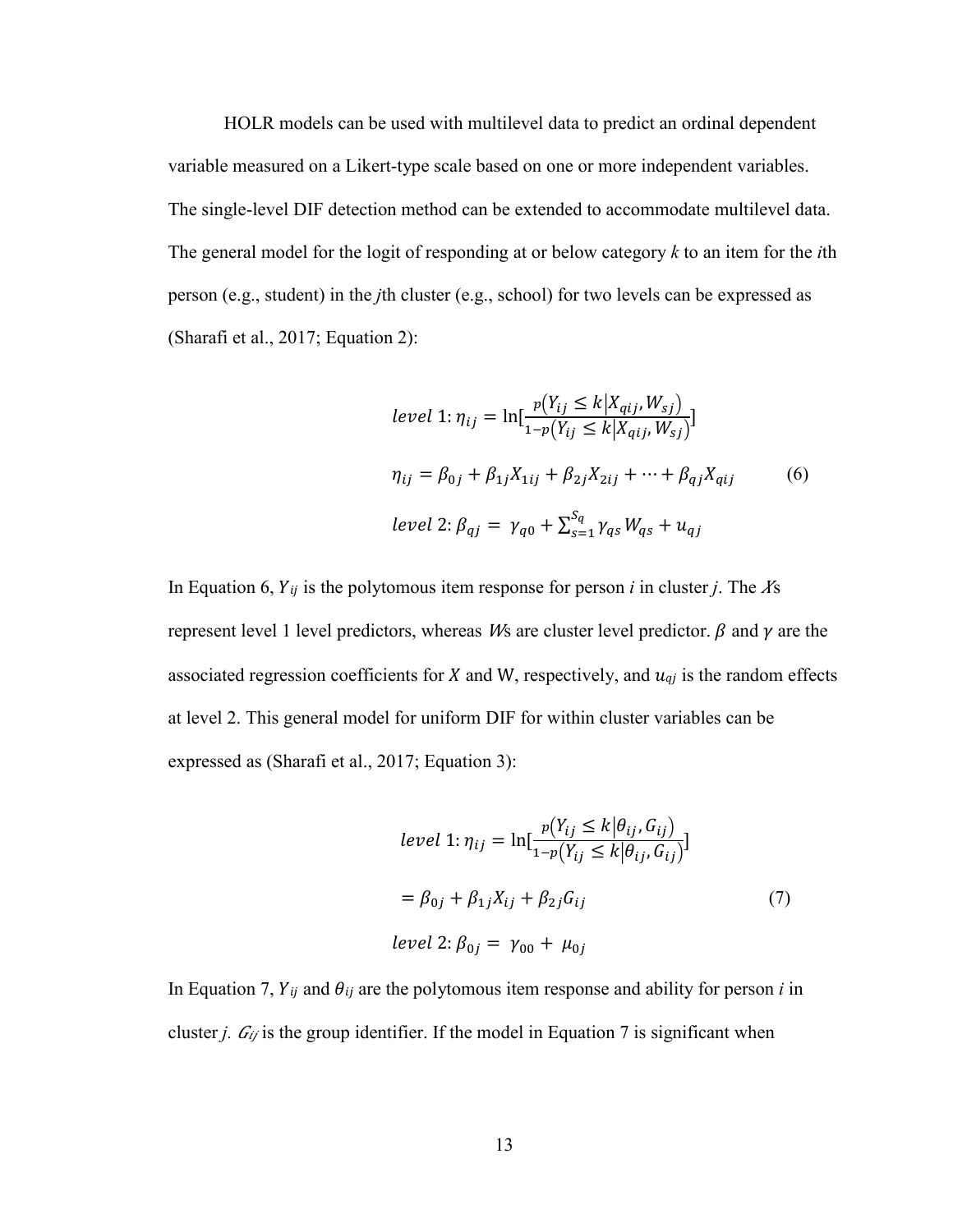compared with the baseline model which does not include the group identifier, then the studied item will be flagged as showing uniform DIF.

#### **Multilevel Applied and Simulation DIF Detection Studies**

A limited number of applied or simulation studies have considered multilevel DIF detection procedures, for either dichotomous or polytomously scored data. Those identified works are described below.

**Substantive studies examining three-level models for DIF detection using dichotomous items.** Eight applied studies examined three-level models for DIF detection using dichotomous items between 2005 and 2018. Kamata, Chaimongkol, Genc, and Bilir (2005) used a random-effects model to estimate DIF across groups. They analyzed data from the 2003 NAEP 4th grade mathematics assessment and examined DIF between the limited English proficiency sample who received test accommodations and those students who did not. DIF between accommodated and non-accommodated students was detected, and the variations of the magnitude of DIF across schools was estimated.

Cheong (2006) studied the effects of school context on DIF in a large-scale assessment. He used an HGLM framework to detect DIF and identify school-level variables that might cause DIF. He illustrated the method using civic items to determine if they contained ethnic–racial DIF. Cheong's study had a three-level model: items within persons within schools.

Although Kamata et al. (2005) and Park (2008) examined DIF in mathematics, they used different sources of data and different procedures. Park investigated a modeling approach using multilevel IRT for cross-national comparisons. He illustrated the application in a study of the Trends in International Mathematics and Science Study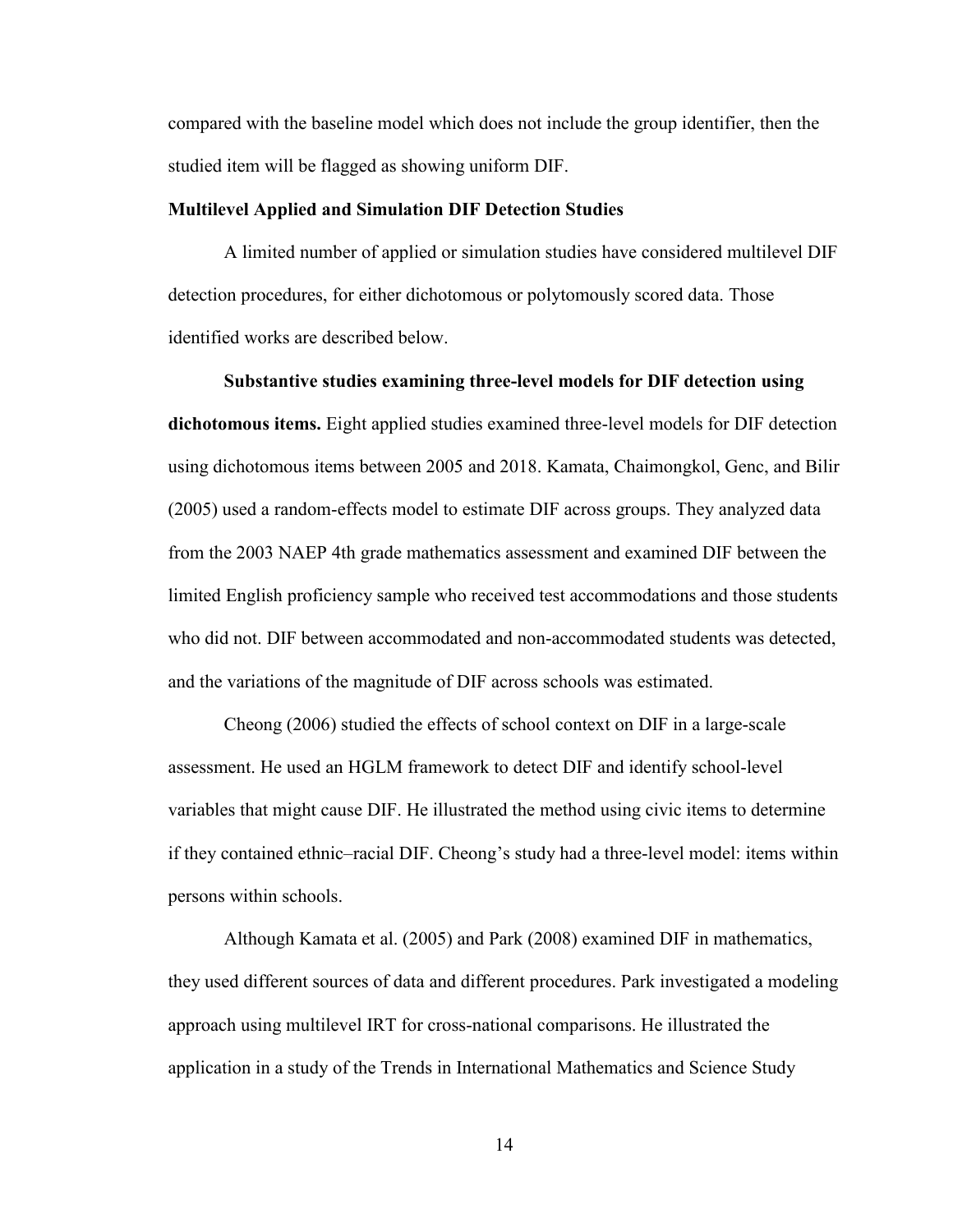(TIMSS) 2003 grade 8 mathematics assessment. He used a 3-level model: item-level, student-level, and country-level.

Like Park, Burkes (2009) used TIMSS data to investigate DIF. She identified socioeconomic status (SES) differences in student performances on the 2003 TIMSS eighth-grade mathematics assessment, using Kamata and Binici's (2003) multilevel-DIF methodology. She identified mathematics items that functioned differently in high and low SES students with similar ability. Burkes had a three-level model: item-level, student-level, and classroom-level.

Beaver, French, Finch, and Ullrich-French (2014) used a multilevel MH DIF procedure to examine sex differences in dichotomous item responses for examiner ratings of children's social-emotional skills on the Brigance Inventory of Early Development III SE scale. Children were nested within childcare sites. They found that scores did not appear to be influenced by rating distortions based on sex stereotypes.

Finch, Finch, and French (2016) conducted a different cross-national study. They investigated DIF in the Progress in International Reading Literacy Study (PIRLS) items across multiple European countries. They used a multilevel LR-type technique with students nested within nations (clusters). They were interested in the extent to which a mother's primary language was associated with DIF on reading items and whether these relationships were consistent across countries. They showed that DIF based on the mother's language was present for several items, but patterns of DIF differed across nations.

French, Finch, and Vazques' 2016 study is similar to the one conducted by Beaver et al. (2014) in that they both used Brigance data. However, French et al. (2016)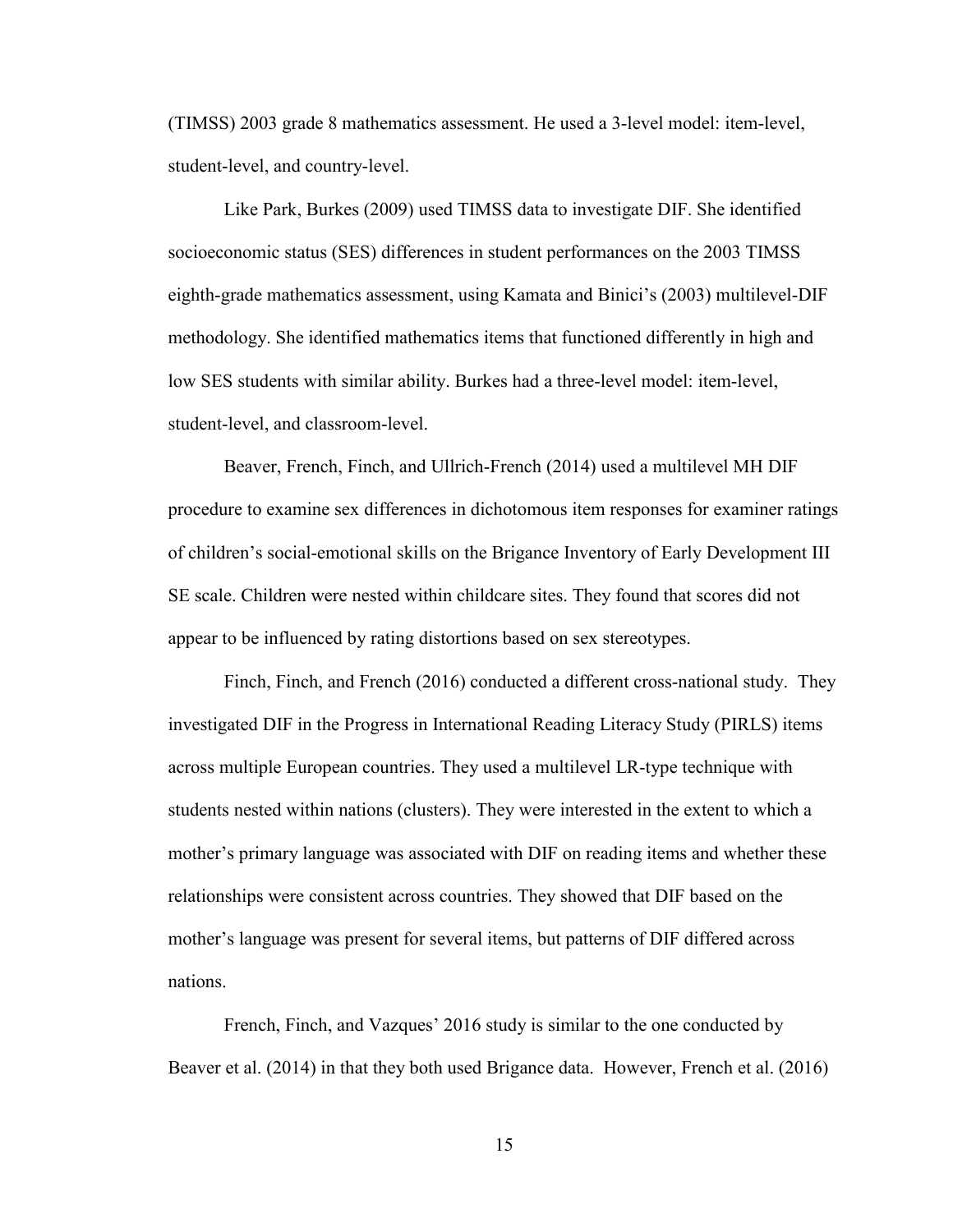investigated a multilevel version of SIBTEST (Shealy & Stout, 1993) to illustrate DIF detection in a multilevel context with dichotomous items. The authors used national data from the Brigance Comprehensive Inventory of Basic Skills – II mathematics assessment between boys and girls, and students were clustered within schools. They found that adjusting DIF statistics for clustered data resulted in fewer items flagged for DIF compared to no adjustments.

French, Finch, Randel, Hand, and Gotch (2016) chose to study DIF in critical thinking rather than a traditional academic content area. They outlined a method for evaluating measurement sensitivity by conducting content and DIF analyses to detect intervention effects and test for measurement sensitivity. They collected data in a multilevel framework with students nested in classrooms from the Cornell critical thinking tests, which was scored dichotomously. They used the multilevel MH as a DIF detection procedure. Their results suggested that although mean differences were not observed across all content domains, there were intervention effects associated with some assessment items.

The French et al. (2016) study was implemented in two distinct steps, the first engaging experts with a teacher-focused professional development intervention to conduct a content analysis to align items on a general assessment with the intervention. The second step used DIF analysis to test the sensitivity of items identified in step 1 that were related to the intervention. Data were taken from a randomized cluster field trial that used the science writing heuristic (SWH) approach to learning science. The SWH is an immersive approach to teaching scientific argument and is examined in a randomized control trail study in the Midwest with comparison and treatment schools. Participants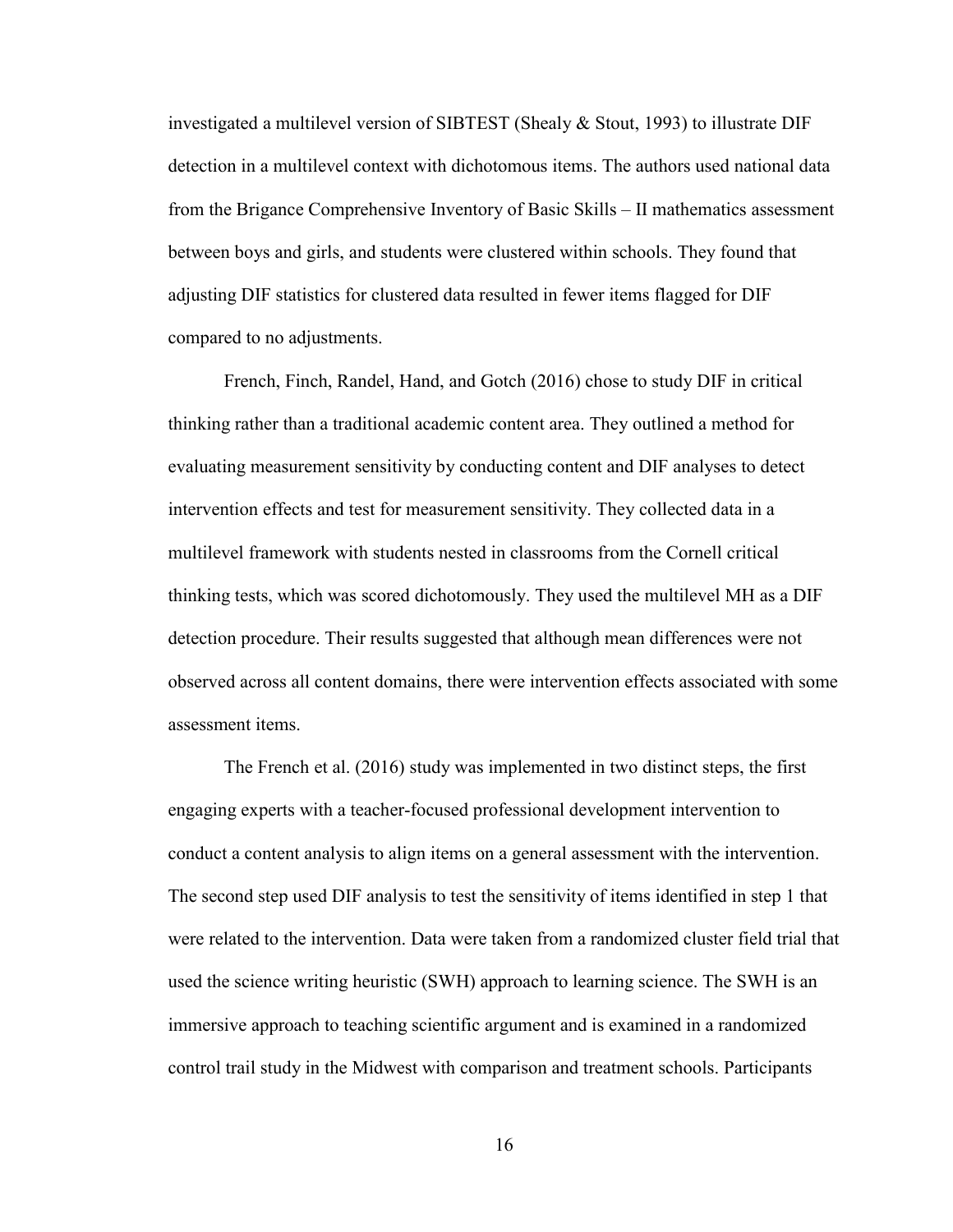were a representative sample of 2,181 treatment and 1,004 control students taken from 48 schools in a Midwestern location in grades 3 through 5.

These eight applied studies conducted analyses in various academic contexts, including mathematics, civics, critical thinking, science writing, and reading, looking for items that exhibited DIF based on gender, disability, teaching method, and language. Their models used a basic format of item, within person within school.

**Simulation studies examining three-level models for DIF detection using** 

**dichotomous items.** Eight simulation studies examined 3-level DIF detection using dichotomous items between 2010 and 2015. These studies appear to be a disparate collection of random studies, but they are anything but – they are united by performance questions based on Type I error and power and manipulated simulation conditions

An example of a simulation study with dichotomous items is the one conducted by French and Finch (2010), in which they evaluated two DIF techniques, standard LR and HLR that accounts for multilevel data. They simulated data using a hierarchical framework, such as examinees clustered in schools. The authors found that when the grouping variable was within clusters, LR and HLR performed equally well in terms of Type I error control and power. However, when the grouping variable was between clusters, standard LR failed to maintain the Type I error rate of .05.

Another example of a simulation performed with dichotomous items is illustrated by Patarapichayatham, Kamata, and Kanjanawasee (2012). This team examined crosslevel, two-way DIF models for dichotomously scored items in a Rasch item response model. Their simulation study demonstrated that the quality of parameter estimates can be affected by model selection strategies and certain simulation conditions. They found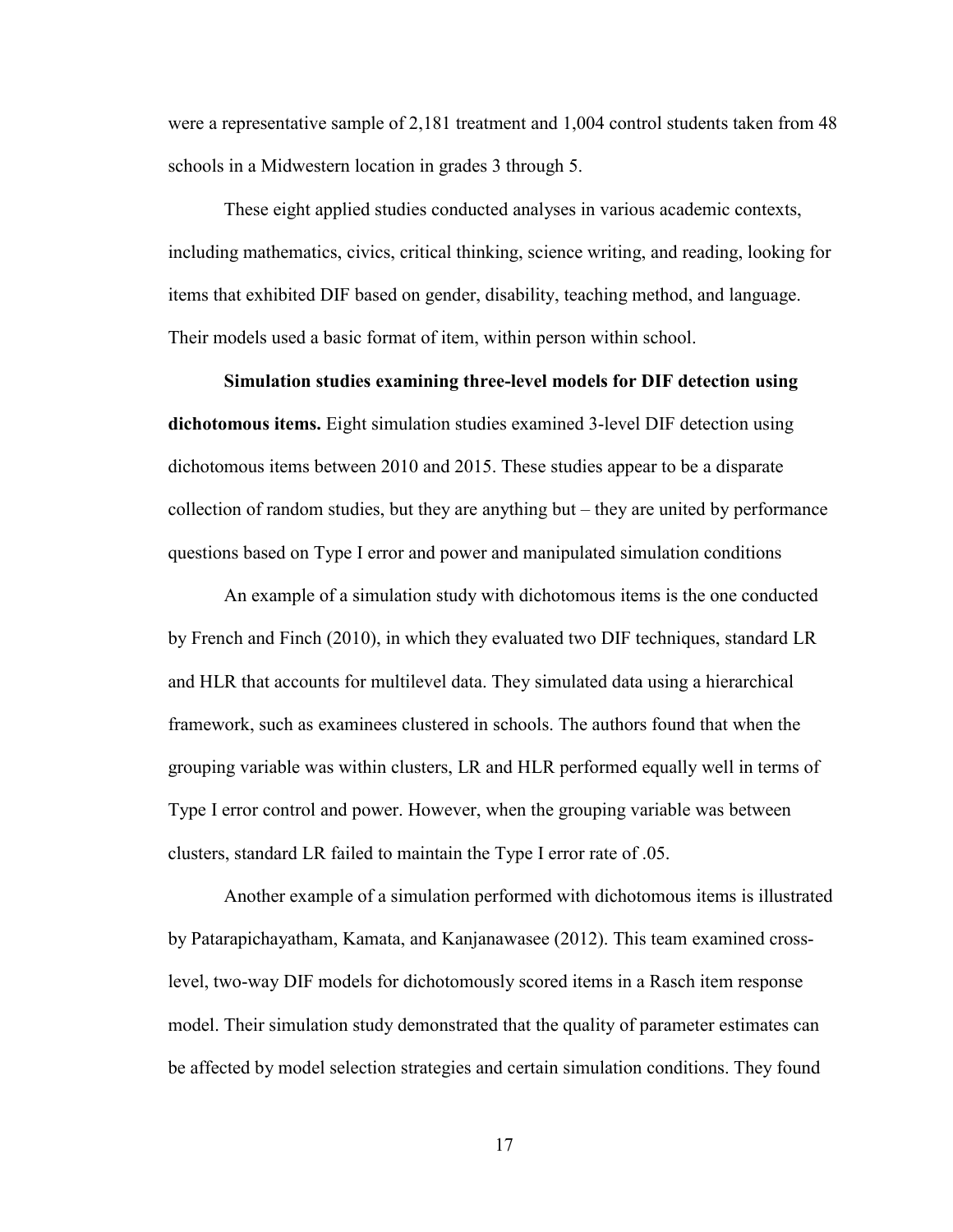that when cluster-level DIF and cluster size became larger, all model selection strategies tended to select the most complete model, However, when the effects of cluster size were smaller, this was not necessarily true.

Next, French and Finch (2013) investigated the effectiveness of several DIF detection procedures with nested data (examinees nested in schools) using the multilevel MH procedure. They used the 2PL model to simulate data. They found that the multilevel MH procedure was preferable to the standard MH in the presence of multilevel data, mainly when the ICC was relatively large, over .25.

Jin, Meyers, and Ahn (2014) compared the performance of DIF detection procedures when the ICC of the studied item  $(\rho_y)$  was less than the ICC of the total score  $(\rho_x)$ , which is commonly found in practice. The performance of two DIF detection procedures that do not account for multilevel data structure, MH and LR, was compared with HLR when  $\rho_y < \rho_x$ , which have not been studied. They found that when the grouping variable was at the cluster level, HLR, LR, and MH performed equivalently in terms of controlling Type I error rate at the nominal alpha level 0f .05 when ρ was small (i.e., .25) under both item generating models, Rasch and 2PL. When ρ became larger (i.e.,  $\rho = .25$ ), HLR generally outperformed LR regarding Type I error rate, and MH was slightly conservative under both models. HLR, LR, and MH maintained power above the acceptable level (.80) with trivial differences across all levels of manipulated factors.

Wen (2014) conducted DIF analyses with multilevel data using a simulation that emphasized DIF at the cluster-level only and DIF at the student and teacher levels. Wen extended Kamata's (2001) three-level Rasch model by adding covariates, allowing him to understand the factors that affect DIF detection or the impact of DIF on ability estimation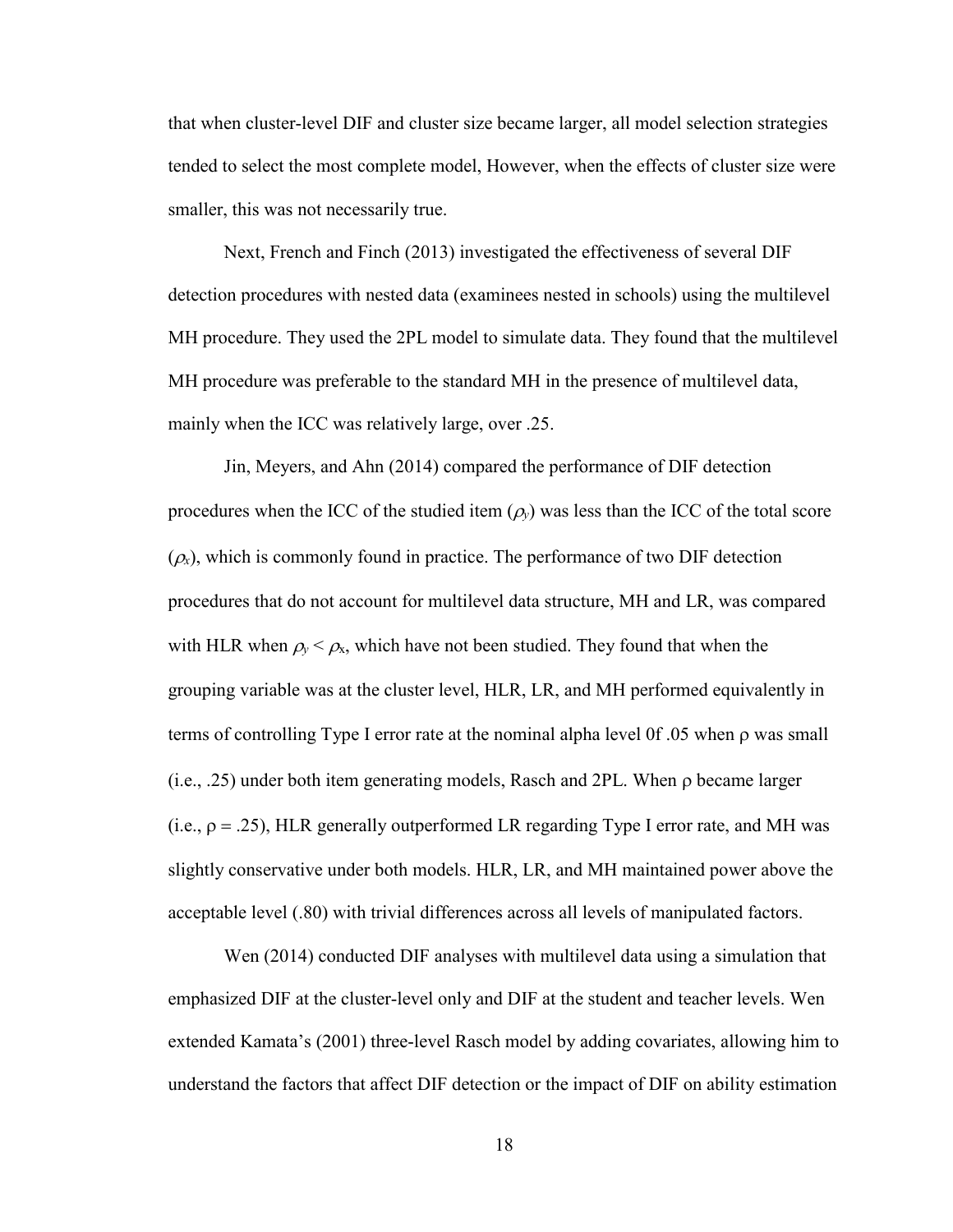more completely. Wen's simulation showed that the estimates of fixed parameters were close to true values, indicating the multilevel Rasch model is reliable in terms of DIF detection.

Like Wen, Francis (2015) based his study on Kamata's previous work. Francis investigated the performance of two models for nested item response data, using Kamata's multilevel IRT. He examined the causes of DIF, specifically if DIF was present at the cluster-level. He used a four-level longitudinal logistic regression model with the nesting pattern of items, time points, students, and schools. His simulation showed that the model for DIF detection was powerful and accurate in identifying DIF at the item and school levels and that sample size had a significant effect on DIF detection at both levels.

Unlike other researchers, French and Finch (2015) investigated uniform and nonuniform DIF. They examined the performance of multilevel adaptations of SIBTEST with multilevel data to examine Type I error and power rates. Dichotomous data were generated using the 2PL item response model, and students were nested within clusters. Results showed that for both uniform and nonuniform DIF detection, ignoring the multilevel data structure will likely yield inflated Type I errors, which could lead to an incorrect determination of DIF.

In 2018, Shear conducted a simulation to demonstrate and evaluate a random coefficient hierarchical logistic regression model to test for uniform DIF and DIF variance. Item responses were generated via a 2PL model, and examinees were clustered in groups. He found that the model is a promising approach to understanding DIF.

Through the use of simulation, these eight groups of researchers employed and/or compared the performance of DIF detection techniques based on Type I error and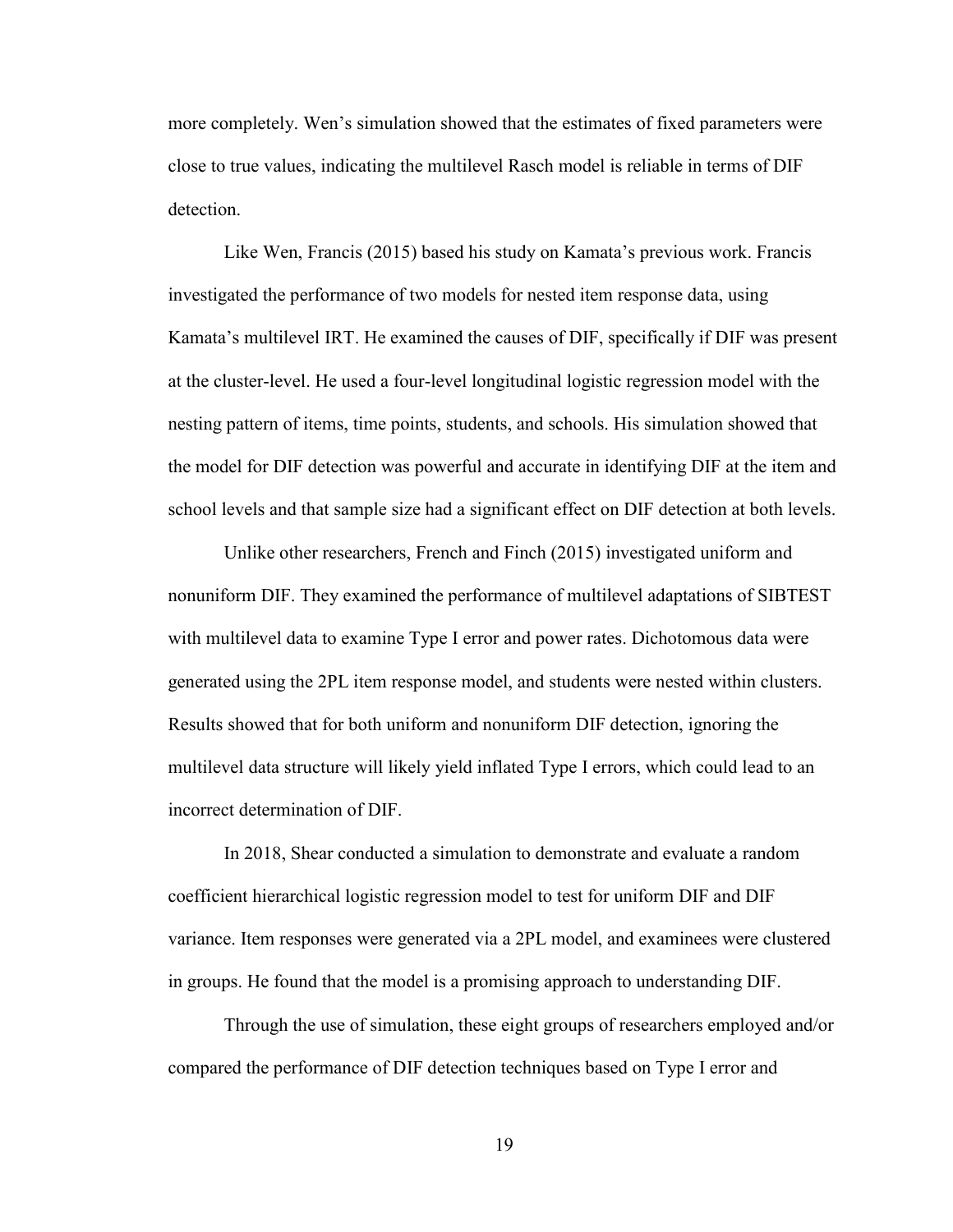statistical power. They used multiple types of data generating models, such as a threelevel Rasch and 2PL. Their DIF detection procedures included LR, HLR, MH, and the SIBTEST. The researchers also varied where DIF was occurring, within or between clusters. Their results helped clarify the appropriate use of DIF detection procedures with multilevel data.

**Substantive studies examining three-level models for DIF detection using polytomous items.** Only one applied study was found that examined DIF in a 3-level model with polytomous items. Finch and French (2010) tested for uniform DIF between male and female students on end-of-semester class evaluations in a university science course and demonstrated DIF detection procedures that accounted for nested data. They used the multiple indicator multiple cause (MIMIC) model, which allows for the representation of a latent variable using multiple indicators, such as items on a survey. This research demonstrated the flexibility of analyzing such data using the MIMIC and the hierarchical MIMIC model, which allows for the inclusion of individual and grouplevel variables.

**Simulation studies examining three-level models for DIF detection using polytomous items.** Three simulation studies examined three-level models for DIF using polytomous items between 2006 and 2017. Vaughn (2006) investigated DIF for polytomous items from a 3-level (item, person, and cluster) LR perspective using the GRM as a generating model. His first simulation used a fixed multilevel DIF model, whereas the second simulation applied a random DIF model. Results showed that all parameter estimations in the fixed and random DIF models had little bias.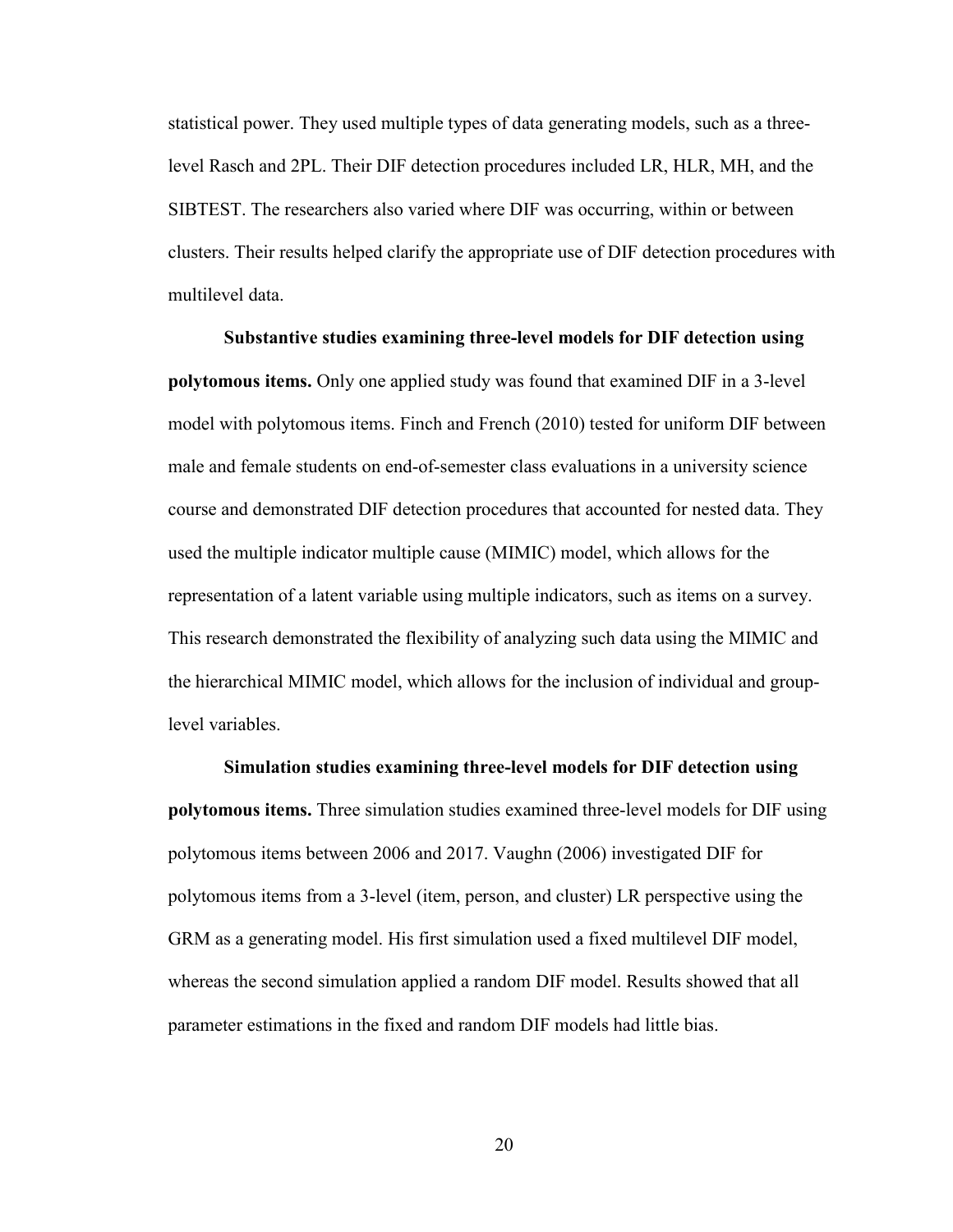Sharafi et al.'s 2017 had features in common with Vaughn's. They evaluated the effectiveness of two DIF detection procedures in nested polytomously scored data generated by a multilevel GRM. The authors used OLR, which only accommodates level 1 information, and HOLR to assess DIF in simulated and empirical multilevel polytomous data. They found that HOLR and OLR performed almost equally in terms of controlling Type I error rate at the alpha level of .05.

Unlike Vaughn (2006) and Sharafi el al. (2017), French et al. (2019) did not use LR-related procedures to examine DIF but instead used MH-related techniques. French et al. investigated the performance of the GMH procedure and a MGMH procedure for the detection of uniform DIF with multilevel data and polytomous items. Multilevel data were generated with manipulated factors, including intraclass correction, subjects per cluster, to examine Type I error rates and power. Their results showed the differences in DIF detection when the analytic strategy matches the data structure. Specifically, the GMH had an inflated Type I error rate across conditions, and therefore, artificially high power. On the other hand, the MGMH had good power rates and maintained the Type I error rate.

These three studies are tied together by their use of polytomous items to investigate DIF but differ in the techniques the researchers employed. While the first sets of researchers used LR-type procedures, French et al. used Mantel-Haenszel-related techniques to explore DIF.

#### **Purpose**

French et al. (2019) recognized that DIF detection procedures, such as MH and LR, have been evaluated for dichotomously scored test items; however, they also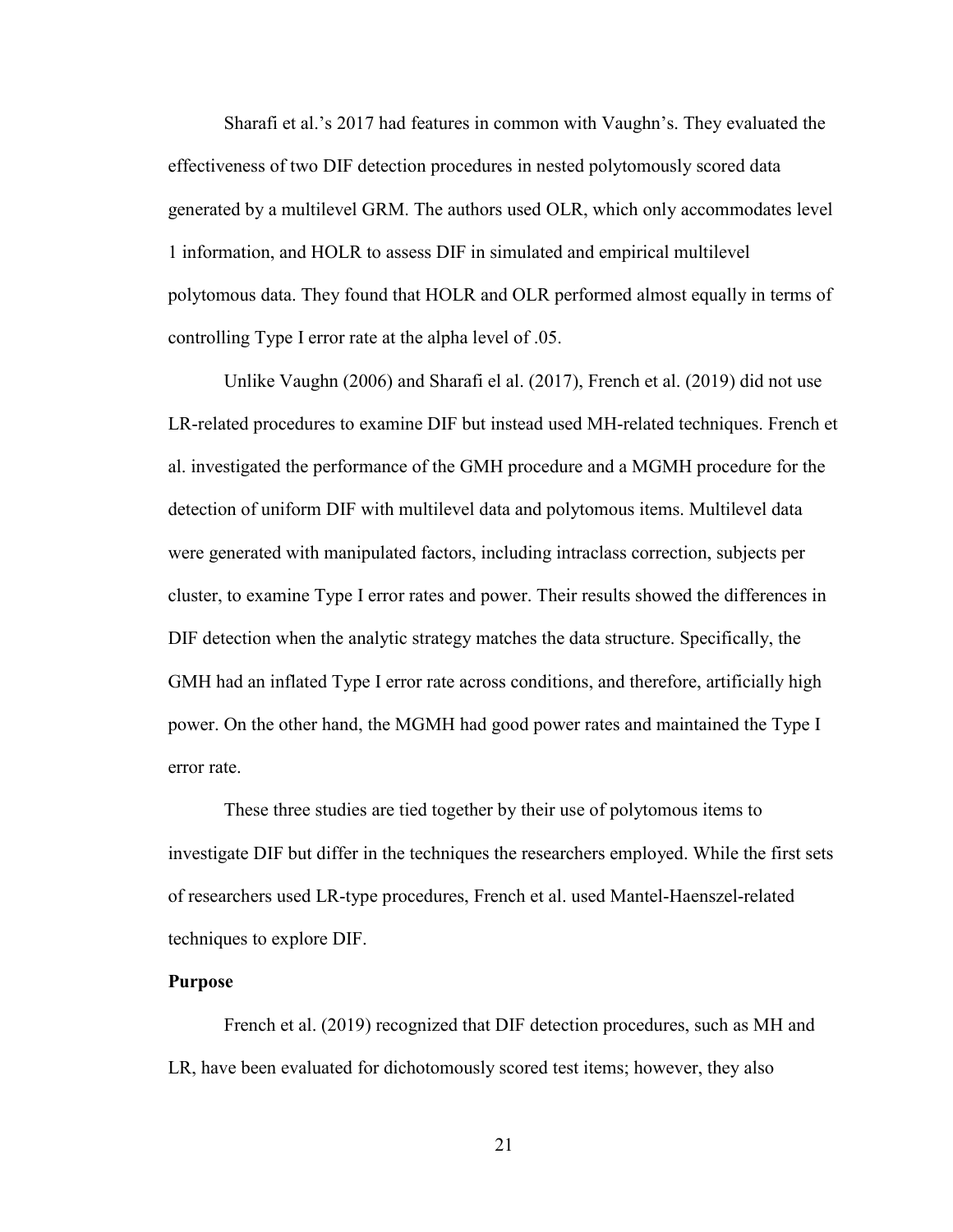acknowledge there is a gap in the research literature on the use of the MGMH procedure for DIF detection with polytomously scored items in a multilevel framework. Their study examined the performance of the Begg (1999) adjusted methods for MH with polytomous items, building on work done with dichotomous items. French et al. (2019) simulated data for their study and used the GRM to generate data.

Although one might find a compendium of research papers on DIF simulation studies with polytomous items to be thin at best, to find a 3-level (item, participant, school) DIF simulation study with polytomous items generated by the PCM would indeed be a rarity. At a time when large-scale assessment development is in transition, the assessment development community must have a comprehensive repertoire of reliable analysis techniques, for DIF detection and other procedures, available for both dichotomous and polytomously scored items at both the single-level and multilevel.

The purpose of this Monte Carlo simulation is to evaluate the Type I error rate and Power of two multilevel DIF detection procedures, HOLR and the MGMH, with data simulated under various conditions in a multilevel data structure perspective. While the generalized MH (GMH) is one of the most proven methods of DIF detection for polytomous item response data, support for the MGMH is just beginning to accumulate (French et al., 2019, French & Finch, 2013). In addition, although these methods have been examined under some simulation conditions, they have never been directly compared. Findings from this study will directly benefit practitioners who work with hierarchical polytomously scored data. The fundamental research question is one of DIF detection procedure performance efficacy: How do the two DIF detection procedures, MGMH and HOLR, compare in terms of performance efficacy measured by Type I error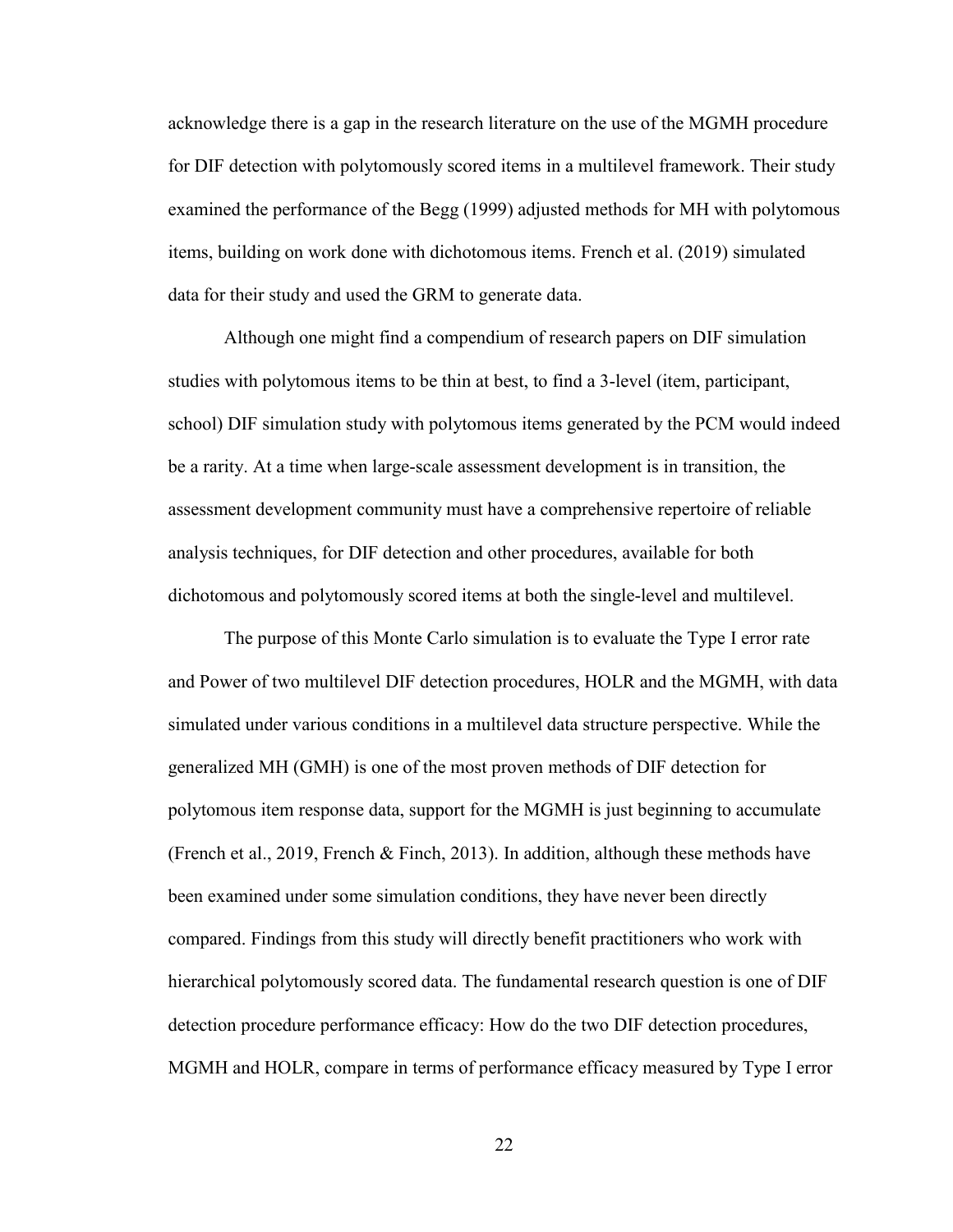and statistical power? Using a multilevel version of the PCM (Master, 1982) to generate data, the accuracy of the MGMH and HOLR DIF detection procedures with respect to Type I error and power will be evaluated.

The significance of this study lies in the use of the MLPCM to generate data, the further investigation of MGMH and its comparison to HOLR, and addition to the knowledge base of HOLR as a DIF detection procedure.

#### **Chapter Two: Method**

#### **Simulation Design**

Data were generated using a multilevel version of Master's partial credit model (1982). Four factors were manipulated: number of participants per cluster (20, 40; Chaimongkol, 2005; French & Finch, 2010, 2013; Jin et al., 2014), number of clusters (50, 100, 200; French & Finch, 2010), DIF magnitude (0, .4, .8; French & Finch, 2010; Garrett, 2009; Sharafi et al., 2017; Su & Wang, 2005; Wen, 2014), and ICC (.05, .25, .45; French & Finch, 2010, 2013; Sharafi et al., 2017) resulting in 72 conditions. Test length (20 polytomous items; Dodeen, 2004; Dodeen & Johanson, 2001; French & Finch, 2010; Finch & French, 2007; Garrett, 2009; Sharafi et al., 2017), number of response categories (5), number of items with DIF (10% or 2; Chang, Mazzeo, & Roussos, 1996; Su & Wang, 2005; Wang & Su, 2004; Zwick, Thayer, & Mazzeo, 1997), type of DIF (uniform; Williams, 2003; Zwick, Donoghue, & Grima, (1993), data generating model (MLPCM), grouping variable (level 1 within cluster, French  $\&$  Finch), and balanced sample size ratios (SSR) between focal and reference groups (10:10, 20:20; French & Finch, 2010) were kept constant. The number of replications per condition is 400. Table 1 shows the simulation variables.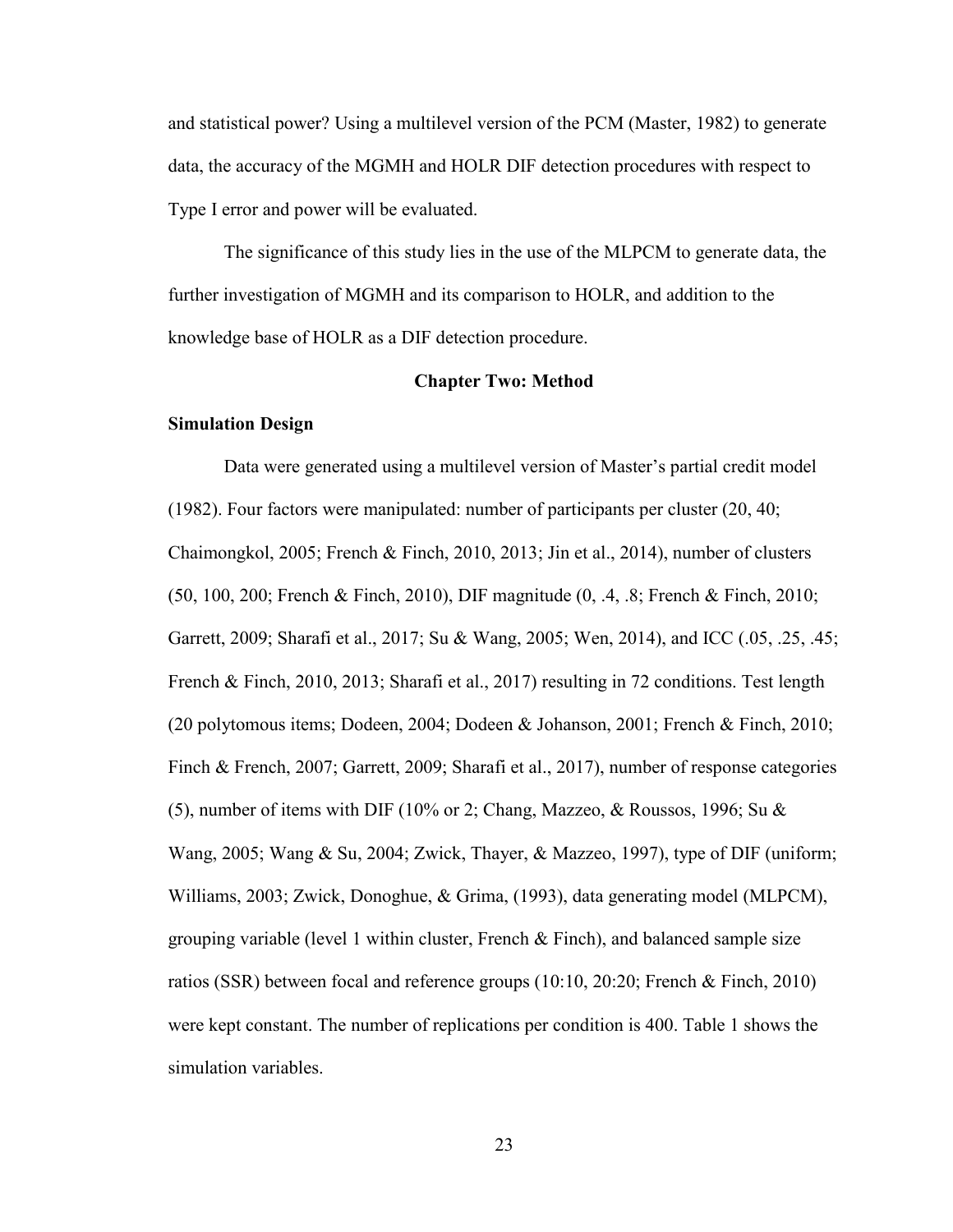# Table 1

*Simulation Variables* 

| Variable                           | Value                                    |  |  |  |
|------------------------------------|------------------------------------------|--|--|--|
| Manipulations                      |                                          |  |  |  |
| Number of participants per cluster | 10, 20, 40                               |  |  |  |
| Number of clusters                 | 25, 50, 100                              |  |  |  |
| <b>ICC</b>                         | .05, .25                                 |  |  |  |
| Magnitude of DIF                   | 0, .2, .4, .8                            |  |  |  |
| Constant                           |                                          |  |  |  |
| Number of items                    | 20                                       |  |  |  |
| Type of items                      | Polytomous with five response categories |  |  |  |
| Data generating model              | <b>MLPCM</b>                             |  |  |  |
| Type of DIF                        | Uniform                                  |  |  |  |
| Location of DIF                    | Within cluster - level 1                 |  |  |  |
| Grouping variable - dichotomous    | Level 1: Within cluster                  |  |  |  |
| Proportion of DIF                  | 10% or 2 items                           |  |  |  |
| Theta distribution                 | Normal $(0, 1)$                          |  |  |  |
| Sample size ratio                  | Balanced between reference and focal     |  |  |  |
|                                    | groups: 10:10 and 20:20                  |  |  |  |

*Note.* DIF = differential item functioning; MLPCM = multilevel partial credit model; ICC = intraclass correlation coefficient.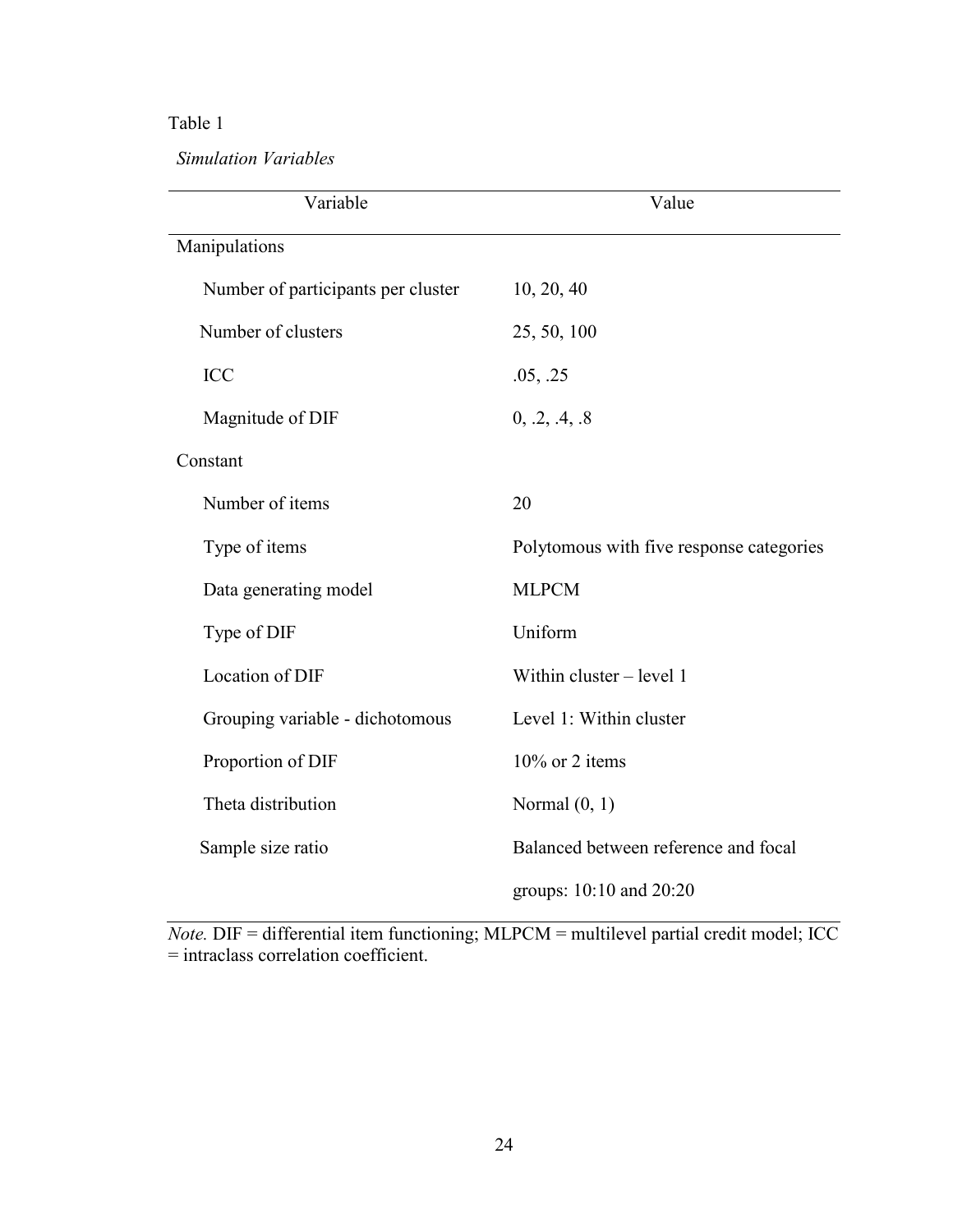### **Data Generation**

**Item parameters.** Table 2 shows the item parameters that were used in the MLPCM, which are based on item parameters used by Wang and Shih (2010) and Wang and Su (2004). For the rest of the items in the study, the parameters will be duplicated. Table 2

| Item           | $\alpha_i$   | $\delta_{\rm i}$ | $\tau_{i1}$ | $\tau_{i2}$ | $\tau_{i3}$ | $\tau_{i4}$ |
|----------------|--------------|------------------|-------------|-------------|-------------|-------------|
| $\mathbf{1}$   | $\mathbf{1}$ | 0.81             | $-1.16$     | $-0.29$     | 0.32        | 1.13        |
| $\overline{2}$ | $\mathbf{1}$ | 1.07             | $-0.89$     | $-0.33$     | 0.35        | 0.87        |
| 3              | $\mathbf{1}$ | 0.72             | $-1.09$     | $-0.69$     | 0.20        | 1.58        |
| $\overline{4}$ | $\mathbf{1}$ | 0.58             | $-1.14$     | $-0.71$     | 0.22        | 1.64        |
| 5              | $\mathbf{1}$ | 0.87             | $-1.25$     | $-0.38$     | 0.17        | 1.46        |
| 6              | $\mathbf{1}$ | 0.93             | $-1.54$     | $-0.30$     | 0.44        | 1.41        |
| $\tau$         | $\mathbf{1}$ | 1.05             | $-1.04$     | $-0.38$     | 0.28        | 1.13        |
| 8              | $\mathbf{1}$ | 0.88             | $-1.11$     | $-0.57$     | 0.10        | 1.58        |
| 9              | $\mathbf{1}$ | 1.00             | $-1.31$     | $-0.40$     | 0.27        | 1.44        |
| 10             | $\mathbf{1}$ | 0.93             | $-1.29$     | $-0.40$     | 0.27        | 1.41        |

*Item Parameters for Data Generation*

*Note.*  $\alpha_i$  = slope (discrimination) of item i,  $\delta_i$  = difficulty of item *i*,  $\tau_{i1}$  –  $\tau_{i4}$  = category thresholds for item *i*. Reprinted from Wang, W. C., & Shih, C. L. (2010). MIMIC methods for assessing differential item functioning in polytomous items. *Applied Psychological Measurement*, *34*(3), 166-180.

### **Software**

Data generation was conducted in R (R Core Team, 2019). The MGMH data analyses were conducted in SAS 9.4 (SAS Institute, 2013), and the HOLR analyses were conducted in R (R Core Team, 2019). See Appendix A for the R code that generated the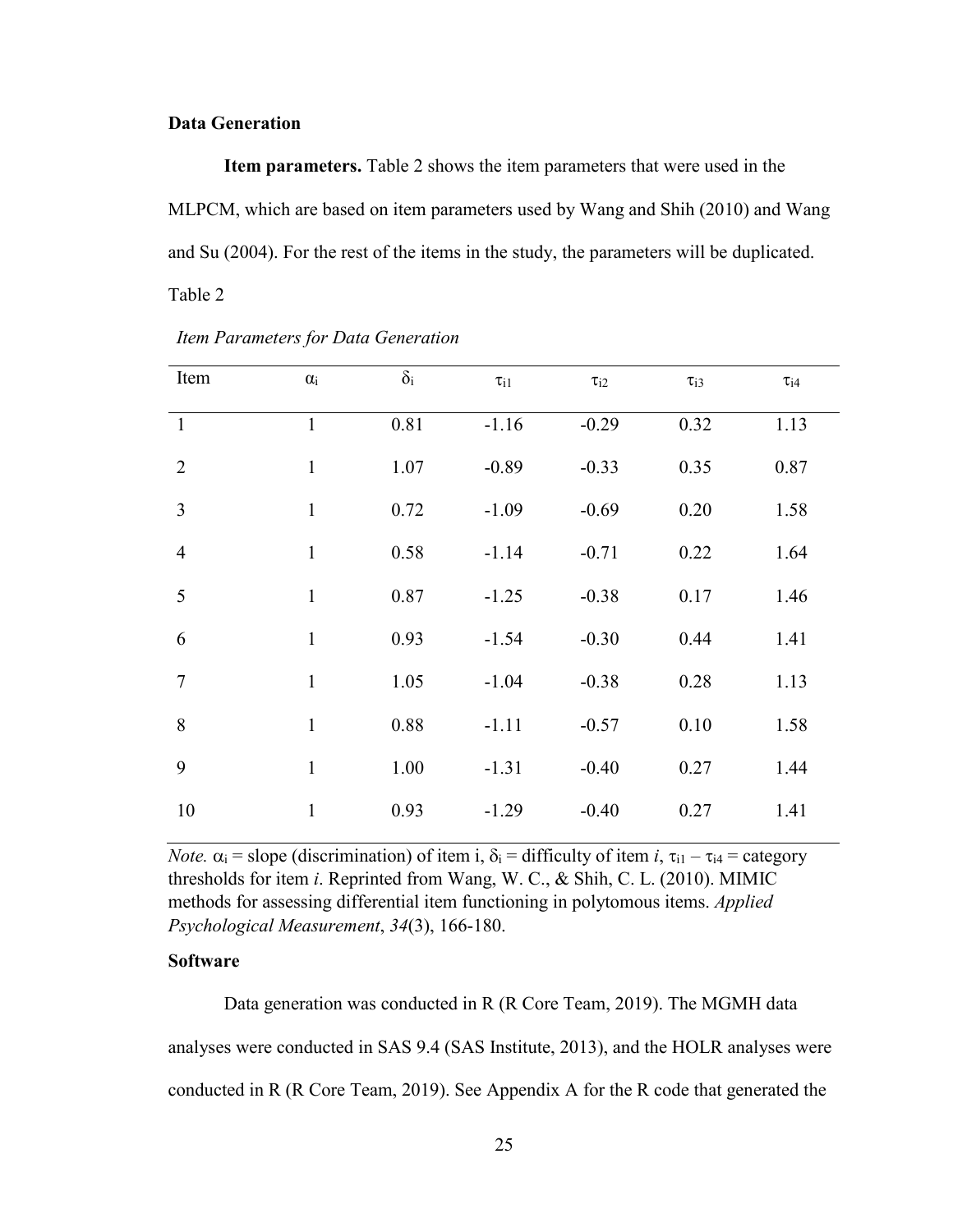data. Appendix B contains the code for the MGMH analysis (French, Finch & Iverson, 2015) and Appendix C contains the code for the HOLR analysis.

## **Evaluation Criteria**

**Type I error rates and power.** The dependent variables in this study are the Type I error rate and statistical power of the two DIF detection procedures, HOLR and MGMH. Items generated to have DIF were examined for power, and Type I error rates were examined for non-DIF items. Type I error rate is the percentage of time a DIF detection procedure flags an item for DIF when it does not contain DIF. Statistical power is the percentage of time the DIF detection procedure flags an item for DIF when the studied item contains DIF or the proportion of cases in which DIF items are correctly identified. Values that are equal to or larger than 0.8 are thought to indicate high power. Type I error rates were calculated by assuming that the parameters of the studied item were identical for the focal and reference groups. Both Type I error rates and power were calculated within each condition and across all replications. Type I error rates were evaluated at the .05 level.

#### **Chapter Three: Results**

### **Non-convergence**

During data analysis for the MGMH DIF detection procedure, a non-convergence issue occurred. It is likely that the MGMH and Begg adjustment conducted relied on the inversion of a matrix that could not be performed with some random datasets and was more likely in the conditions specified.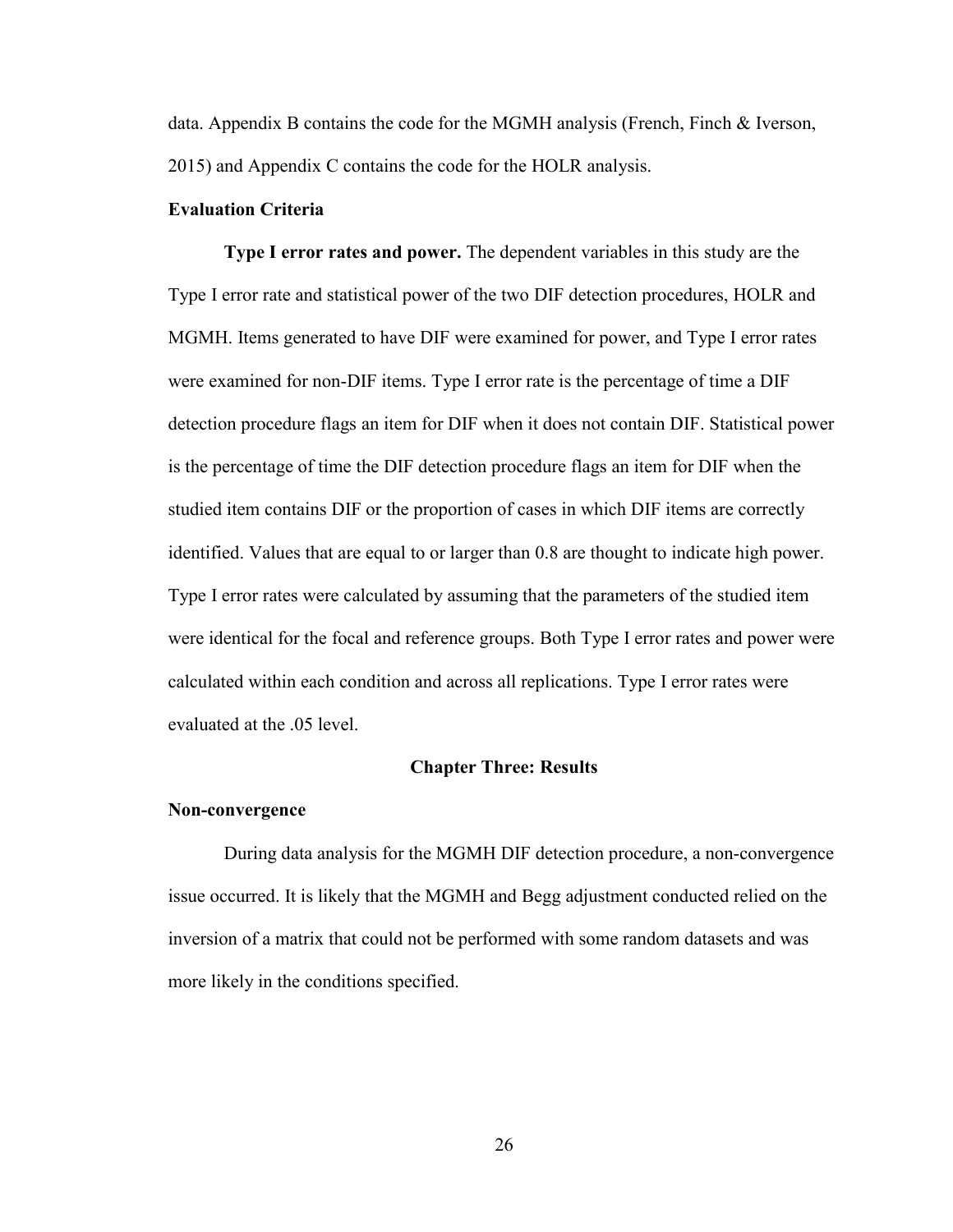The data were organized in the following manner. A total of 72 folders were created, representing 72 simulated conditions. An abbreviated outline of the first six folders is shown in Table 3 to illustrate the format.

## Table 3

|                | Number of | Persons per                                                                                                            |                  |            |
|----------------|-----------|------------------------------------------------------------------------------------------------------------------------|------------------|------------|
| Folder         | clusters  | cluster                                                                                                                | DIF              | <b>ICC</b> |
|                | 25        | 10                                                                                                                     | $\boldsymbol{0}$ | .05        |
| $\overline{2}$ | 50        | 10                                                                                                                     | $\boldsymbol{0}$ | .05        |
| 3              | 100       | 10                                                                                                                     | $\boldsymbol{0}$ | .05        |
| $\overline{4}$ | 25        | 20                                                                                                                     | $\boldsymbol{0}$ | .05        |
| 5              | 50        | 20                                                                                                                     | 0                | .05        |
| 6              | 100       | 20<br>$N_{\alpha}$ $\Delta E = \text{difforsantial item functioning } ICC = \text{introgless computation coefficient}$ | 0                | .05        |

### *Organizational Structure of Data for First Six Folders*

*Note.* DIF = differential item functioning; ICC = intraclass correlation coefficient.

In each of the 72 folders, 400 files were stored that represented the 400 replications for each condition. This means that 28,800 data files (72 x 400) were created. The creation of these files was not a smooth, seamless process. At times, four computers were engaged to create the necessary files. Often, random test sets were not analyzed for no apparent reason and had to be re-analyzed.

When all 72 folders contained 400 files, meaning all 28,800 data files were created, a final check was made. Each of the 400 files contains 20 items with associated p-values for a total of 576,000 *p*-values (72 x 400 x 20). At this time, it was found that a seemingly random selection of the 400 files were completely empty, while others were only partially empty, with only a few missing p-values. Upon further inspection, one hundred fifty-five (155) files were found to be completely empty. Therefore, those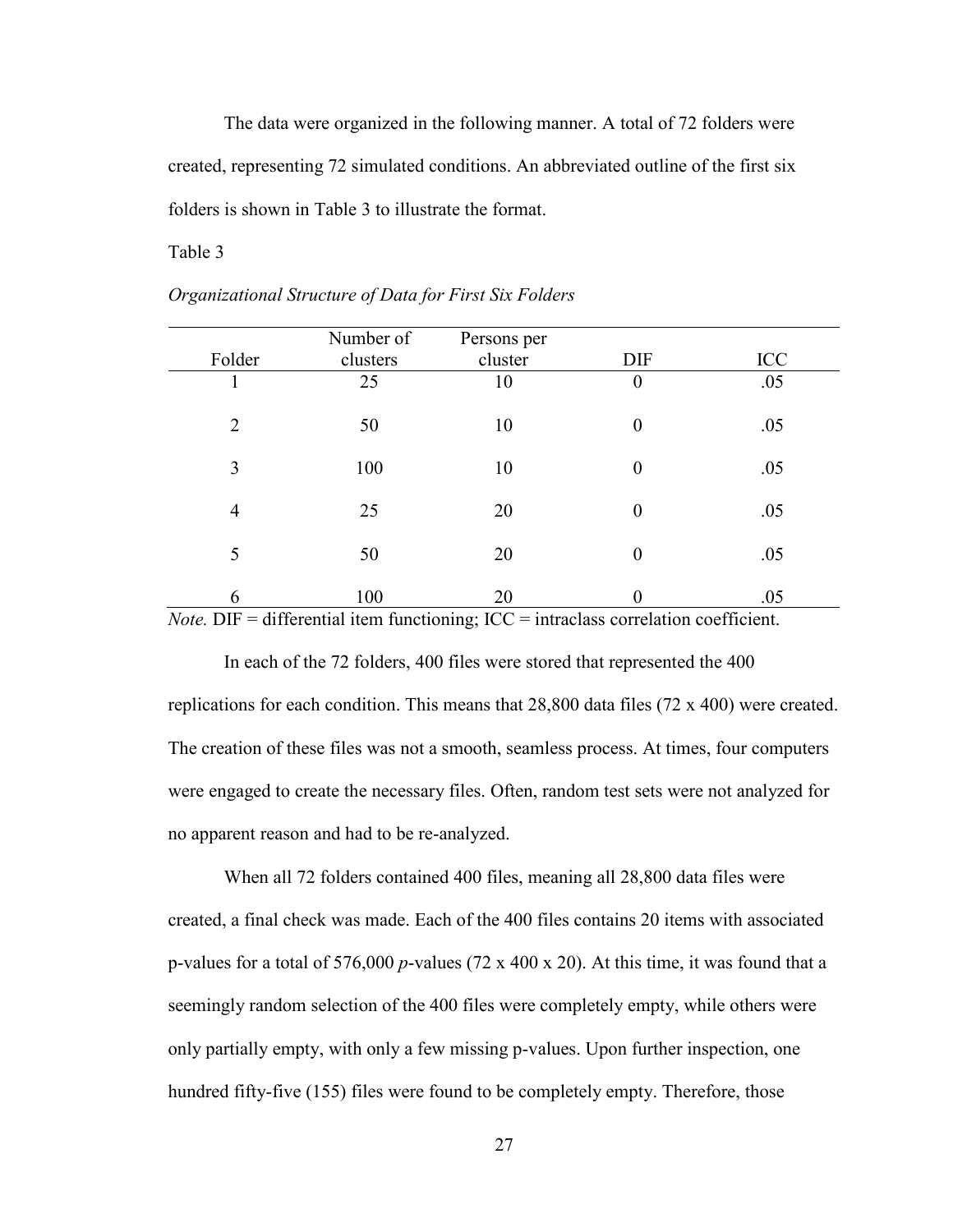associated 155 test sets were re-analyzed creating the appropriate 3,100 *p*-values (155 x 20).

Even though the vast majority of files had a full complement of p-values, unfortunately, random files still with missing p-values remained, as shown in Table 4. The missing *p*-values occurred in conditions with 25 clusters, 10 persons per cluster at all levels of DIF, and both levels of ICC. In the final compilation for the MGMH analysis, 290 *p*-values were missing or .0053% (290/576,000). Of the 72 conditions, 8 (11.1%) had missing *p-*values (i.e., 25 clusters, 10 persons per cluster, all levels of DIF, both levels of ICC). Although these non-convergence issues are small, they could affect the results for Type I error and power associated with these 8 conditions.

Table 4

|                    |             |                |                  |            |            | Number          |
|--------------------|-------------|----------------|------------------|------------|------------|-----------------|
|                    |             | Persons        |                  |            | Files with | of p-<br>values |
|                    | Number      |                |                  |            | missing p- | used            |
| Folder             | of clusters | per<br>cluster | <b>DIF</b>       | <b>ICC</b> | values     | (missing)       |
| $1(1-400)$         | 25          | 10             | $\boldsymbol{0}$ | .05        | 25         | 375(25)         |
| $10(3,601-4,000)$  | 25          | 10             | $\cdot$ .2       | .05        | 33         | 367(38)         |
| 19 (7,201-7,600)   | 25          | 10             | .4               | .05        | 34         | 366(34)         |
| 28 (10,801-11,200) | 25          | 10             | .8               | .05        | 66         | 336 (66)        |
| 37 (14,401-14,800) | 25          | 10             | $\boldsymbol{0}$ | .25        | 35         | 366(35)         |
| 46 (18,001-18,400) | 25          | 10             | $\cdot$ .2       | .25        | 19         | 381 (19)        |
| 55 (21,601-22,000) | 25          | 10             | .4               | .25        | 36         | 364(36)         |
| 64 (25,201-25,600) | 25          | 10             | .8               | .25        | 34         | 366(37)         |

## *Folders and Files with Used and Missing p-values*

 $Note.$   $DIF = differential$  item functioning;  $ICC = intraclass correlation coefficient$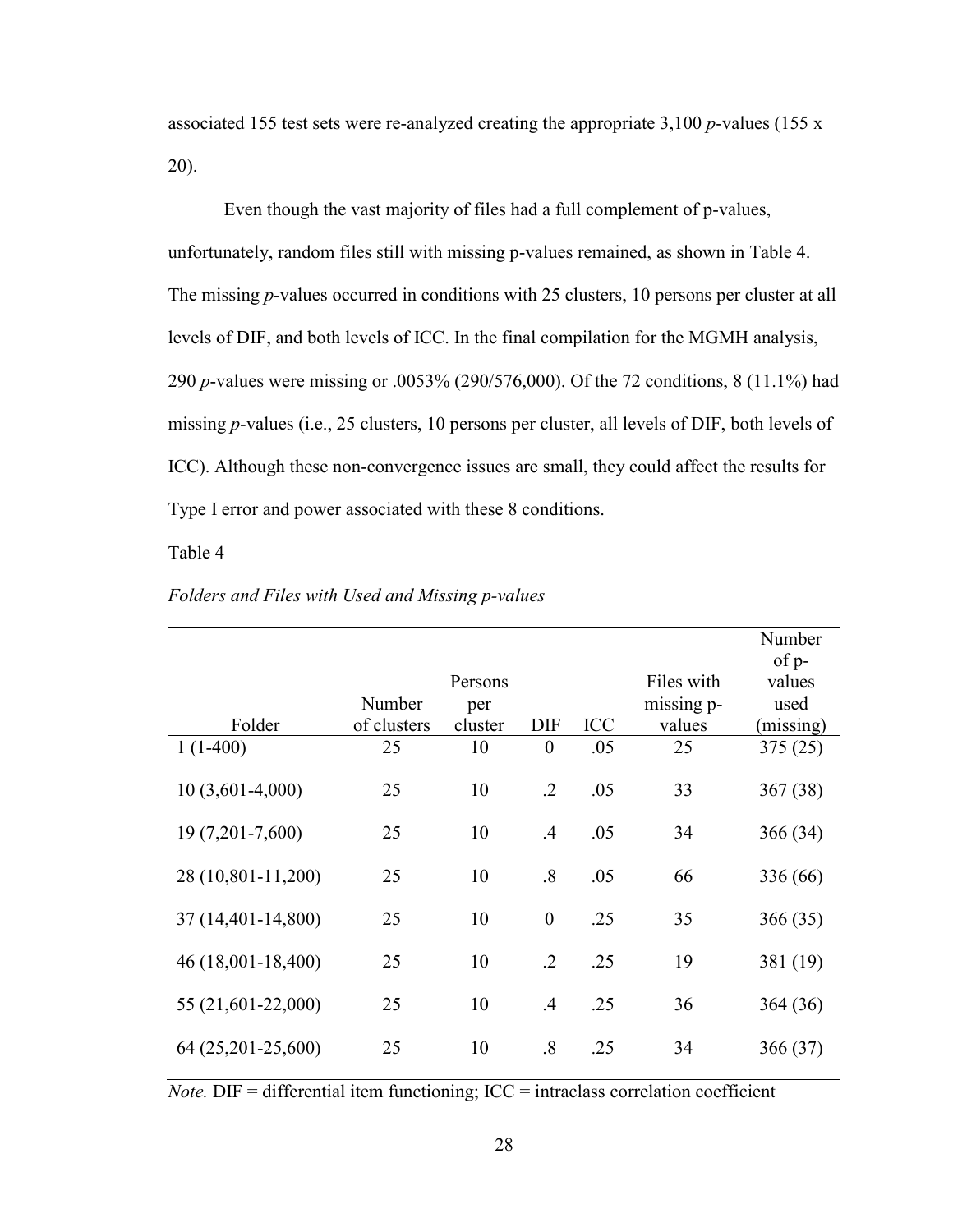Of the 18 conditions used to determine Type I error rates, the first 2 conditions (i.e., 25 clusters, 10 persons per cluster, 0 DIF, .05, .25 ICC) could have been affected by this non-convergence issue even though the number of missing p-values is quite small.

## **Type I Error Rate**

The Type I error rates for the two DIF detection procedures, HOLR and MGMH, for all simulated test sets are summarized in Table 5. As can be seen from the table, across all 18 conditions, the Type I error rate for the HOLR DIF detection procedure was closely maintained to the nominal .05 level (ranged from .053 to .059). Sample size (number of clusters times number of participants per cluster) had little to no effect on Type I error for the HOLR DIF detection method. The mean Type I error for 250 participants was .055, .057 for 500, .055 for 1000, .055 for 2000, and .055 for 4000 participants.

The ICC has a small but perceptible impact on the Type I error rate for the HOLR DIF detection procedure. For example, within a pair of Type 1 error rates, the one with the higher ICC, has the higher Type I error rate. Note the comparison between two samples of 25 clusters with 10 persons per cluster but one with an ICC of .50 and the other with an ICC of .25. The first sample has a Type I error rate of .0534 and the second has a slightly higher error rate of .0578. This pattern of higher Type I error rates with larger ICCs is repeated throughout the data for the HOLR DIF detection procedure.

Table 5 also shows Type I error rates for the MGMH DIF detection procedure. Across all 18 conditions, Type I error rates for the MGMH procedure ranged from .010 to .130. Type I error rates tended to be inflated when the ICC was .05. Type I error rates for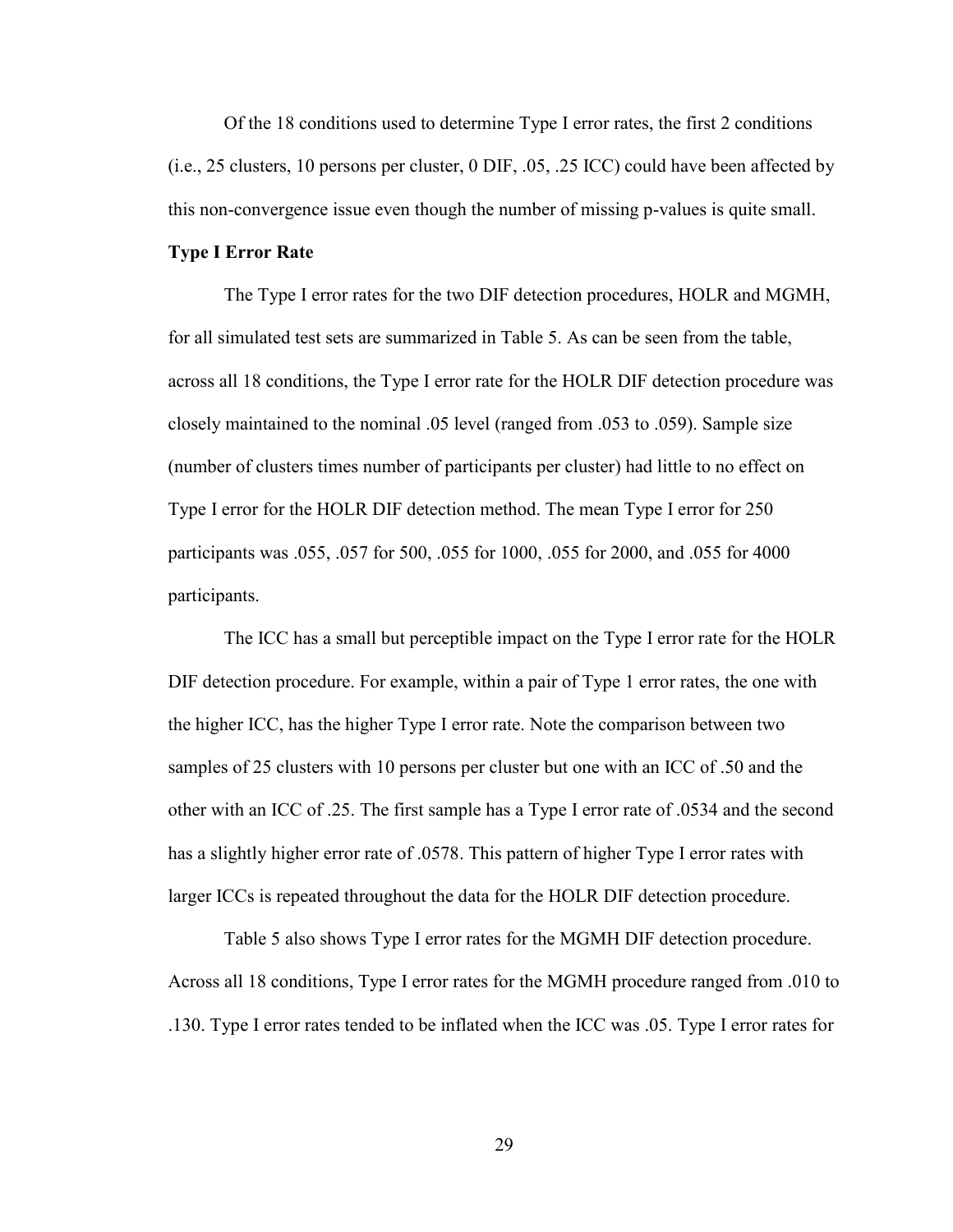the MGHM were at or above the nominal level of .05 for 13 of 18 (72%) conditions, with lowest rates occurring at ICCs of .25.

The mean Type I error rate for the HOLR procedure is .0594, whereas the mean value for the MGMH is .0754. Maximum difference in Type I error rates between the two procedures is |.0754| at 25 clusters times 40 persons per cluster and an ICC of .05. Minimum difference is  $|.0048|$  at 25 clusters times 20 persons per cluster and ICC at .25. Finally, the average difference between the two rates is -0.0205.

Table 5

*Type I Error Rate for Two DIF Detection Procedures by Number of Clusters, Number of Persons per Cluster, Magnitude of DIF, and ICC*

| Number of | Persons per |                  |     |             |             |
|-----------|-------------|------------------|-----|-------------|-------------|
| clusters  | cluster     | DIF              | ICC | <b>HOLR</b> | <b>MGMH</b> |
| 25        | 10          | $\boldsymbol{0}$ | .05 | .053        | .121        |
| 25        | 10          | $\boldsymbol{0}$ | .25 | .058        | .086        |
| 25        | 20          | $\boldsymbol{0}$ | .05 | .059        | .125        |
| 25        | 20          | $\boldsymbol{0}$ | .25 | .055        | .050        |
| 25        | 40          | $\boldsymbol{0}$ | .05 | .055        | .130        |
| 25        | 40          | $\boldsymbol{0}$ | .25 | .054        | .023        |
| 50        | 10          | $\boldsymbol{0}$ | .05 | .055        | .104        |
| 50        | 10          | $\boldsymbol{0}$ | .25 | .057        | .066        |
| 50        | 20          | $\boldsymbol{0}$ | .05 | .053        | .108        |
| 50        | 20          | $\boldsymbol{0}$ | .25 | .057        | .033        |
| 50        | 40          | $\boldsymbol{0}$ | .05 | .055        | .106        |
| 50        | 40          | $\boldsymbol{0}$ | .25 | .052        | .011        |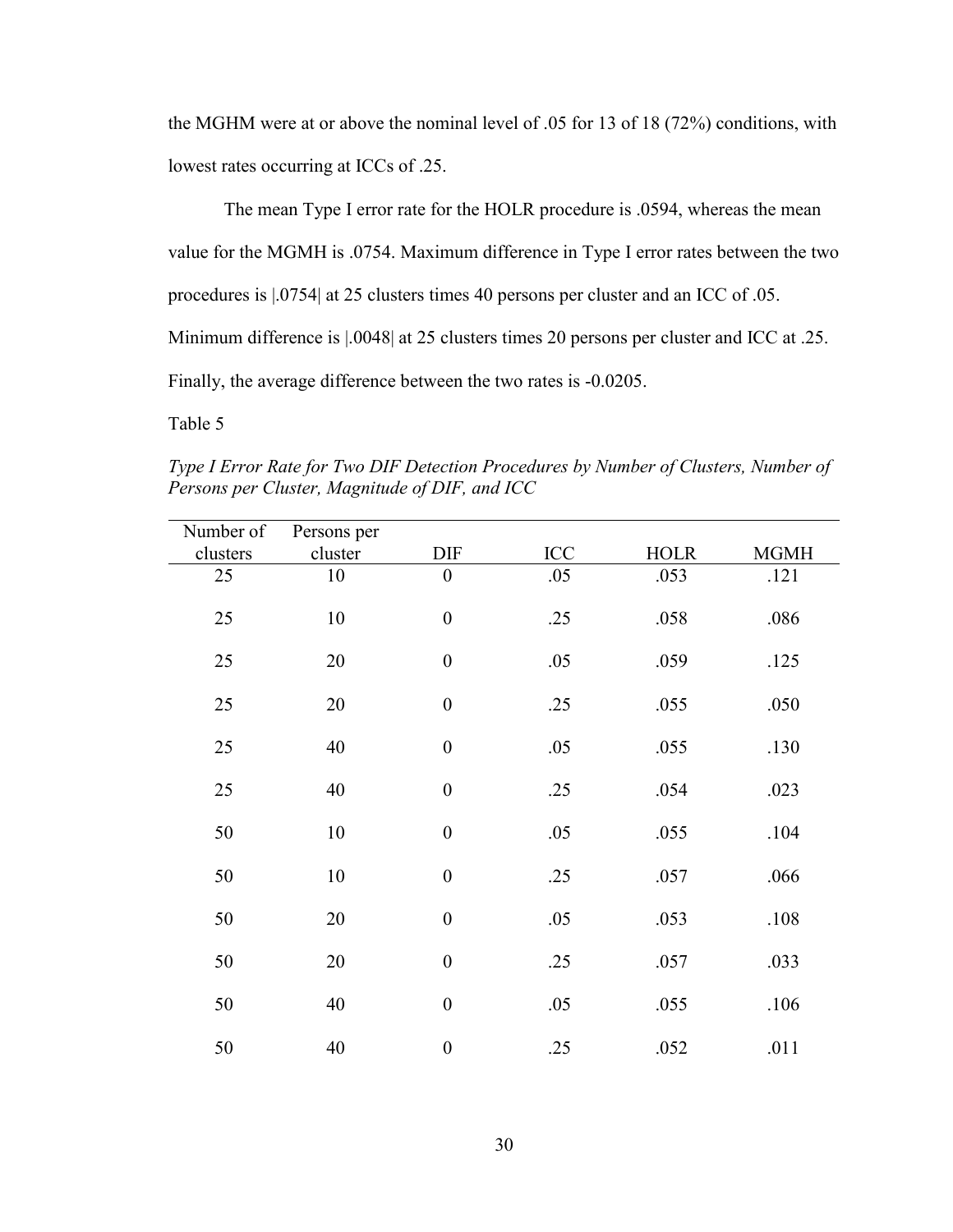| 100 | 10 | $\boldsymbol{0}$ | .05 | .055 | .100 |
|-----|----|------------------|-----|------|------|
| 100 | 10 | $\boldsymbol{0}$ | .25 | .054 | .061 |
| 100 | 20 | $\boldsymbol{0}$ | .05 | .057 | .102 |
| 100 | 20 | $\boldsymbol{0}$ | .25 | .052 | .028 |
| 100 | 40 | $\boldsymbol{0}$ | .05 | .052 | .095 |
| 100 | 40 | $\boldsymbol{0}$ | .25 | .058 | .010 |

*Note.* HOLR = hierarchical ordinal logistic regression; MGMH = multilevel generalized Mantel-Haenszel.

# **Power**

Power for the two DIF detection procedures, HOLR and MGMH, for all simulated test sets are provided in Table 6. As can be seen from the table, across all 54 conditions for items 19 and 20, power for HOLR ranged from .250 to 1. Power increases as DIF magnitude increases, reaching 1 for a DIF magnitude of 0.80 and as sample size increases (number of clusters times persons per cluster). In many conditions, power was above the acceptable rate of .80. This included the following conditions:

- Lower sample sizes  $(N = 250, 500)$ , DIF at .80, ICC at .05, .25
- Medium sized samples ( $N = 1,000$ ), DIF at .40, .8; ICC at .05, .25
- Large sized samples ( $N = 2,000, 4000$ ) DIF at .20, .40, .80; ICC at .05, .25

Not all conditions elicited high power, especially those with small sample sizes

(i.e., 250, 500). For example, under the conditions of

- Sample size 250, DIF magnitude .20, ICC .05 power = .250,
- Sample size 250, DIF magnitude .20, ICC .25 power = .210,
- Sample size DIF magnitude of  $0.4$  and ICC  $.05$  and  $.25$ , power = 0.690, .6750,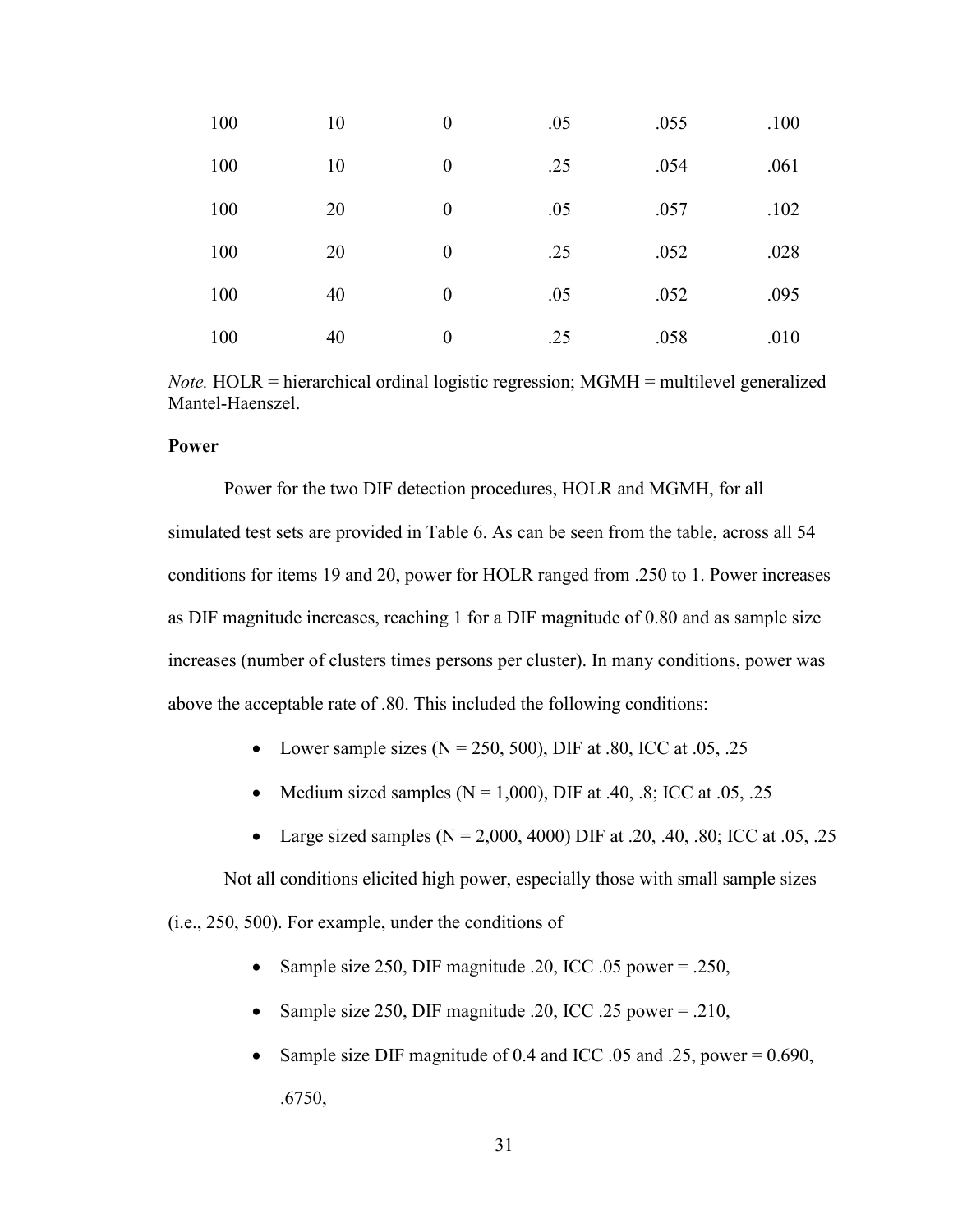- Sample size = 250, DIF magnitude =  $0.4$ , ICC =  $.05$ , power =  $.690$
- Sample size = 250, DIF magnitude =  $0.4$ , ICC = .25, power = .690
- Sample size = 500, DIF magnitude =  $0.4$ , ICC =  $.05$ , power =  $.935$
- Sample size = 500, DIF magnitude =  $0.4$ , ICC =  $.25$ , power =  $.910$
- At sample sizes of 2,000 and 4,000, power is 1.

Table 5 also shows power for the MGMH DIF detection procedure. Across all 54 conditions, power for the MGMH DIF detection procedure ranged from .1350 to 1. Statistical power increases for the MGMH procedure as sample size (number of clusters by persons per cluster) increases. Power was found to be consistently high with sample sizes over 1,000.

DIF magnitude appears to have an impact on power but that impact is not consistent, especially with smaller sample sizes. Moreover, the interaction of DIF magnitude and ICC influences power for the MGMH. There does seems to be a consistent trend of lower power with higher ICCs that is relatively consistent throughout the data. This is true for both detection procedures, but it is not present at the largest sample sizes. The following examples are given to illustrate this point.

- At a sample size of 500 or 1,000, power is greater than .80 with a DIF magnitude of .40 if the ICC is .05 but not if ICC is .25.
- At smaller sample sizes (e.g.,  $N = 250$ ), DIF magnitude = .80, and ICC = .05, power is .60. However, power is only .22 when ICC increased to .25.
- At sample size of 500 and DIF magnitude  $= .80$ , when ICC was 0.05 power was .8950 but was only .51 when ICC increased to .25.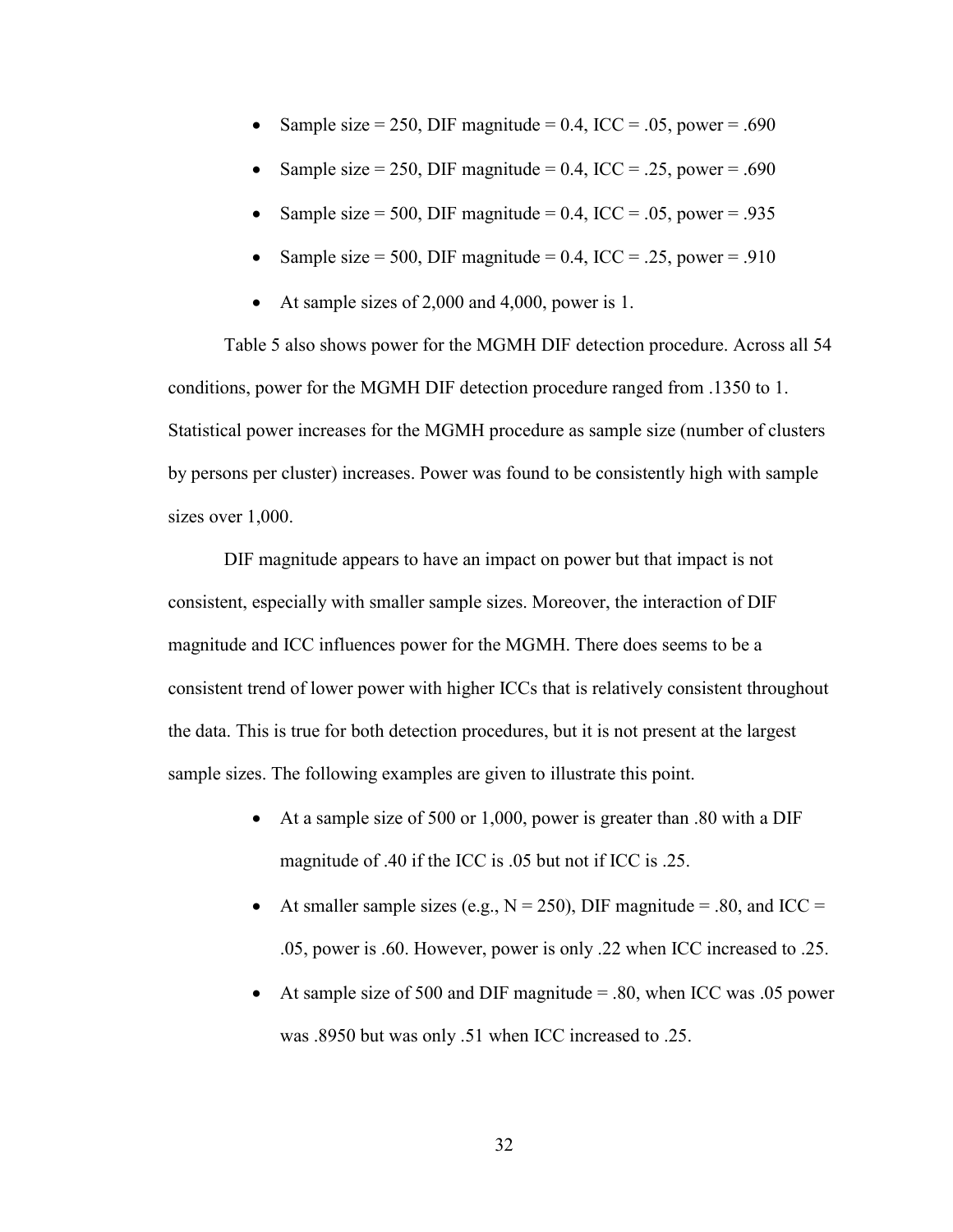The HOLR showed more values closer or greater to .80 compared to MGMH.

Mean power, across all conditions, for the HOLR procedure is .8690, whereas the mean

value for the MGMH is .7690. Maximum difference in power between the two

procedures is 1.000 at 100 clusters times 20 persons per cluster, DIF = .8 and an ICC of

.25. Minimum difference is .000 under most conditions. Finally, the average difference in

power between the two detection procedures is .100.

Table 6

*Power for Two Detection Procedures by Number of Clusters, Participants per Cluster, DIF Magnitude, and ICC for Items 19 and 20* 

| Number of | Participants |            |            | Power       | Power       |
|-----------|--------------|------------|------------|-------------|-------------|
| clusters  | per cluster  | <b>DIF</b> | <b>ICC</b> | <b>HOLR</b> | <b>MGMH</b> |
| 25        | 10           | 0.2        | .05        | .250        | .235        |
| 25        | 10           | 0.2        | .25        | .210        | .135        |
| 25        | 10           | 0.4        | .05        | .690        | .380        |
| 25        | 10           | 0.4        | .25        | .675        | .220        |
| 25        | 10           | 0.8        | .05        | 1.000       | .600        |
| 25        | 10           | 0.8        | .25        | 1.000       | .220        |
| 25        | 20           | 0.2        | .05        | .410        | .000        |
| 25        | 20           | 0.2        | .25        | .400        | .250        |
| 25        | 20           | 0.4        | .05        | .935        | .600        |
| 25        | 20           | 0.4        | .25        | .910        | .375        |
| 25        | 20           | 0.8        | .05        | 1.000       | .895        |
| 25        | 20           | 0.8        | .25        | 1.000       | .510        |
| 25        | 40           | 0.2        | .05        | .685        | .585        |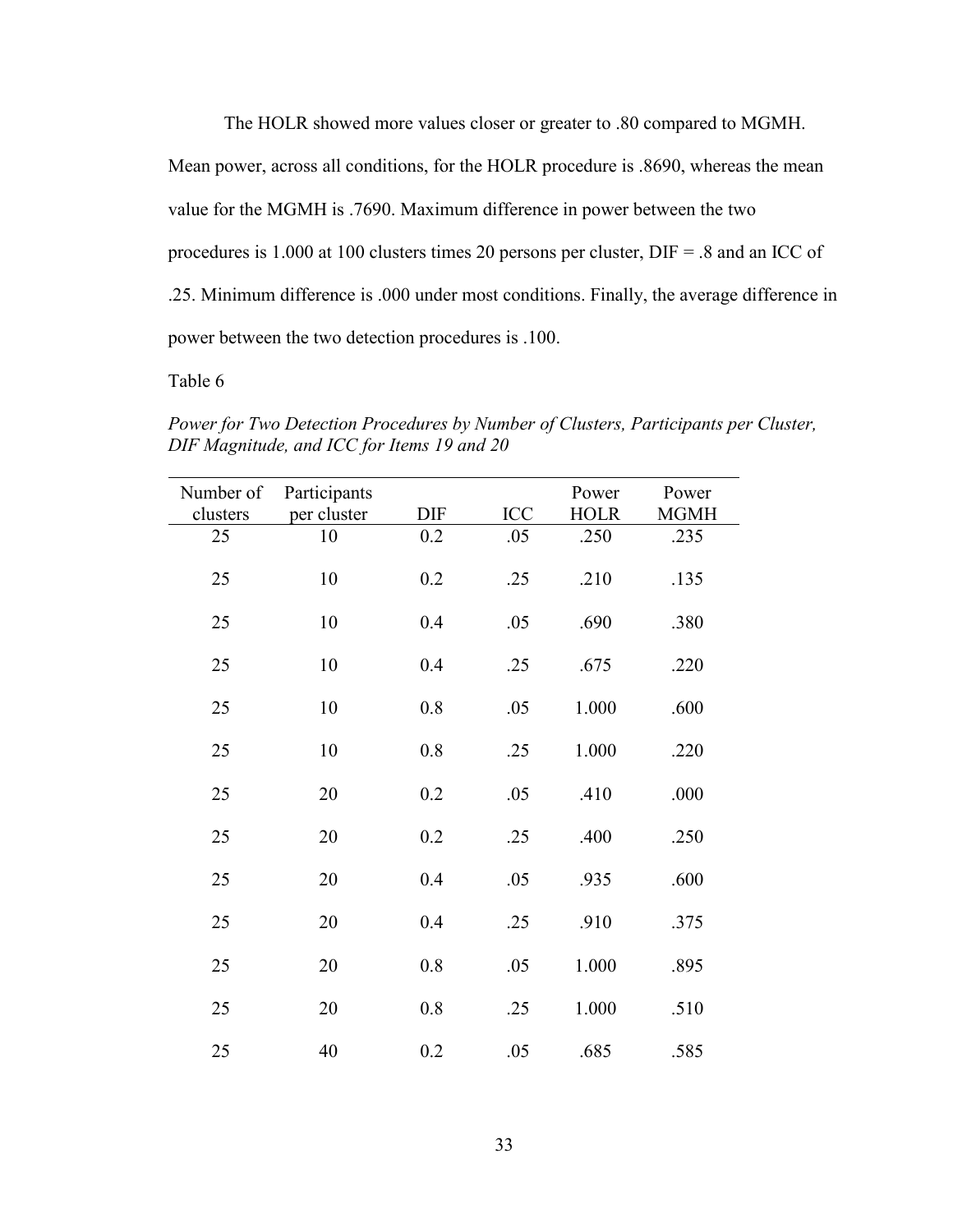| $25\,$ | 40     | 0.2     | .25 | .655  | .500  |
|--------|--------|---------|-----|-------|-------|
| 25     | 40     | 0.4     | .05 | 1.000 | .895  |
| 25     | 40     | 0.4     | .25 | 1.000 | .720  |
| 25     | 40     | $0.8\,$ | .05 | 1.000 | 1.000 |
| 25     | $40\,$ | 0.8     | .25 | 1.000 | .970  |
| 50     | $10\,$ | 0.2     | .05 | .400  | .520  |
| 50     | $10\,$ | 0.2     | .25 | .370  | .380  |
| 50     | $10\,$ | 0.4     | .05 | .935  | .800  |
| 50     | $10\,$ | 0.4     | .25 | .925  | .635  |
| 50     | $10\,$ | $0.8\,$ | .05 | 1.000 | .990  |
| 50     | $10\,$ | $0.8\,$ | .25 | 1.000 | 1.000 |
| 50     | 20     | 0.2     | .05 | .680  | .845  |
| 50     | $20\,$ | 0.2     | .25 | .685  | .680  |
| 50     | $20\,$ | 0.4     | .05 | 1.000 | .980  |
| 50     | 20     | 0.4     | .25 | .995  | 1.000 |
| 50     | $20\,$ | 0.8     | .05 | 1.000 | 1.000 |
| 50     | 20     | 0.8     | .25 | 1.000 | 1.000 |
| 50     | 40     | $0.2\,$ | .05 | .920  | .995  |
| 50     | 40     | 0.2     | .25 | .930  | .970  |
| 50     | 40     | 0.4     | .05 | 1.000 | 1.000 |
| 50     | 40     | 0.4     | .25 | 1.000 | .895  |
| 50     | 40     | 0.8     | .05 | 1.000 | .990  |
| 50     | $40\,$ | $0.8\,$ | .25 | 1.000 | .885  |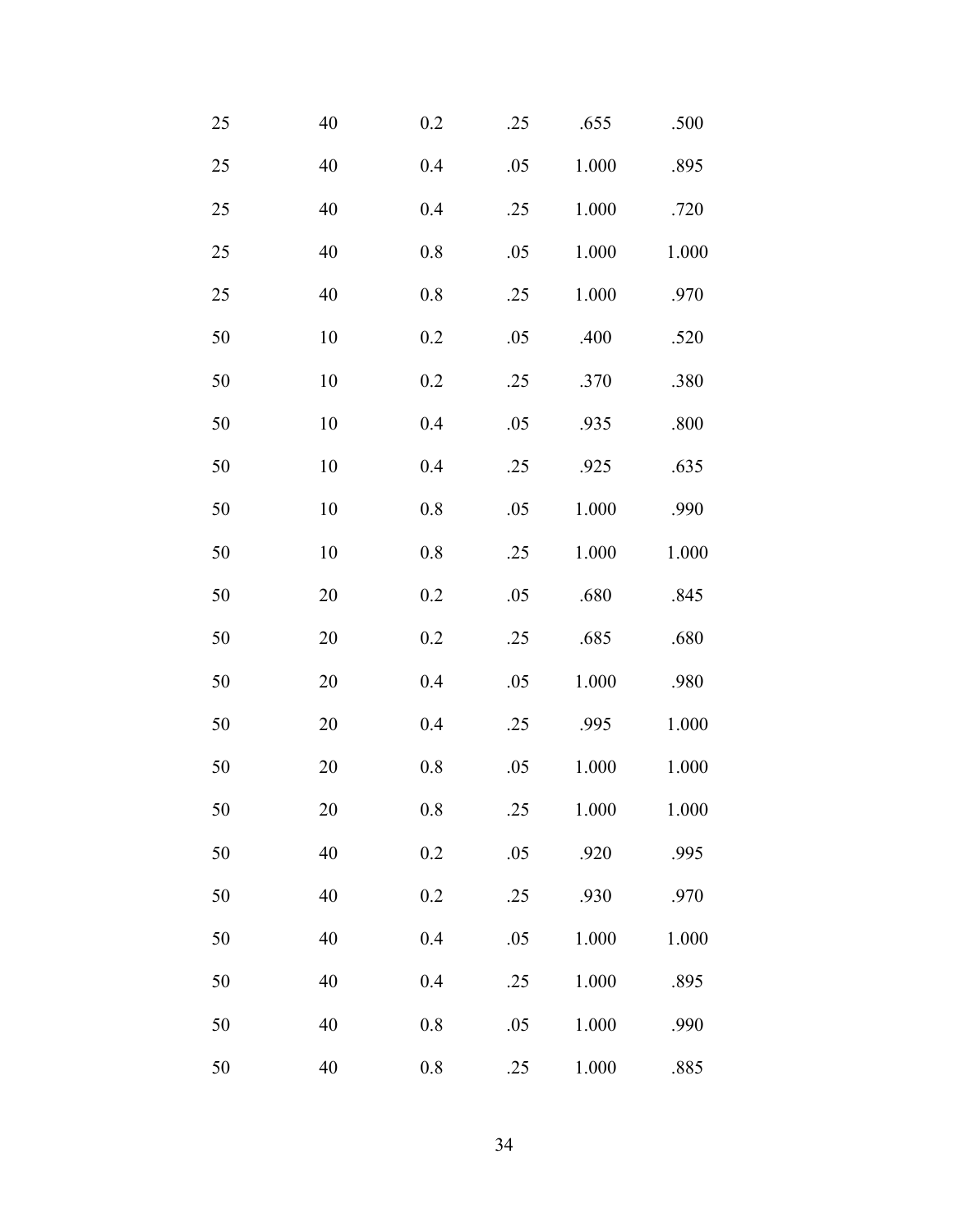| 100     | 10 | 0.2 | .05 | .730  | .870 |
|---------|----|-----|-----|-------|------|
| 100     | 10 | 0.2 | .25 | .685  | 1.00 |
| $100\,$ | 10 | 0.4 | .05 | .995  | 1.00 |
| 100     | 10 | 0.4 | .25 | 0.995 | 1.00 |
| 100     | 10 | 0.8 | .05 | 1.00  | 1.00 |
| 100     | 10 | 0.8 | .25 | 1.00  | 1.00 |
| 100     | 20 | 0.2 | .05 | 0.930 | 1.00 |
| 100     | 20 | 0.2 | .25 | 0.930 | 1.00 |
| 100     | 20 | 0.4 | .05 | 1.00  | 1.00 |
| 100     | 20 | 0.4 | .25 | 1.00  | 1.00 |
| 100     | 20 | 0.8 | .05 | 1.00  | 1.00 |
| 100     | 20 | 0.8 | .25 | 1.00  | .000 |
| 100     | 40 | 0.2 | .05 | 1.00  | 1.00 |
| 100     | 40 | 0.2 | .25 | 1.00  | 1.00 |
| 100     | 40 | 0.4 | .05 | 1.00  | 1.00 |
| 100     | 40 | 0.4 | .25 | 1.00  | 1.00 |
| 100     | 40 | 0.8 | .05 | 1.00  | 1.00 |
| 100     | 40 | 0.8 | .25 | 1.00  | 1.00 |

*Note.* HOLR = hierarchical ordinal logistic regression; MGMH = multilevel generalized Mantel-Haenszel.

# **Chapter Four: Discussion**

# **Implications**

The importance of DIF and its potential impact on the validity of assessments, especially in an environment that relies heavily on standardized testing, should not be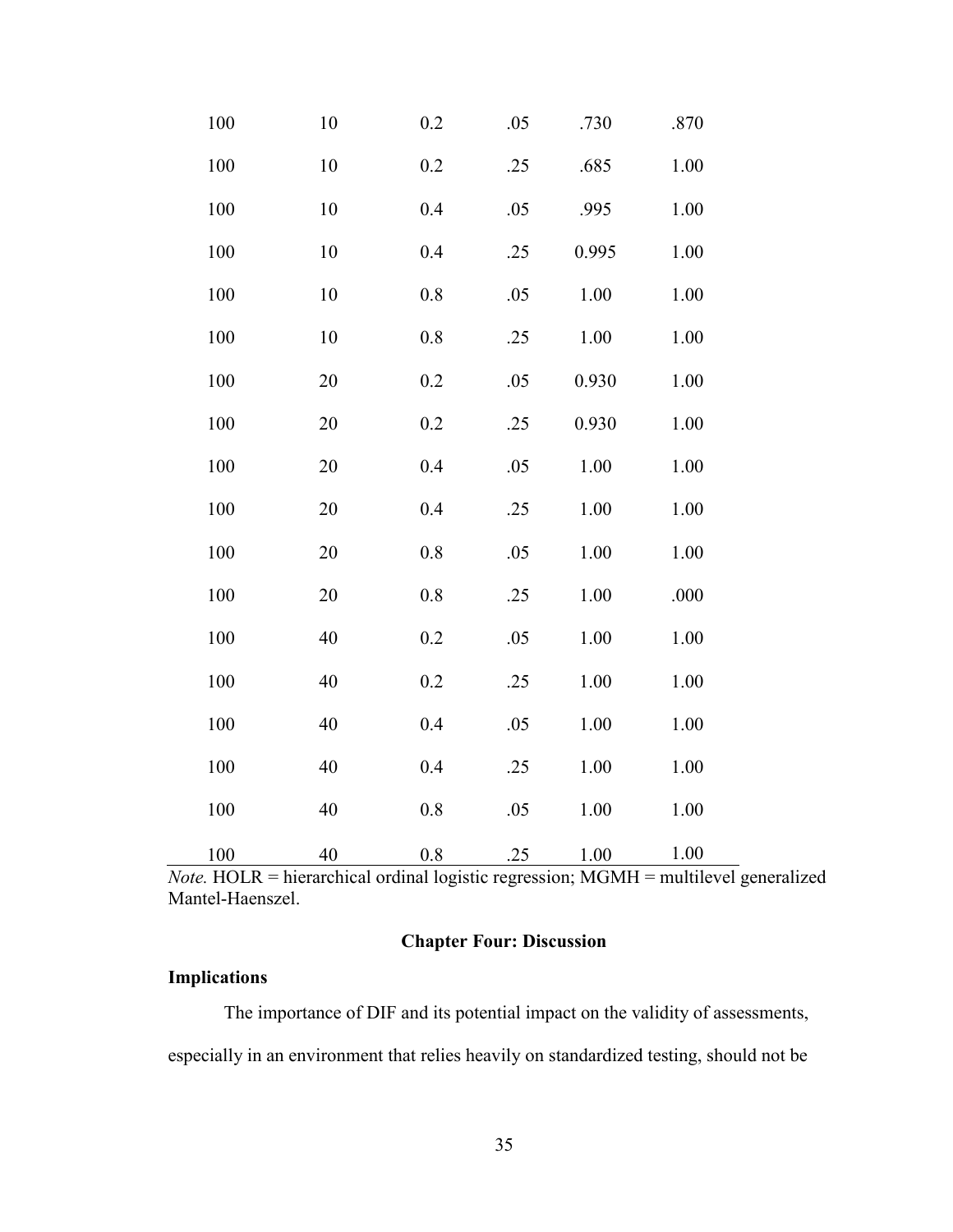understated. Consequently, practitioners and test developers should endeavor to ensure that test items and test scores accurately reflect the traits of test takers being measured.

Rightfully so, researchers have focused on procedures for detecting DIF; however, they have not paid as much attention on the procedures to explore DIF in multilevel data structures. As the importance of assessments that are "valid, reliable, and comparable for all students and for each subgroup of students among participating schools and districts" (U.S. Department of Education, 2017, p. 5) continues, increases, or expands across contexts, the importance of DIF detection procedures for educational tests that polytomous in nature continues to increase.

DIF analysis methodologies are psychometric tools used to confirm assessment fairness and validity and employing more than one method to analyze DIF is beneficial in confirming DIF results. Given its prominence in the test development process, it is imperative that DIF detection procedures are accurate. The results of this study help clarify and enhance several issues for test developers and psychometric practitioners. For example, this study contributes to the budding literature begun by French and Finch (2013) and French et al. (2019) on the effectiveness of adjusted statistical methods for DIF detection in the presence of multilevel data. In addition, this study contributes to the literature that examines DIF detection procedures for polytomously scored items (e.g., French and Miller, 1996) within a multilevel framework.

As additional work is done to evaluate DIF detection procedures with multilevel data, psychometric tools are refined, improved, and enhanced, thus sharpening their ability to provide accurate item and test development guidance and decisions. Certainly,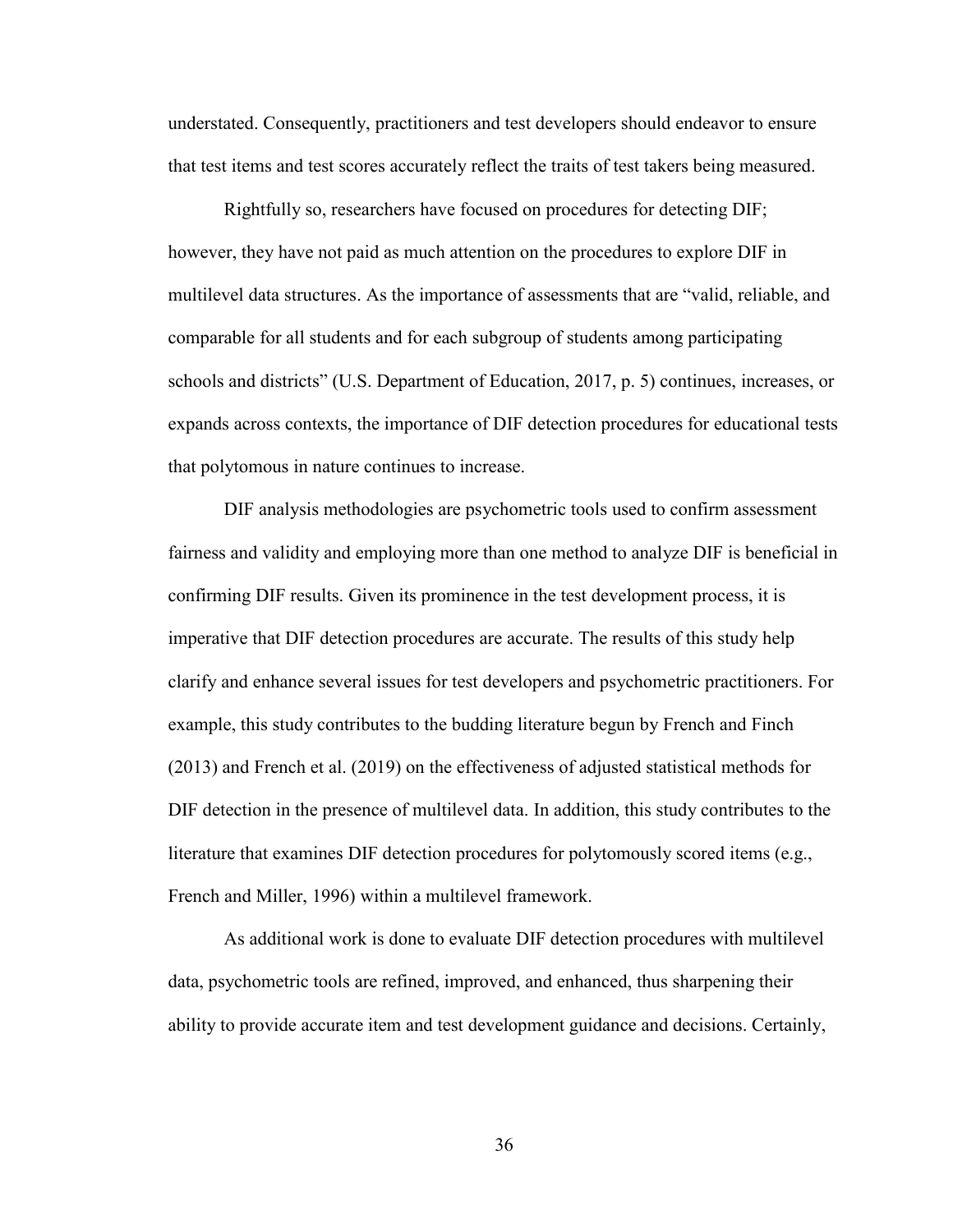other students and psychometricians will pick up where this study ends to create better tools.

# **Type I Error**

The purpose of this study was to compare the performance of two DIF detection procedures, HOLR and MGMH, by comparing Type I error rates and power. Results of this study showed that the HOLR DIF detection procedure maintains the Type I error rate of .05 better than the MGMH DIF detection procedure. In addition, the HOLR Type I error rates showed a smaller range than the MGMH rates.

In this study, using the HOLR DIF detection procedure, higher Type I error rates were found with smaller sample sizes and ICC has a small but perceptible effect on Type I error, but the range of values was very small. These results indicate that HOLR controlled the nominal Type I error rate of .05 reasonably well. The Type I error rate for the MGMH DIF detection procedure was at or below the nominal level of .05 for six (33.33%) conditions, and mean Type I error rate was .0754, whereas the mean Type I error rate for the HOLR procedure was .0594.

The results of this study are consistent with those researchers who have studied DIF using LR techniques but not consistent with results from the few studies using MGMH. In a study similar to this one, Sharafi et al. (2017) found that HOLR controlled the nominal Type I error rate of .05, and French and Finch (2010) found that both standard LR and HOLR maintained the nominal Type I error rate of .05 across all manipulated conditions when the grouping variable was at the within-clusters level as is the case in this study.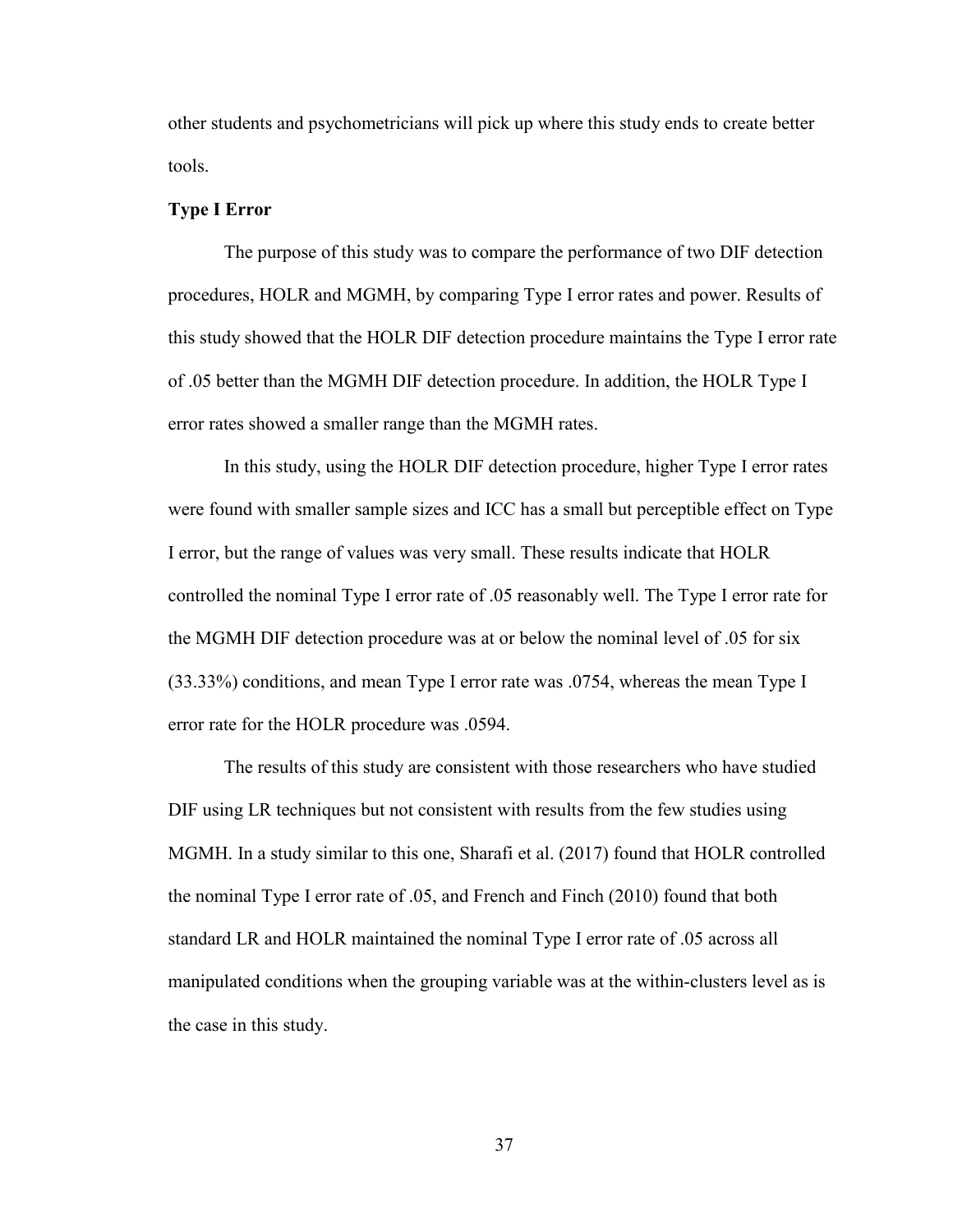Findings from this simulation study are not entirely consistent with the findings of French et al. (2019), who used the same MGMH and Begg's adjustment method as the one used in this study. The manipulated factors used in the French et al. study were similar to those in this study. For example, five ICCs were used: .05, .15, .25, .35, and .45. The number of clusters simulated was 50, 100, and 200, whereas the number of subjects per cluster was 5, 15, 25, and 50. Four DIF magnitudes were simulated: 0, .4, .6, and .8, and uniform DIF was specified. Although the constants in the French et al. study were also similar, differences should be noted. French et al. simulated 20 items, each with four response levels. Note, however, that the items in this study had five response options. A purified scale score was used in the French et al. study, with only one targeted item, whereas this current study did not use a purified scale score and had two targeted items. Moreover, data in their study were simulated using a multilevel graded response model, and in this study a multilevel partial credit model with different threshold parameters and discrimination values was used. Last, French et al. used 1000 replications.

French et al. (2017) found that for the within-cluster condition, the condition used in this study, all DIF detection procedures reported Type I error rates at or below the nominal level. In this study, the MGMH reported Type I error rates at or above the nominal level of .05 for 13 of 18 (72%) conditions, with lowest rates occurring at ICCs of .25. More interestingly, French et al. found that Type I error rates for all DIF detection procedures increased with associated increases of the ICC. In this study, when comparing a pair of conditions, the highest Type I error rates occurred when the ICC was .05 and the lower Type I error occurred when the ICC was .25; under no conditions did the Type I error rate meet the nominal .05 level when the ICC was .05 but sometimes did when the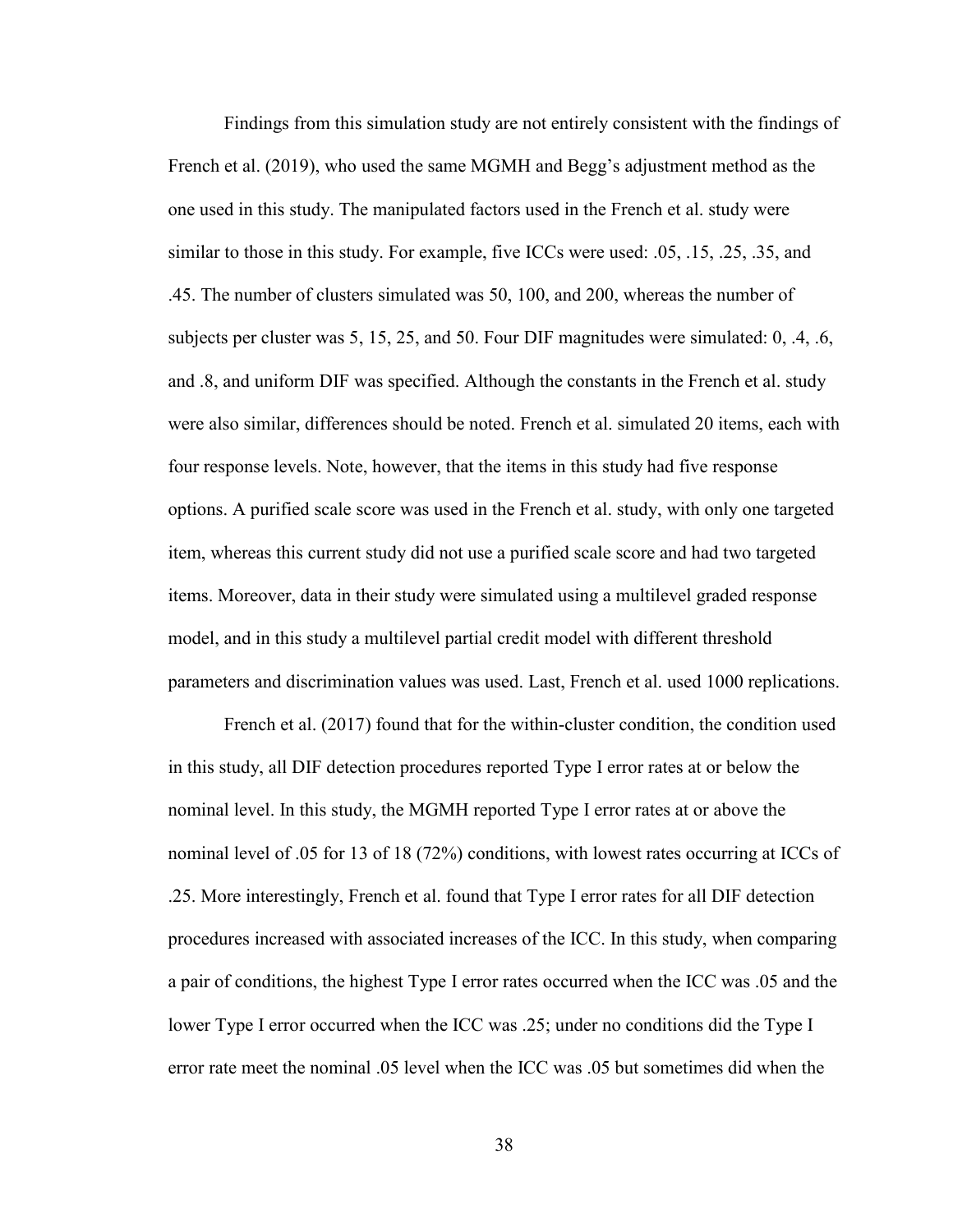ICC was .25. Consider the ICC levels in following pairs; Type I error rate is always lower for the condition with a higher ICC:

- Number of clusters 25, participants per cluster 10, DIF = 0, ICC = .05 and .25, Type I error  $=$  .1206 and .0861, respectively.
- Number of clusters 25, participants per cluster 20, DIF = 0, ICC = .05 and .25, Type I error = .1250 and .0500, respectively.
- Number of clusters 25, participants per cluster 40, DIF = 0, ICC = .05 and .25, Type I error = .1300 and .0228, respectively.

French et al. (2019) found that the Type I error rates decreased as the number of subjects per cluster increased. In this study, the trends in Type I error rates associated with the MGMH procedure are harder to characterize; however, the mean of the error rates for the top 9 conditions with smaller sample sizes is .090, whereas the mean for the bottom 9 conditions with larger sample sizes is .061.

### **Power**

In this study, it was found that power is better for HOLR than MGMH DIF detection procedure. HOLR showed more values closer or greater to .80 compared to MGMH. In general, for either DIF detection procedure, for any DIF magnitude, 0, .2, .4 or .8, a large sample size is needed for adequate power.

The findings regarding HOLR and sample size are consistent with other studies that showed power rates increase as sample size increase. However, the increase in power does not appear to be tied only to cluster size but to overall sample size. The findings in Table 6 show that for sample sizes at or over 1,000, 83.33% (30/36) of the conditions have power rates at or above .80. Other studies, such as French and Finch (2010) found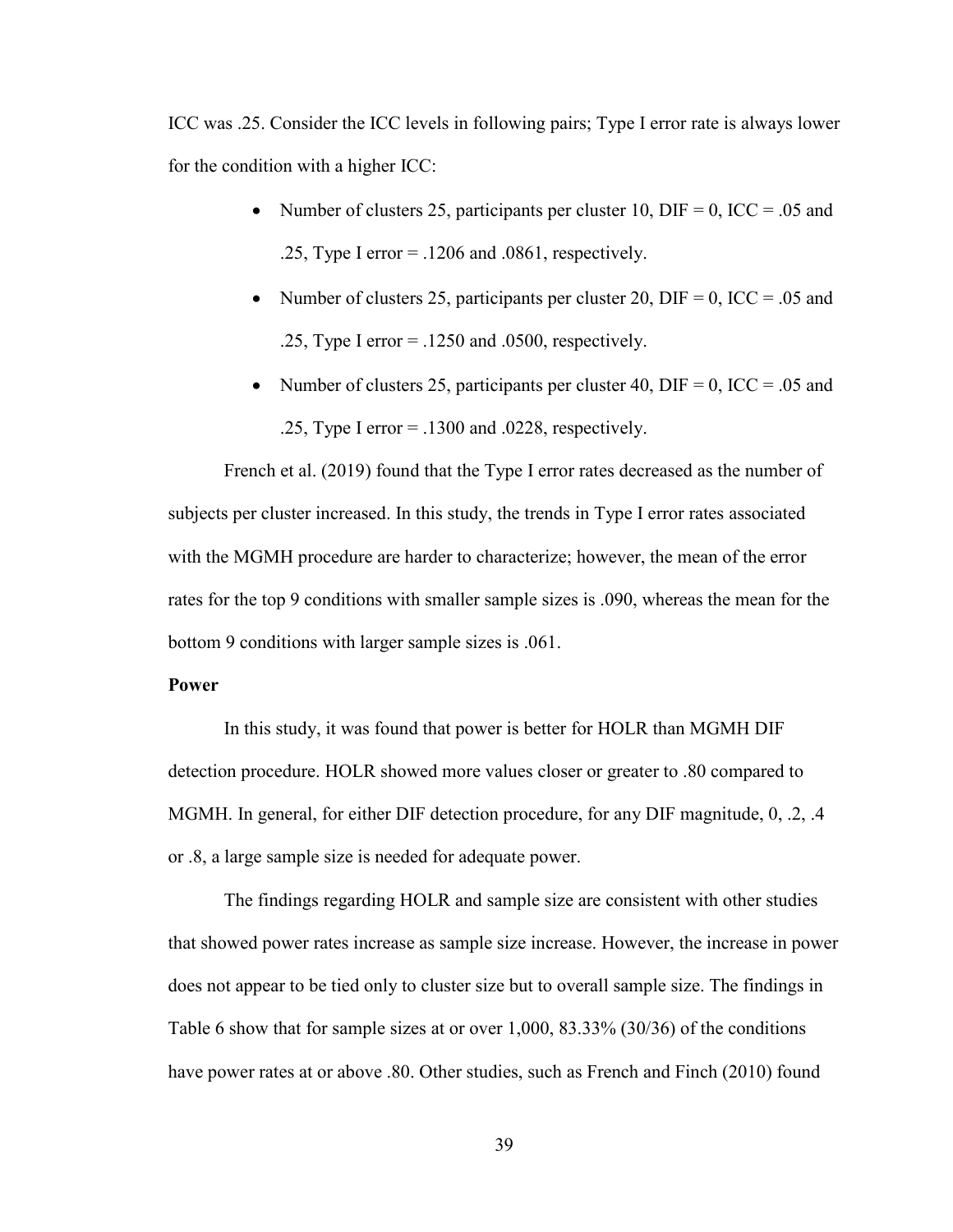that power increase with increasing cluster size. Last, Sharafi et al. found that HOLR maintained power above the acceptable level (.80) across most of the studied conditions. Power was lower than .80 for sample sizes less than 500 with low level of DIF magnitude across all levels of ICC. They found that power was high for larger samples.

The MGMH power results are more consistent with results from previous studies than the MGMH findings for Type I error. In this study, power increases for the MGMH procedure as sample size (number of clusters by persons per cluster) increases. Power was found to be consistently high with sample sizes over 1,000. French et al. (2019) found that only when the ICC was .05 did the MGMH procedure report power estimates above the desired .80 level. However, in this study, power estimates reached .80 with an ICC of .25 only when sample sizes reached 1,000.

The influence of DIF magnitude in this study was consistent with that found by French et al. They found that power rates were lowest for the lowest level of DIF condition (i.e., .40). In this study, at lower sample sizes and ICC .05, power was .380 at DIF magnitude .4 and .600 at DIF magnitude 0.8. French et al. noted that only when the DIF magnitude was .60 did the MGHM procedure report statistical power above 0.80. In addition, only when the number of clusters was 100 or 200 did the MGHM report an acceptable level of power for DIF detection.

The most likely reason for the discrepancy in the findings between the French et al. (2019) and this study is the way the data were simulated. The data in their study were simulated using a multilevel graded response model, and in this study a multilevel partial credit model with different threshold parameters and discrimination values was used. The use of a purified sample also could have affected the results. Last, because the non-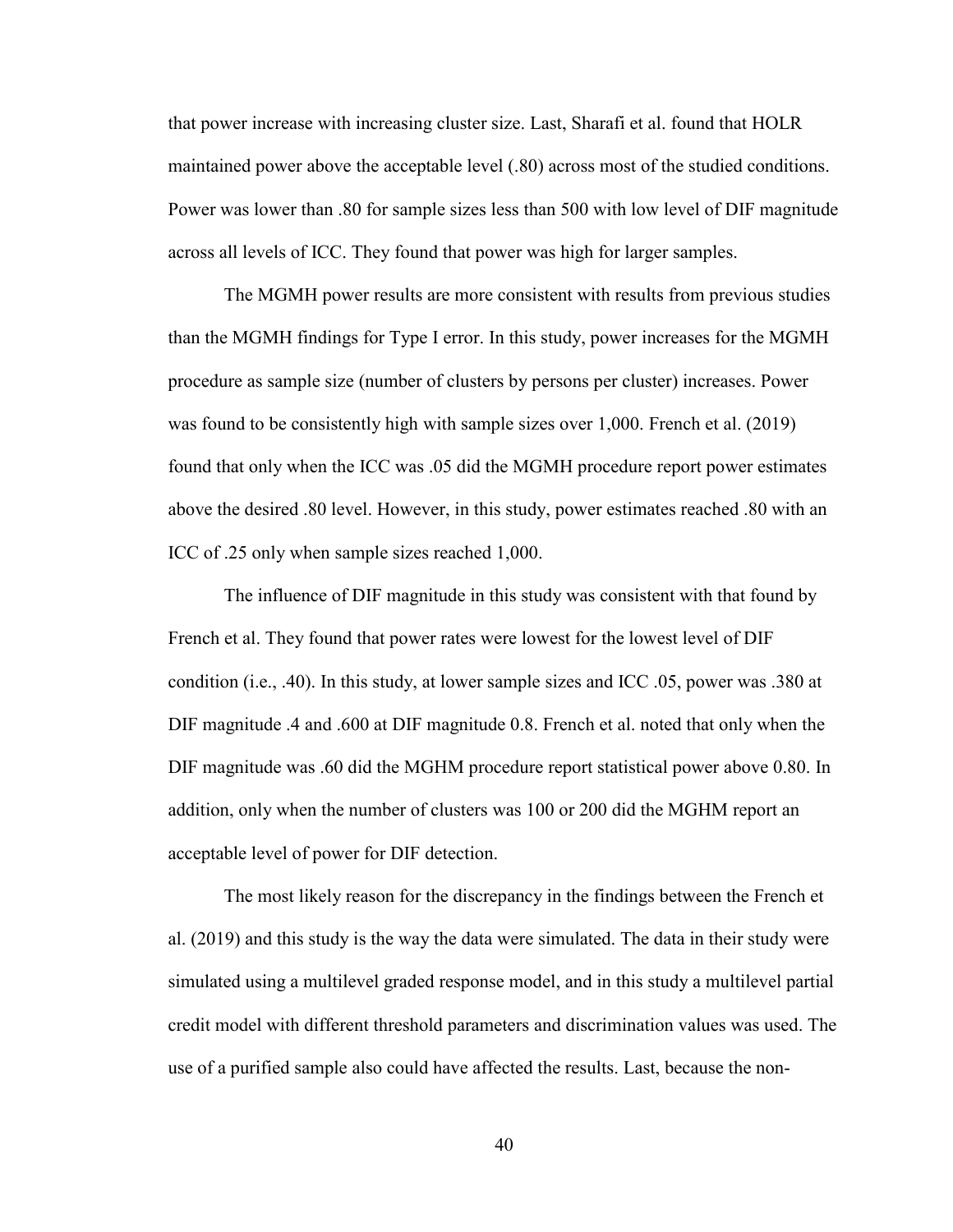convergence issue systematically affected all conditions with 25 clusters, 10 persons per cluster at all levels of DIF, and both levels of ICC, they could affect the results for Type I error and power associated with these conditions.

## **Limitations and Future Research**

Five important limitations are worth noting. First, purification was not performed on the simulated data. The Mantel-Haenszel procedure distinguishes between DIF and item impact by comparing the odds for success between groups after conditioning on ability; however, this conditioning requires a valid criterion. Most of the time, an appropriate external criterion is not available, therefore practitioners typically use the total test score as the matching criterion. Holland and Thayer (1988) recommended a way of improving the matching criterion by using a two-step form of the Mantel-Haenszelprocedure inwhich items identified as showing DIF are removed from the matching criterion for subsequent analyses. Clauser, Mazor, and Hambleton (1993) reported that the results for the two-step procedure were equal or superior to the single-step procedure in identifying simulated DIF items across conditions investigated.

Clauser, Mazor, and Hambleton (1993) found that the most substantial improvement was noted when the purification procedure was applied to data simulated to have focal and reference groups of equal ability. If there is relatively little DIF in the test, the advantage afforded with the difference associated with using the two-step procedure will beminimal; however, when the test contains more DIF, the advantage will be greater. Since this simulation study only included two items, which is minimal (10% of the test), we chose to not use a purification approach.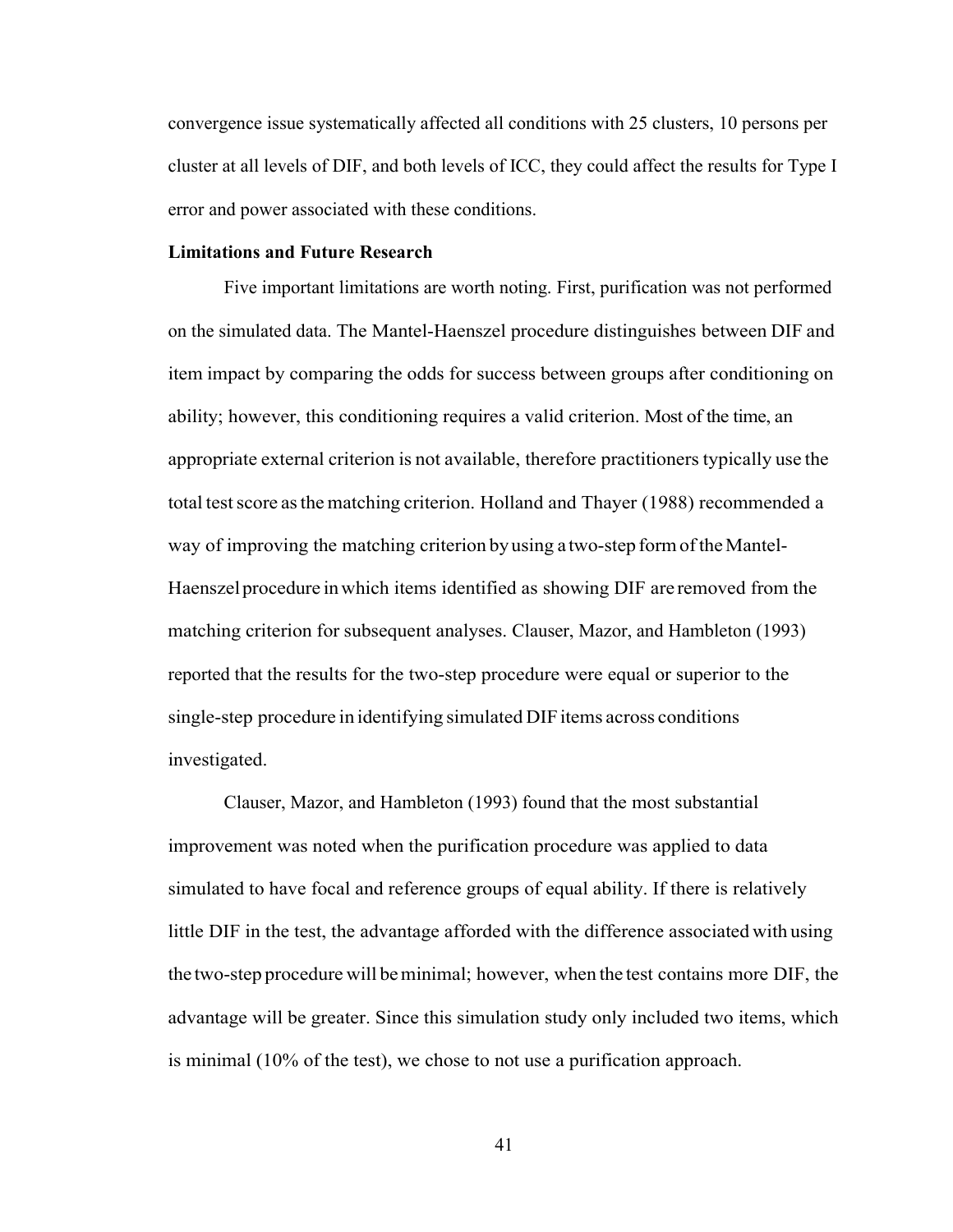Researchers have suggested the use of purification for use with LR DIF detection procedures (Rogers & Swaminathan, 1993; Zumbo, 1999), although it is rarely used in practice, perhaps because of the time commitment. Consequently, little published empirical evidence demonstrates the effects of purification on LR DIF detection (French & Maller, 2007) or any other DIF detection procedure.

French and Maller (2007) found that purification resulted in an 18% increase in power and a 20% decrease in Type I errors when only uniform DIF was evaluated, ignoring the influence of purification on the primary advantage of LR over MH (i.e., detection of nonuniform DIF). Moreover, methodological studies have implemented purification when comparing various DIF detection procedure (e.g., SIBTEST, MH), yet these same studies did not purify with LR (Narayanan & Swaminathan, 1996; Rogers  $\&$ Swaminathan, 1993). French and Maller recommend the evaluation of the influence of purification on DIF detection rates with LR. Purification should be included in future studies.

Second, only uniform DIF was investigated yet nonuniform DIF is a threat to validity. For example, Maller (2001) found that 16% of DIF items in a major standardized intelligence test were nonuniform. Finch and French (2007) examined previous nonuniform or crossing-DIF (CDIF) detection work by comparing the performance of four single-level procedures: LR, SIBTEST, IRTLR, and CFA. The researchers recognized that practitioners are interested in investigating both uniform and nonuniform DIF, and therefore, the current simulation study could be extended with the goal of detecting nonuniform DIF.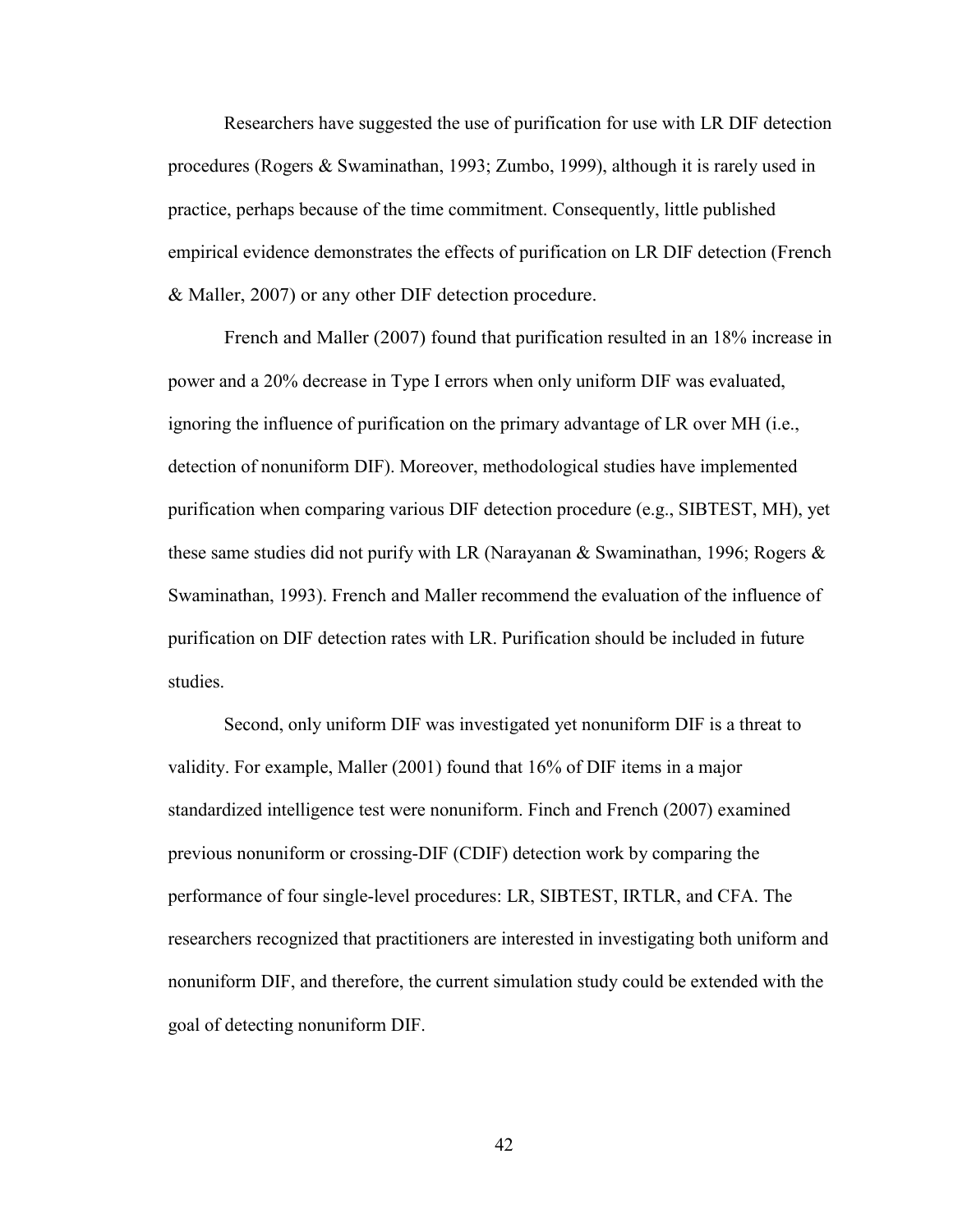Third, as in most simulation studies, study conditions were limited due to time and computer capacity, thereby findings may not generalize to all possible conditions and may not be valid for other situations. For example, DIF was only simulated to the withincluster condition, whereas the between cluster condition is often found in simulation literature on DIF. In addition, only two ICC values were used, .05 and .25, in contrast to other researchers who used a wider range.

Fourth, in this study, DIF was confined to level 1. In future research, a random effect for the item of interest across clusters could be introduced. If the random effect is significant, this implies that the item difficulty varies across clusters, meaning that the item functions differentially in different classrooms. If there is insignificant random effect of items, student-level DIF can be tested, followed by the detection of teacher-level DIF.

Last, a source of error in the MGMH analyses was the inability to efficiently and consistently analyze the simulated test sets with the SAS Begg adjustment method code, resulting in missing *p*-values. If this study is replicated, the source of this error must be definitively identified and corrected, and thereby capture all the *p*-values.

An extension to the multilevel DIF model used in this study is proposed for future research and involves the modeling of random effects at the between cluster level within the original model. When multilevel models are used, the hierarchical structure of data is considered. Moreover, the variance components are decomposed into the appropriate level so the homogeneity of students in a class or school can be modeled. However, the multilevel models considered herein only considered the intercept to be random and did not consider the slope to be random. By mirroring the approach of Kamata (2001) and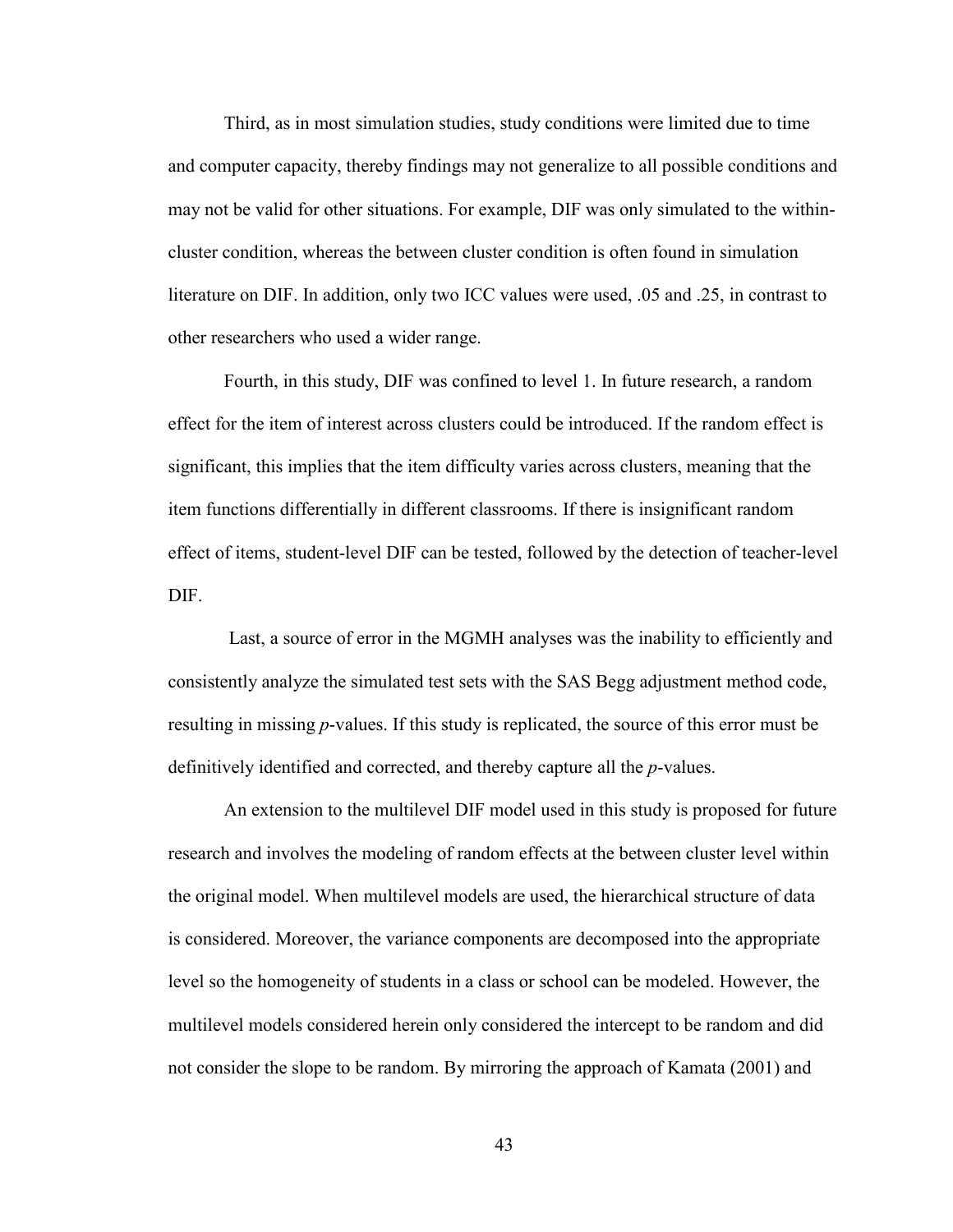Kamata et al. (2005) with three-level Rasch model in which they allowed the coefficient of the person-level DIF to be random across higher-level clusters, such as schools, this model could be extended. This extension would be a random-effect DIF model, indicating that the effect of classroom or school membership can vary from unit to unit. The choice to parameterizing DIF as a random-effects DIF model rather than fixed effects and to estimate the variance of the DIF magnitude across higher-level clusters could be a useful extension to this research.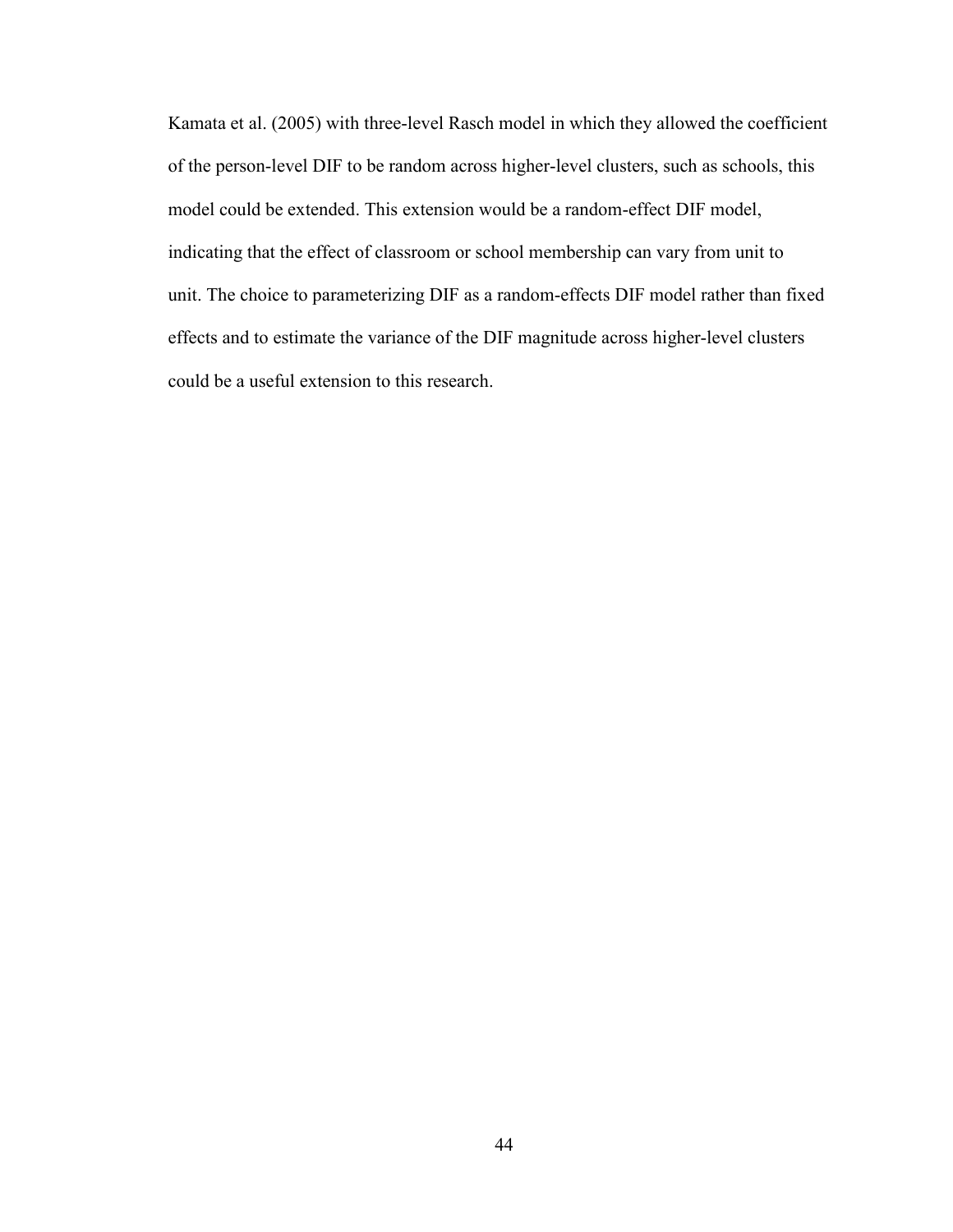## Appendix A

## This function takes person, cluster, and item parameters and generates a random response

item response  $\leq$  function(beta, nu, delta, transition locations) {

denominator <-  $1 + \exp(\beta t a + n u - \beta t a - \text{transition} \cdot \text{location}[1]) +$ 

```
exp(beta+nu-delta-transition~locations[1] + beta+nu-delta-transition localions[2]) +
```

```
exp(beta+nu-delta-transition~locations[1] + beta+nu-delta-transition localions[2] + beta+nu-delta-transition locations[3]) +
```

```
exp(beta+nu-delta-transition~locations[1] + beta+nu-delta-transition localions[2] + beta+nu-delta+transition locations[3] + beta+nu-delta-
transition locations[4])
```
prob  $0 \le -1 /$  denominator

prob  $1 \leq \exp(\beta t + n\omega - \delta t)$  denominator

prob  $2 <$ - exp(beta+nu-delta-transition locations[1] + beta+nu-deltatransition\_locations[2]) / denominator

prob  $3 < \exp{\theta}$  exp(beta+nu-delta-transition locations[1] + beta+nu-deltatransition  $localios[2] + beta+nu-delta-transition locations[3]) / denominator$ 

prob  $4 < \exp(\beta t)$  - exp(beta+nu-delta-transition locations[1] + beta+nu-deltatransition  $localios[2] + beta+nu-delta-transition$  locations[3] + beta+nu-deltatransition locations[4]) / denominator

```
p \le- runif(1, 0, 1)
if (p < prob_0) {
 \theta} else if (p < prob_0 + prob_1) {
  1
} else if (p < prob_0 + prob_1 + prob_2) {
  2
} else if (p < prob_0 + prob_1 + prob_2 + prob_3) {
  3
} else if (p < prob_0 + prob_1 + prob_2 + prob_3 + prob_4) {
```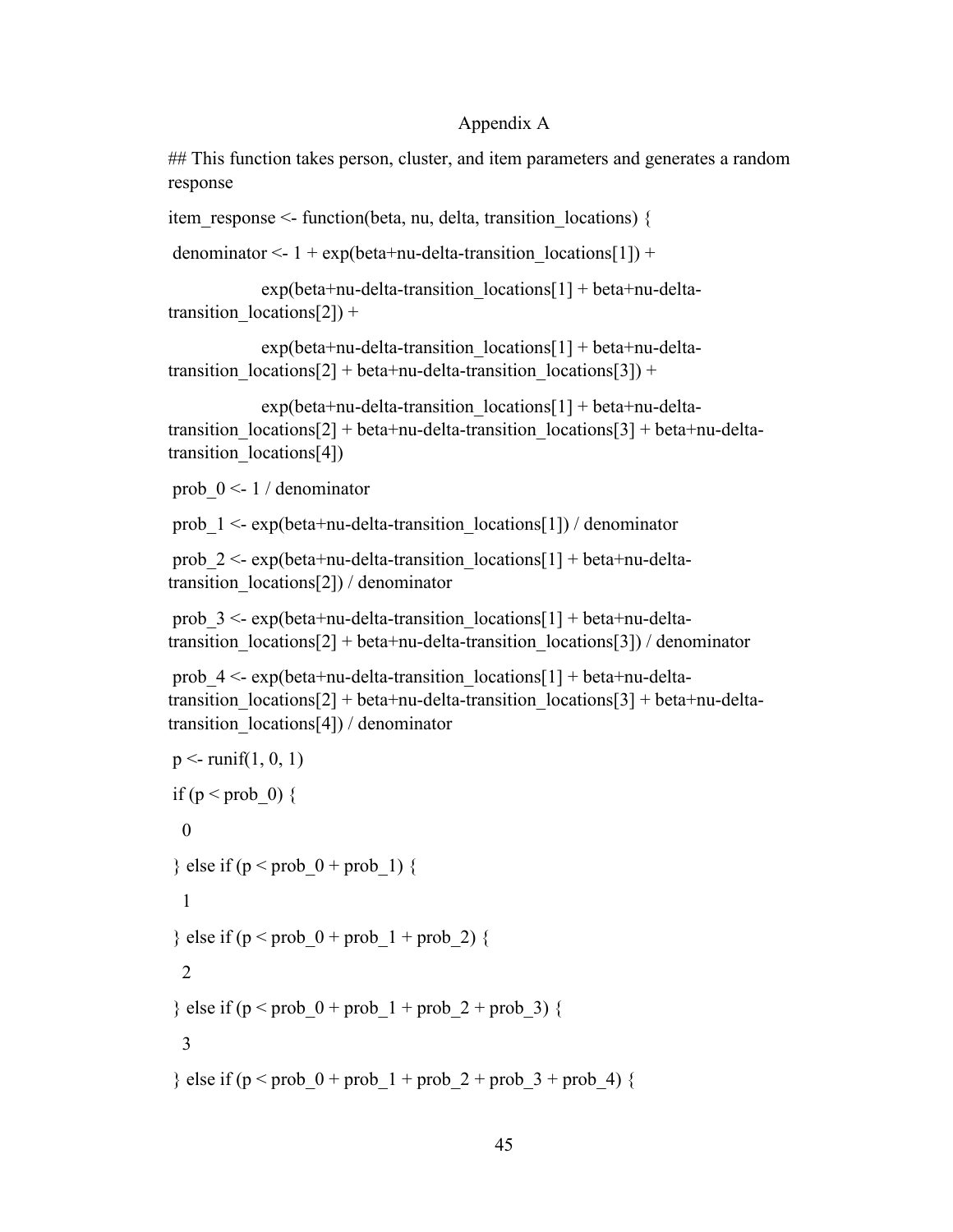```
 4
} else {
  5
}
}
## To make this data generation replicable, set the seed (random.org)
set.seed(431124659)
## FIX CONSTANTS AND CREATE SIMULATION CONDITION MATRIX
{
```
# Fix item parameters (we will change items 19 and 20 to create DIF

transition locations <- matrix(rep(c(-1.16,-.29,.32,1.13,-.89,-.33,.35,.87,-1.09,-.69,.2,1.58,

> -1.14,-.71,.22,1.64,-1.25,-.38,0.17,1.46,-1.54,-.30,.44,1.41, -1.04,-.38,.28,1.13,-1.11,-.57,.10,1.58,-1.31,-.40,.27,1.44,

-1.29,-.40,.27,1.41),2),nrow=20,ncol=4,byrow=TRUE)

colnames(transition locations) <- c("ti1","ti2","ti3","ti4")

item difficulties  $\leq$ - rep(c(0.81, 1.07, 0.72, 0.58, 0.87, 0.93, 1.05, 0.88, 1.00, 0.93), 2)

# Simulation Details

num reps  $\leq 400$  # number of iterations per condition = 400

# Conditions

num cluster  $\langle \csc(25, 50, 100) \rangle$ 

pers per cluster  $\le$  c(10, 20, 40)

dif  $\langle \text{c}(0, .2, .4, .8) \rangle$ 

icc  $\langle -c(.05, .25) \rangle$ 

# Make a matrix of all conditions

 $conditions = expand.grid(num cluster, pers per cluster, dif, icc)$ 

colnames(conditions) <- c("num\_cluster", "pers\_per\_cluster", "dif", "icc")

# Number of conditions so we can loop over them

num conditions  $\leq$ - nrow(conditions)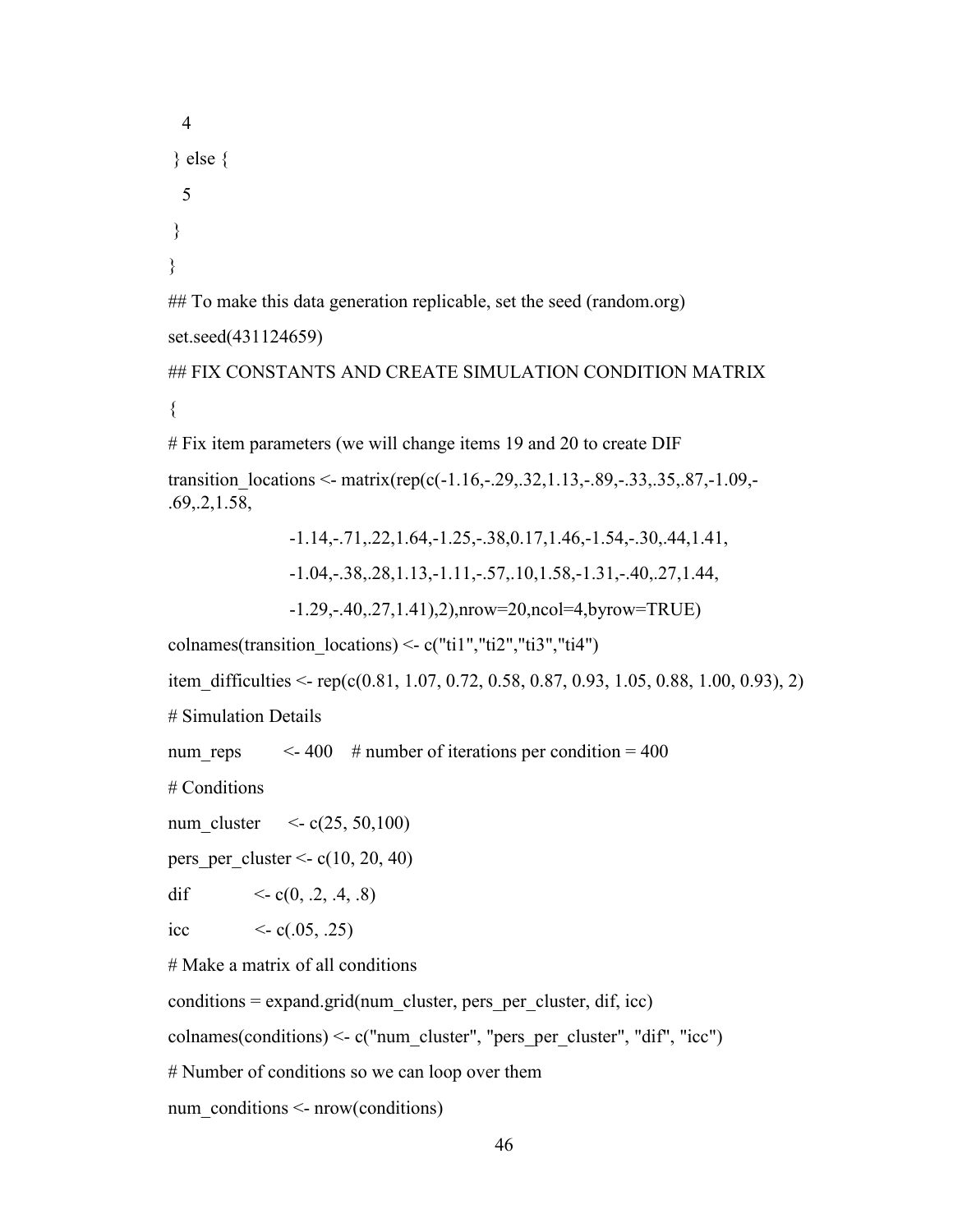}

## Loop over conditions

```
for (c in 1:num_conditions) \{
```
# DIF happens here.

dif item diff $\leq$  item difficulties

dif item diff[19] <- dif item diff[19] + conditions\$dif[c]

dif item diff[20] <- dif item diff[20] + conditions\$dif[c]

## Loop over replications

for (iteration in 1:num\_reps){

# Draw cluster and person abilities

beta  $\leq$ - rnorm(conditions\$num\_clust[c]\*conditions\$pers\_per\_cluster[c], 0, 1)

nu <- rnorm(conditions\$num\_clust[c], 0, conditions\$icc[c]/(1-conditions\$icc[c]))

# Create empty dataframe to hold the data

sim  $data < - data$ .frame()

# Loop over clusters then persons to cycle through all the persons

for (clust in 1:conditions\$num\_cluster[c]) {

for (pers in 1: conditions \$pers per cluster[c]) {

# Make a vector of person variables (id, cluster, group)

pers  $id \le (clust-1)*conditions$pers per cluster[c]+pers$ 

sim pers  $\le$  c(pers id, clust, pers %% 2)

# Make vector of item responses - different item parameters if in group 0 or 1

if (pers %% 2 = 0) { # Reference group has no DIF

sim items  $\leq c()$ 

# loop over items, adding the responses

for (i in 1:20) {

sim\_items <- c(sim\_items, item\_response(beta[pers\_id], nu[clust], item difficulties[i], transition locations[i, ]))

}

 $\}$  else  $\{ \#$  Focal group has DIF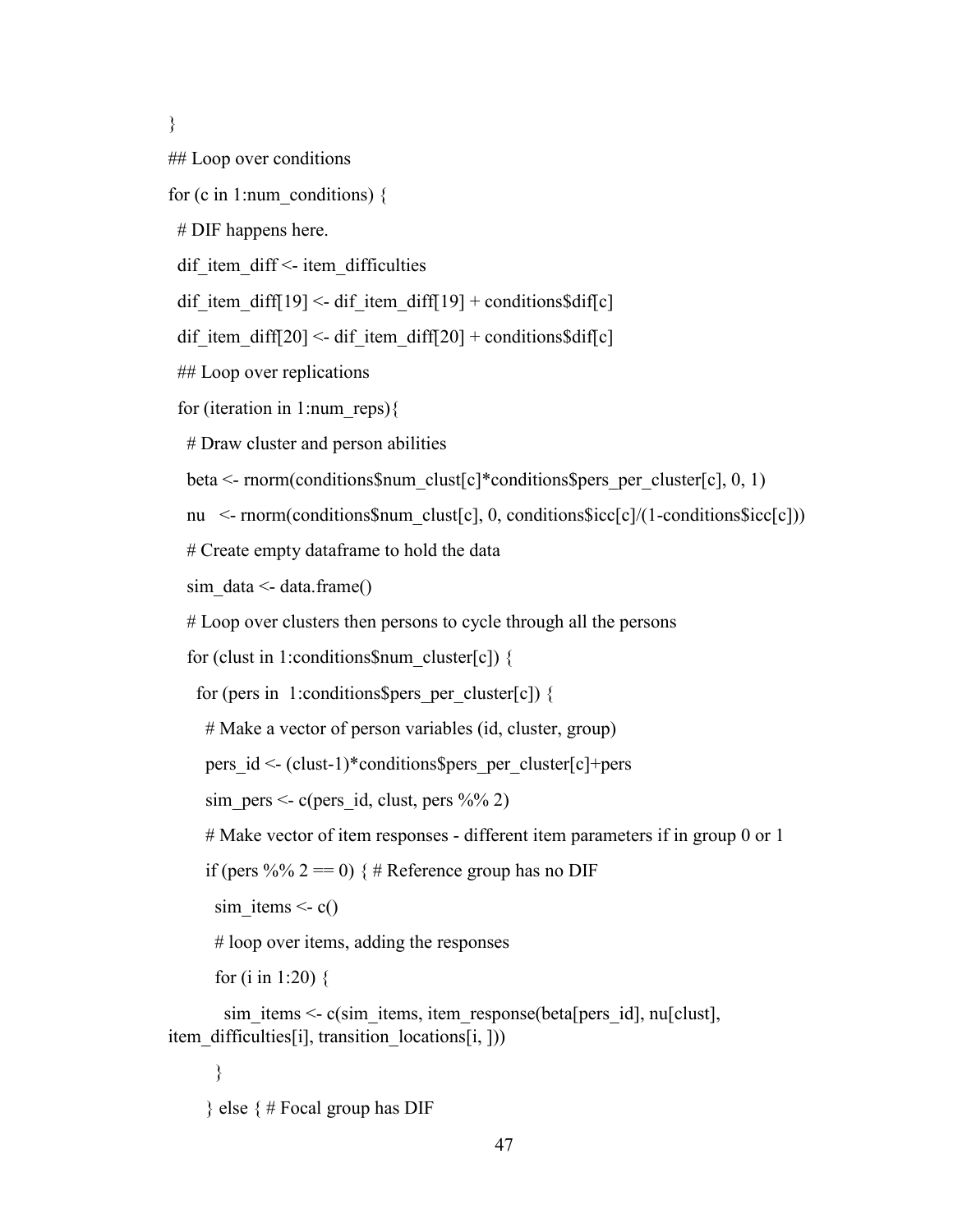```
sim items \leq c()
       # loop over items, adding the responses
       for (i in 1:20) {
       sim_items <- c(sim_items, item_response(beta[pers_id], nu[clust],
dif item_diff[i], transition_locations[i, ]))
       }
      }
```

```
# Add to sim_data
sim data \le- rbind(sim data, c(sim pers, sim items))
 }
```

```
 }
# Put names onto sim_data and save to file
```

```
names(sim_data) <- c("PersID", "Clust", "Group", paste0("Item", 1:20))
```

```
write.csv(sim_data, paste0("TestSet", (c-1)*num_reps+iteration, ".csv"), row.names =
FALSE)
```

```
 }
}
```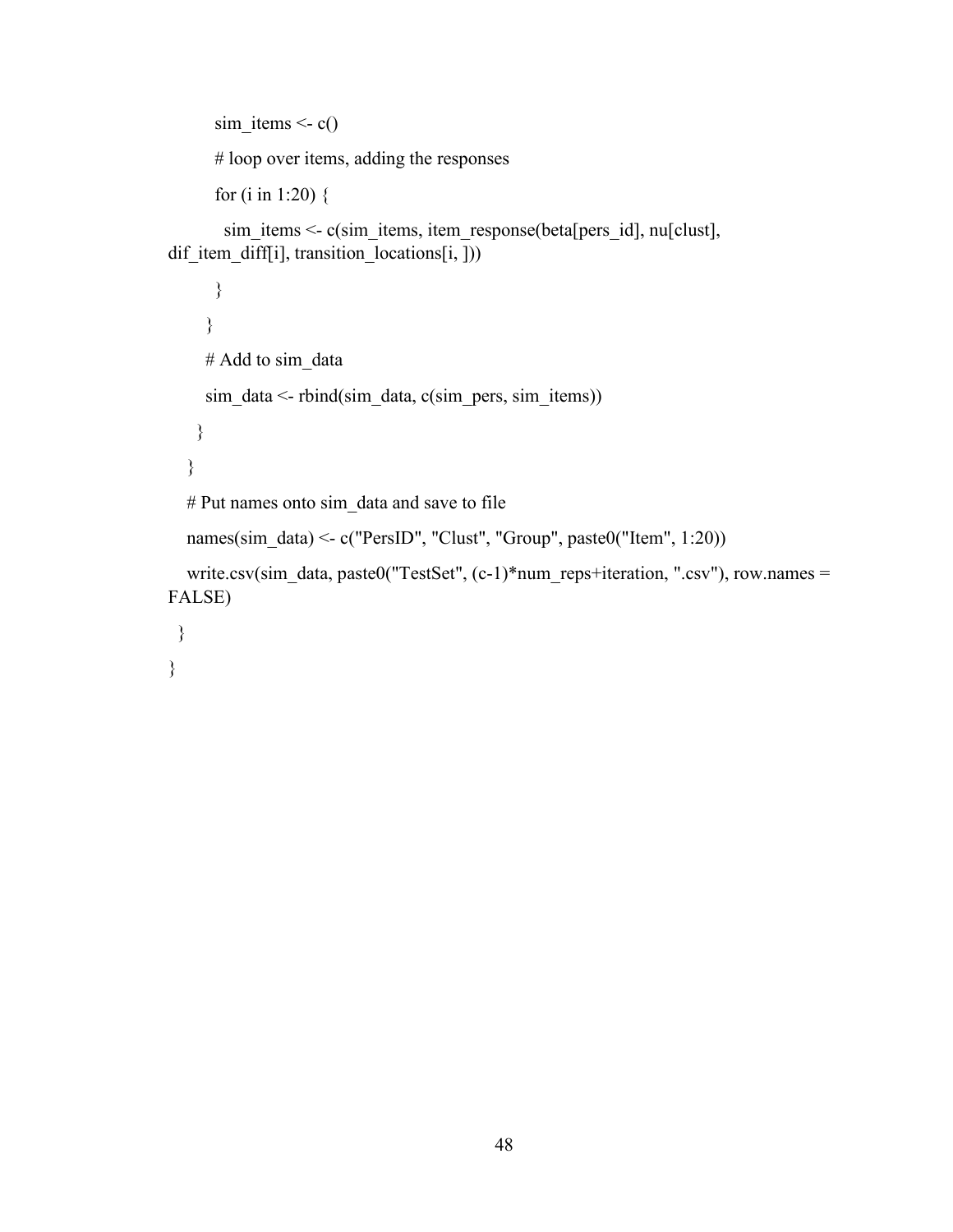## Appendix B

```
/* French, Finch, & Iverson, 2015
%macro pvals(data,item,pvalues);
/*Taking mean of items 1-20*/
/*Take mean of items 1-18 when analyzing data with DIF - purify the 
total score*/
/*See French & Maller (2007)*/
data b1; set &data;
ability = mean (of item1-item20); /*20 items*/
run;
/*Assuming a cluster is Clust*/
data Clust;
   set b1;
keep Clust;
rename Clust=id;
/*Assuming this is for items*/
data &item;
   set b1;
keep &item;
rename &item=response;
/*Assuming exposure is Group - this is column 3 - and it is coded 1-0 
for reference and focal*/
data Group;
   set b1;
keep Group;
rename Group=exposure;
data ability;
   set b1;
keep ability ;
rename ability=stratum;
data mhdat;
   merge Clust &item Group ability;
ods output covB=naivecovb;
proc glimmix empirical data=mhdat;
     model response = exposure / dist=normal<br>covb;
 covb;
run;
ods output covB=geecovb;
proc glimmix empirical data=mhdat;
      class id;
     model response = exposure / dist=normal<br>covb;
 covb;
     random residual / subject=id type=cs vcorr;
run;
proc freq data=mhdat;
   table stratum*exposure*response / cmh;
   output out=mhresults cmh;
```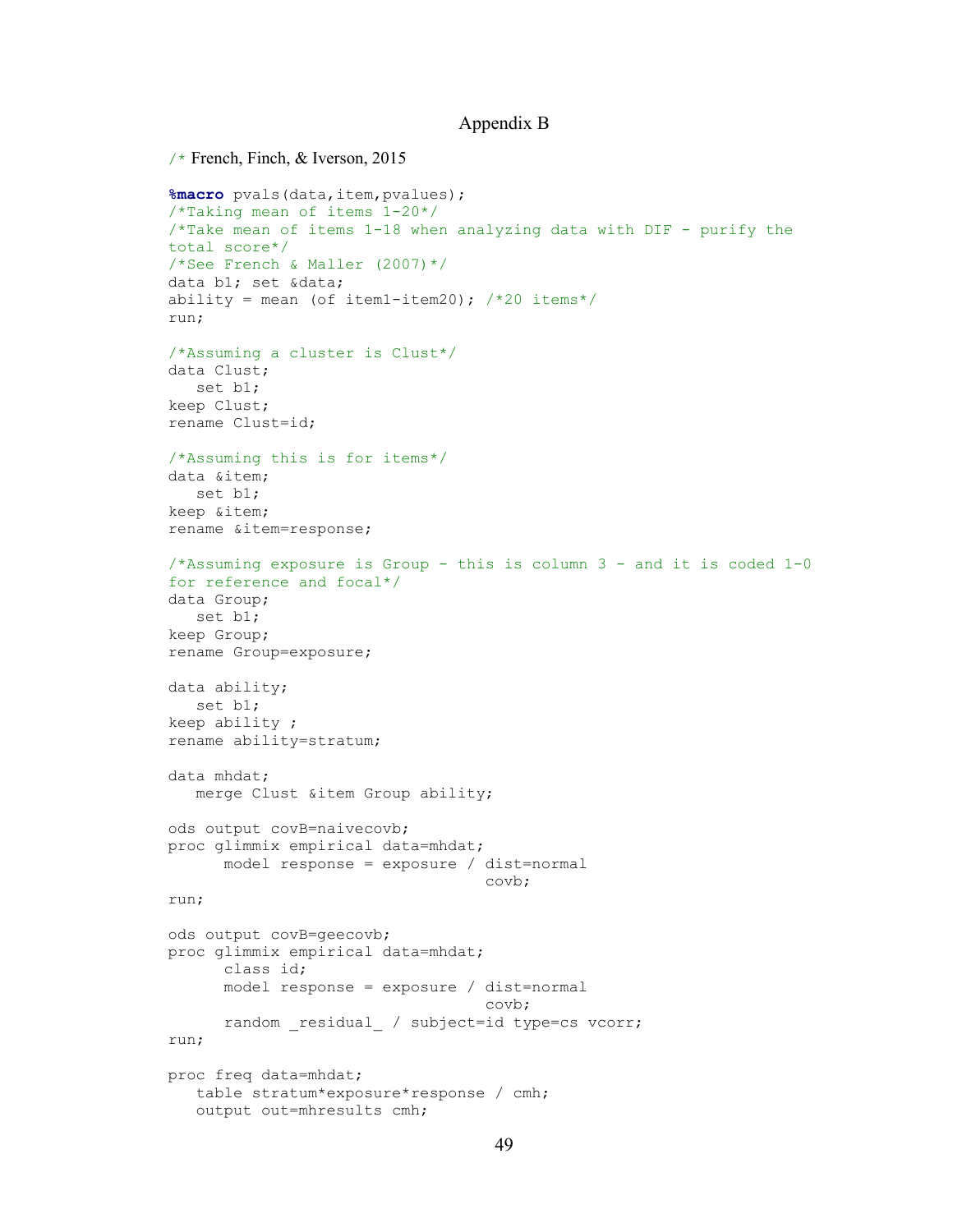```
 run;
data naivecovb2;
   set naivecovb;
if _n_=1;
keep col1;
rename col1=naivevar;
data geecovb2;
  set geecovb;
if _n_=1;
keep col1 geevar;
rename col1=geevar;
data mhresults2;
    set mhresults;
keep _cmhcor_ _cmhrms_ _cmhga_;
data &pvalues;
format item $char7.;
item="&item";
  merge mhresults2 naivecovb2 geecovb2;
f=geevar/naivevar;
*bcmhcor= cmhcor /f;
*bcmhrms=_cmhrms_/f;
bcmhga= cmhga /f;
*bcmhcor85= cmhcor /(.85*f);
*bcmhrms85= cmhrms /(.85*f);
bcmhga85=_cmhga_/(.85*f);
*bcmhcor9=_cmhcor_/(.9*f);
*bcmhrms9=cmhrms/(.9*f);
*bcmhga9=cmhga / (.9*f);
*bcmhcor95= cmhcor /(.95*f);
*bcmhrms95= cmhrms /(.95*f);
*bcmhga95=\overline{cm}hga_/(.95*f);
*cmhcor p=1-probchi( cmhcor, 1);
*cmhrms_p=1-probchi(_cmhrms_,1);
cmhga_p=1-probchi(_cmhga_,4);
*bcmhcor_p=1-probchi(bcmhcor,1);
*bcmhrms_p=1-probchi(bcmhrms,1);
bcmhga_p=1-probchi(bcmhga,4);
*bcmhcor85_p=1-probchi(bcmhcor85,1);
*bcmhrms85_p=1-probchi(bcmhrms85,1);
bcmhga85_p=1-probchi(bcmhga85,4);
*bcmhcor9_p=1-probchi(bcmhcor9,1);
*bcmhrms9_p=1-probchi(bcmhrms9,1);
*bcmhga9_p=1-probchi(bcmhga9,4);
*bcmhcor95_p=1-probchi(bcmhcor95,1);
*bcmhrms95_p=1-probchi(bcmhrms95,1);
*bcmhga95_p=1-probchi(bcmhga95,4);
proc print;
run;
%mend;
```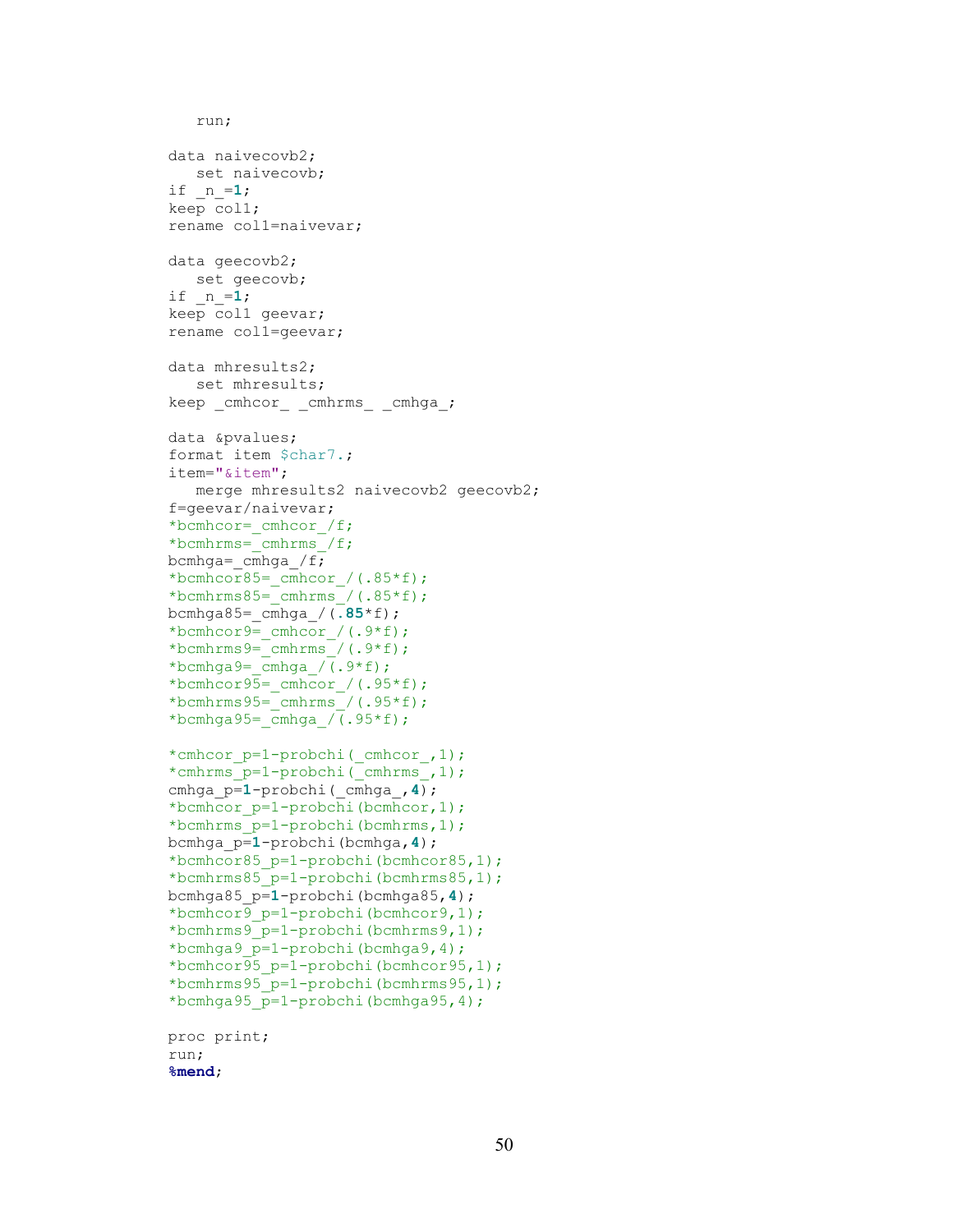```
/*Running macro*/
%macro maketable(number);
      %do i=1 %to &number;
            PROC IMPORT OUT= WORK.b1
                  /*CHANGE THE LINE BELOW TO THE FILE LOCATION OF TEST 
SETS*/
                   DATAFILE= 
"C:\Users\mdto223\Dropbox\Carol_Simulation\Checking Work\Checking SAS 
Syntax\Data1\TestSet&i..csv"
             DBMS=csv REPLACE;
            RUN;
            %pvals(b1,item1,all1)
            %pvals(b1,item2,all2)
            %pvals(b1,item3,all3)
            %pvals(b1,item4,all4)
            %pvals(b1,item5,all5)
            %pvals(b1,item6,all6)
            %pvals(b1,item7,all7)
            %pvals(b1,item8,all8)
            %pvals(b1,item9,all9)
            %pvals(b1,item10,all10)
            %pvals(b1,item11,all11)
            %pvals(b1,item12,all12)
            %pvals(b1,item13,all13)
            %pvals(b1,item14,all14)
            %pvals(b1,item15,all15)
            %pvals(b1,item16,all16)
            %pvals(b1,item17,all17)
            %pvals(b1,item18,all18)
            %pvals(b1,item19,all19)
            %pvals(b1,item20,all20)
            /*combining pvalue tables together*/
            data allitems;
                  set all1 all2 all3 all4 all5 all6 all7 all8 all9
all10 all11 all12 all13 all14 all15 all16 all17 all18 all19 all20;
            proc print;
            run; 
            /*CHANGE THE BELOW LINE TO THE FILE LOCATION OF THE OUTPUT 
TABLES*/
            proc export data=allitems dbms=csv 
outfile="C:\Users\mdto223\Dropbox\Carol_Simulation\Checking 
Work\Checking SAS Syntax\OutputTable&i..csv" replace;
            run;
            /*dm 'log;clear;output;clear;'*/
      %end;
%mend;
```
%*maketable*(**5**)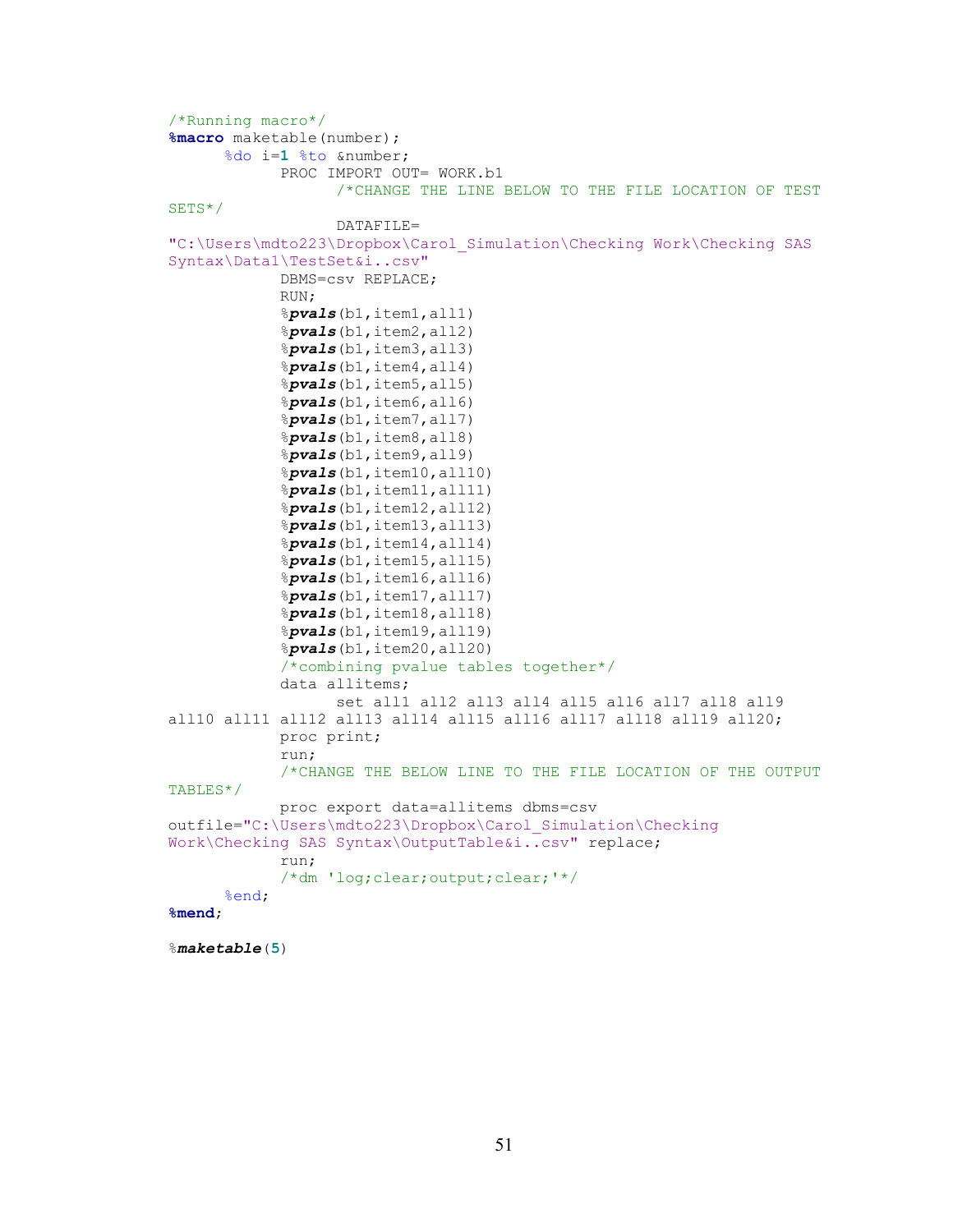# Appendix C

```
#install.packages("ordinal")
```
library(ordinal)

library(parallel)

# Build up results matrix with conditions data

```
{
```
# Conditions

num cluster  $\langle -c(25, 50, 100) \rangle$ 

pers per cluster  $\le$  c(10, 20, 40)

dif  $\langle \text{c}(0, .2, .4, .8) \rangle$ 

icc  $\langle -c(.05, .25) \rangle$ 

# Make a matrix of all conditions

 $conditions = expand.grid(num cluster, pers per cluster, dif, icc)$ 

colnames(conditions) <- c("num\_cluster", "pers\_per\_cluster", "dif", "icc")

# Copy each row 400 times for the iterations.

repconditions <- conditions[sort(as.numeric(rep(rownames(conditions), 400))),]

# }

```
sim_analysis <- function(i) {
```
temp\_data <- read.csv(paste0("Data/TestSet", i, ".csv"))

## create a total score upon which we can regress item responses

temp\_data\$Total <- rowSums(temp\_data[,4:23])

# outcomes need to be factors for clmm to use ordinal logistic regression

# This line doesn't work, and it's really bothering me

# temp\_data[,4:23] <- apply(temp\_data[,4:23], 2, as.factor)

# So I'll do it the lazy way

for (x in 4:23) {temp\_data[,x] <- as.factor(temp\_data[,x])}

pvals <- NULL

for  $(x \in (4:23)$  {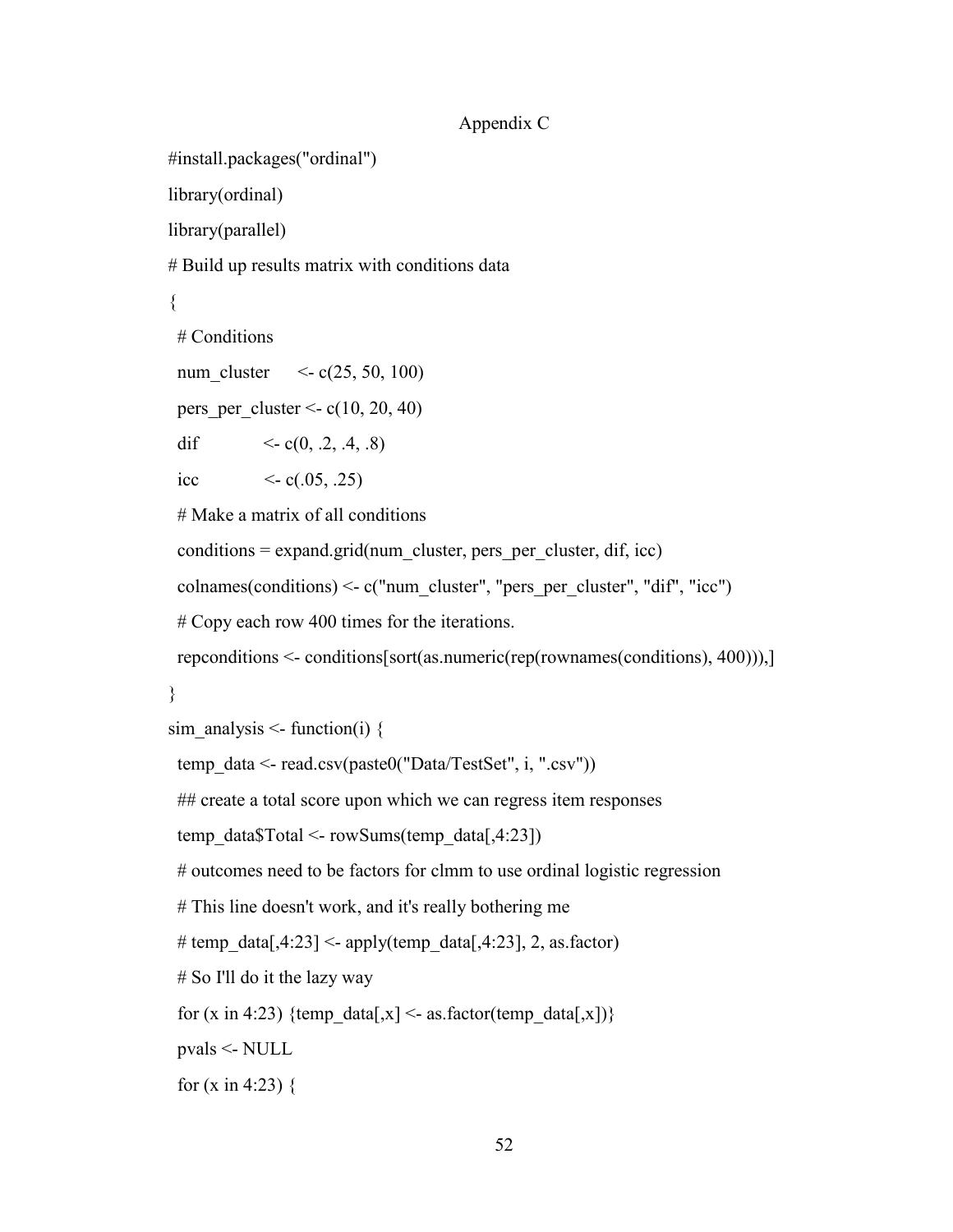```
modelA <- clm(as.formula(paste0(colnames(temp_data)[x], " ~ Total")), data =
temp data, Hess = FALSE)
  modelB <- clm(as.formula(paste0(colnames(temp_data)[x], " ~ Total + Group")), data
= temp_data, Hess = FALSE)
  #model3 <- clmm(as.formula(paste0(colnames(temp_data)[x+3], " ~ Total + Group +
Total*Group + (1 | Clust)")), data = temp_data)
  #pvals <- c(pvals, pchisq(2*(modelB$logLik-modelA$logLik), df = 1, ncp = 0,
FALSE))
   pvals <- c(pvals, anova(modelA, modelB)$`Pr(>Chisq)`[2]) 
  } 
  c(repconditions[i,1], repconditions[i, 2], repconditions[i, 3], repconditions[i, 4], pvals) 
} 
# set up clusters 
{ 
cl <- makeCluster(detectCores(logical = FALSE))
clusterEvalQ(cl, library(ordinal))
clusterEvalQ(cl, setwd("D:/Dropbox/4. Completed Projects/Carol_Simulation")) 
clusterExport(cl, "repconditions") 
clusterExport(cl, "sim_analysis")
} 
results1 <- parLapply(cl, 1:24, sim_analysis) 
results1 <- as.data.frame(do.call(rbind, results1)) 
# Let's give the columns reasonable names
colnames(results1)[1:4] \leq c("num_cluster", "pers_per_cluster", "dif", "icc")
colnames(results1)[5:24] <- c(paste0("p_item", 1:20))
# Save this data before it's too late! 
write.csv(results1, "SimulationAnalysisResults1_NoRandom.csv", row.names = FALSE) 
results2 <- parLapply(cl, 4001:8000, sim analysis)
results2 <- as.data.frame(do.call(rbind, results2)) 
# Let's give the columns reasonable names
```

```
53
```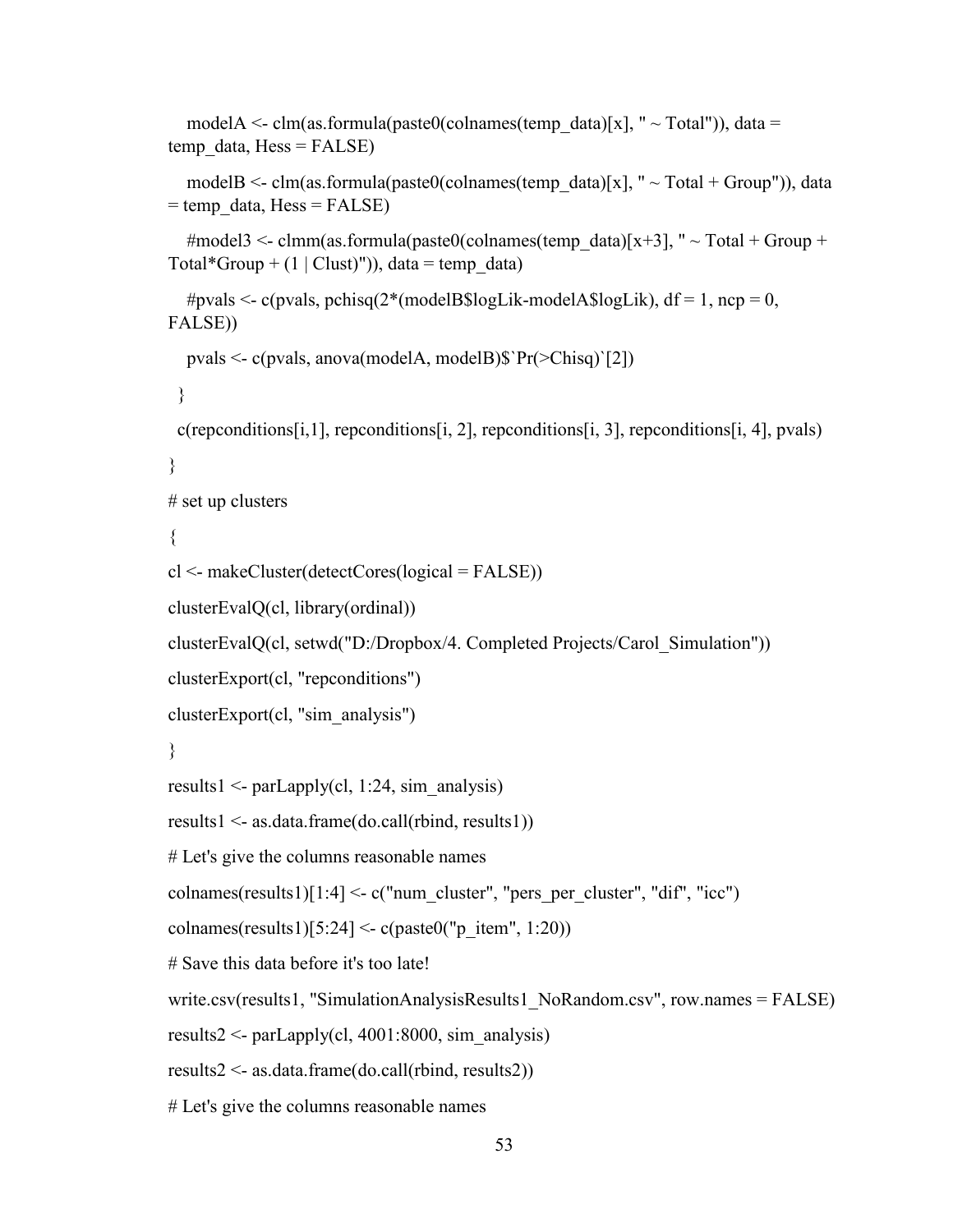- colnames(results2)[1:4]  $\leq$  c("num\_cluster", "pers\_per\_cluster", "dif", "icc")
- colnames(results2)[5:24] <- c(paste0("p\_item", 1:20))
- # Save this data before it's too late!
- write.csv(results2, "SimulationAnalysisResults2\_NoRandom.csv", row.names = FALSE)
- results $3 \le$  parLapply(cl, 8001:12000, sim analysis)
- results3 <- as.data.frame(do.call(rbind, results3))
- # Let's give the columns reasonable names
- colnames(results3)[1:4]  $\leq$  c("num\_cluster", "pers\_per\_cluster", "dif", "icc")
- colnames(results3)[5:24] <- c(paste0("p\_item", 1:20))
- # Save this data before it's too late!
- write.csv(results3, "SimulationAnalysisResults3\_NoRandom.csv", row.names = FALSE)
- results4  $\leq$  parLapply(cl, 12001:16000, sim analysis)
- results4 <- as.data.frame(do.call(rbind, results4))
- # Let's give the columns reasonable names
- colnames(results4)[1:4]  $\leq$  c("num\_cluster", "pers\_per\_cluster", "dif", "icc")
- colnames(results4)[5:24] <- c(paste0("p\_item", 1:20))
- # Save this data before it's too late!
- write.csv(results4, "SimulationAnalysisResults4\_NoRandom.csv", row.names = FALSE)
- results5 <- parLapply(cl,  $16001:20000$ , sim analysis)
- results5 <- as.data.frame(do.call(rbind, results5))
- # Let's give the columns reasonable names
- colnames(results5)[1:4]  $\leq$  c("num\_cluster", "pers\_per\_cluster", "dif", "icc")
- colnames(results5)[5:24] <- c(paste0("p\_item", 1:20))
- # Save this data before it's too late!
- write.csv(results5, "SimulationAnalysisResults5\_NoRandom.csv", row.names = FALSE)
- results $6 \le$  parLapply(cl, 20001:24000, sim analysis)
- results6 <- as.data.frame(do.call(rbind, results6))
- # Let's give the columns reasonable names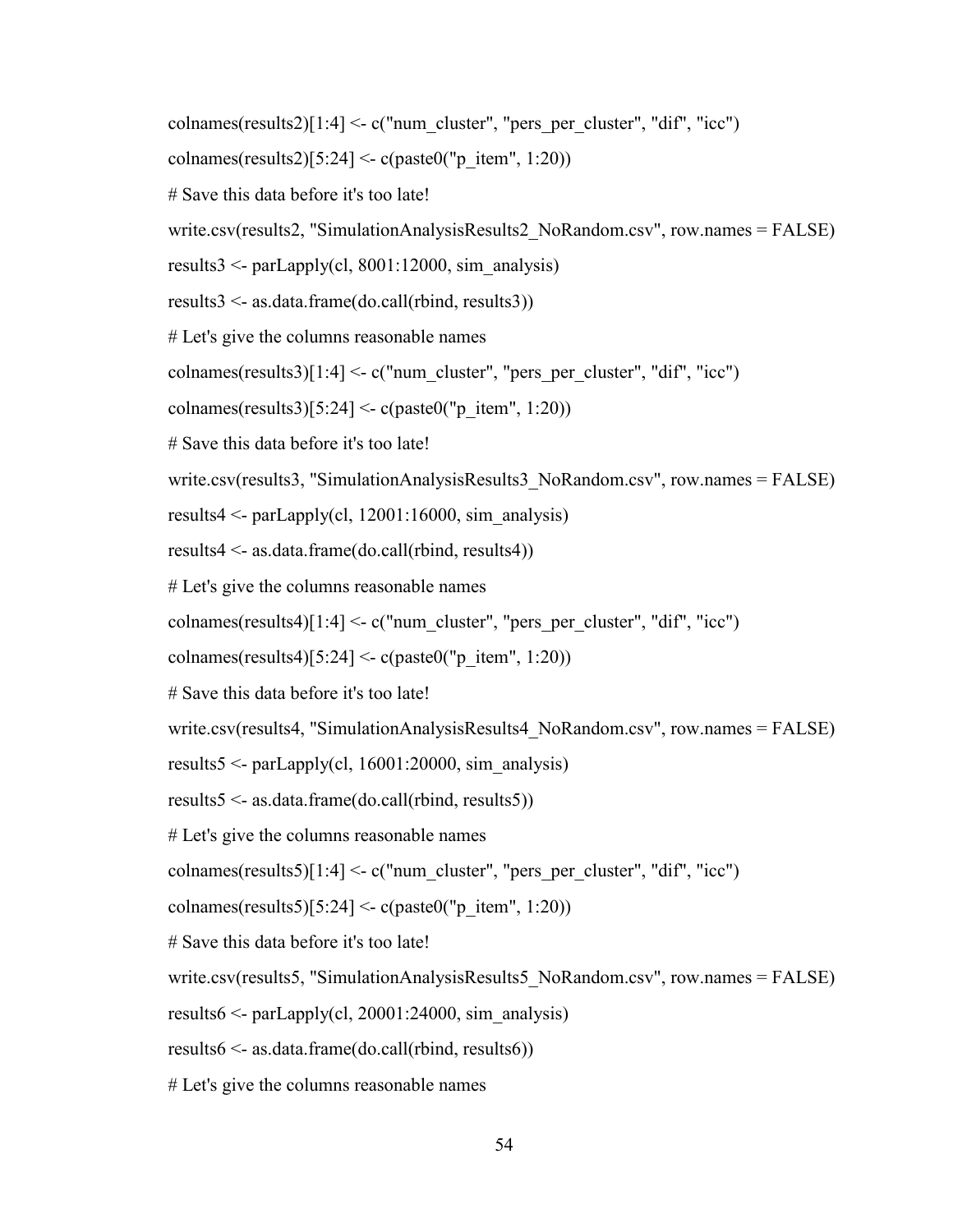colnames(results6)[1:4]  $\leq$  c("num\_cluster", "pers\_per\_cluster", "dif", "icc")

```
colnames(results6)[5:24] <- c(paste0("p_item", 1:20))
```
- # Save this data before it's too late!
- write.csv(results6, "SimulationAnalysisResults6\_NoRandom.csv", row.names = FALSE)
- results7 <- parLapply(cl, 24001:28000, sim\_analysis)
- results7 <- as.data.frame(do.call(rbind, results7))
- # Let's give the columns reasonable names
- colnames(results7)[1:4]  $\leq$  c("num\_cluster", "pers\_per\_cluster", "dif", "icc")
- colnames(results7)[5:24] <- c(paste0("p\_item", 1:20))
- # Save this data before it's too late!
- write.csv(results7, "SimulationAnalysisResults7\_NoRandom.csv", row.names = FALSE)
- results8  $\leq$  parLapply(cl, 28001:28800, sim analysis)
- results8 <- as.data.frame(do.call(rbind, results8))
- # Let's give the columns reasonable names
- colnames(results8)[1:4]  $\leq$  c("num\_cluster", "pers\_per\_cluster", "dif", "icc")
- colnames(results8)[5:24] <- c(paste0("p\_item", 1:20))
- # Save this data before it's too late!
- write.csv(results8, "SimulationAnalysisResults8\_NoRandom.csv", row.names = FALSE)
- results <- rbind(results1, results2, results3, results4, results5, results6, results7, results8)
- # Let's give the columns reasonable names
- colnames(results) $[1:4] < c$  ("num\_cluster", "pers\_per\_cluster", "dif", "icc")
- colnames(results)[5:24] <- c(paste0("p\_item", 1:20))
- # Save this data before it's too late!
- write.csv(results, "SimulationAnalysisResults\_NoRandom.csv", row.names = FALSE) stopCluster(cl)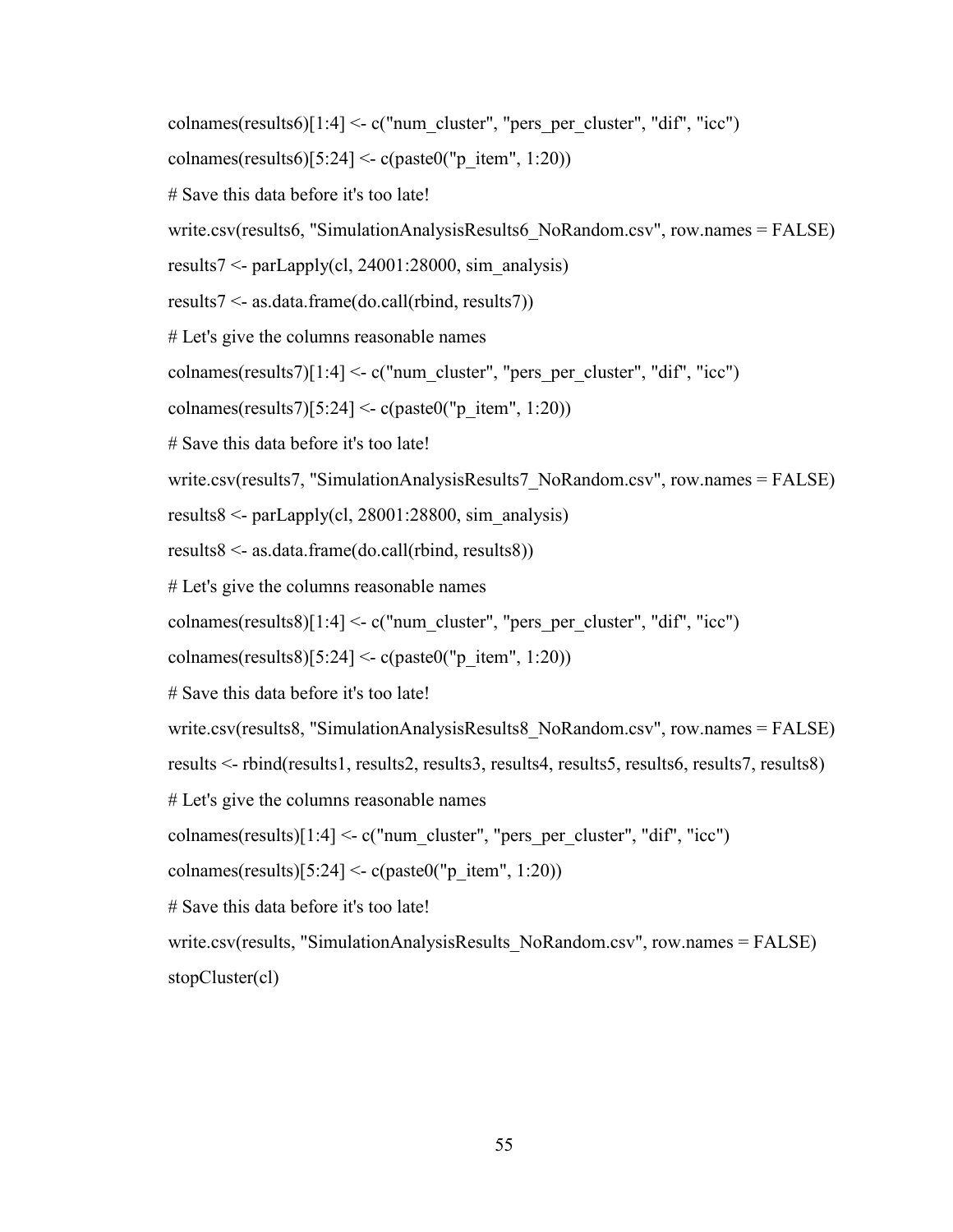## References

- American Educational Research Association, American Psychological Association, & National Council on Measurement in Education. (2014). *Standards for educational and psychological testing*. American Educational Research Association.
- Andrich, D. (1978). A rating formulation for ordered response categories. *Psychometrika*, *43*(4), 561-573. [doi:10.1007/BF02293814](https://doi.org/10.1007/BF02293814)
- Agresti, A. (2007). *An introduction to categorical data analysis*. Hoboken, NJ: Wiley. [doi:10.1002/0470114754](https://doi.org/10.1002/0470114754)
- Atar, B. (2007). Differential item functioning analyses for mixed response data using IRT likelihood-ratio test, logistic regression, and Gllamm procedures. (Doctoral dissertation). Available from Florida State University's Digital Repository.  $(FSU\text{ migr-}etd-0248 (IID))$
- Begg, C. (1999). Analyzing *k* (2 x 2) tables under cluster sampling. *Biometrics*, 55, 302- 307. [doi:10.1111/j.0006-341X.1999.00302.x](https://doi.org/10.1111/j.0006-341X.1999.00302.x)
- Beaver, J. L., French, B. F., Finch, W. H., & Ullrich-French, S. C. (2014). Sex differential item functioning in the Inventory of Early Development III Social-Emotional Skills. *Journal of Psychoeducational Assessment*, *32*(8), 775-780. [doi:10.1177/0734282914544924](https://doi.org/10.1177/0734282914544924)
- Bock, R. D. (1972). Estimating item parameters and latent ability when responses are scored in two or more nominal categories. *Psychometrika*, *37*(1), 29-51. [doi:10.1007/BF02291411](https://doi.org/10.1007/BF02291411)
- Burkes, L. L. (2009). *Identifying differential item functioning related to student socioeconomic status and investigating sources related to classroom*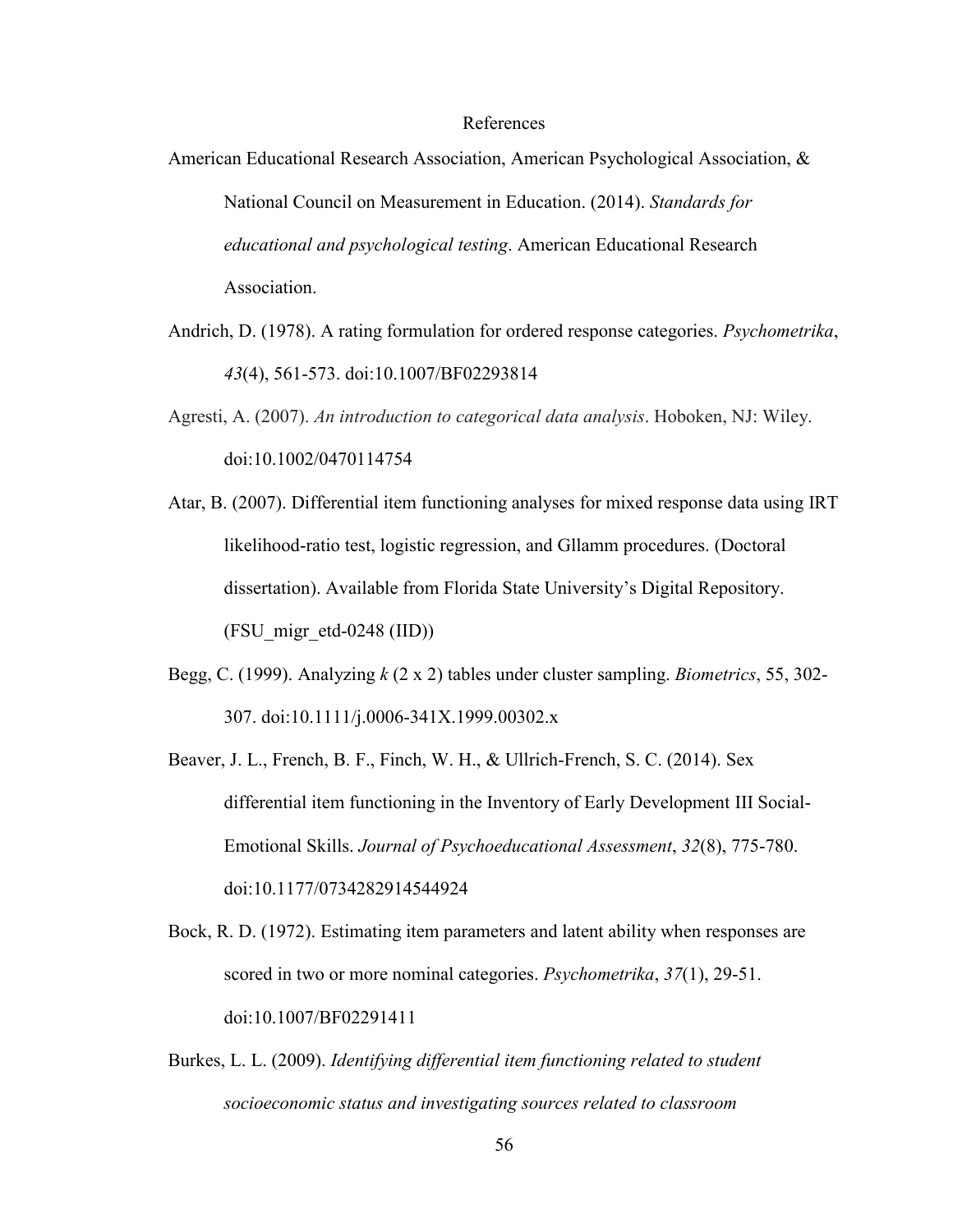*opportunities to learn*. (Doctoral dissertation). Available from ProQuest Dissertations and Theses database. (UMI No. 3360218).

- Camilli, G., & Shepard, L. A. (1994). *Methods for identifying biased test items* (Vol. 4). Thousand Oaks, CA: Sage.
- Castle, C. (2018). *Measuring multidimensional science learning: Item design, scoring, and psychometric considerations* (Doctoral dissertation). Available from ProQuest Dissertations and Theses database. (ProQuest No. 10786367)
- Chaimongkol, S. (2005). *Modeling differential item functioning (DIF) using multilevel logistic regression models: A Bayesian perspective* (pp. 3779-3779). (Doctoral dissertation). Available from Florida State University Libraries, Electronic Theses, Treatises and Dissertations.
- Chang, H. H., Mazzeo, J., & Roussos, L. (1996). Detecting DIF for polytomously scored items: An adaptation of the SIBTEST procedure. *Journal of Educational Measurement*, *33*(3), 333-353. [doi:10.1111/j.1745-3984.1996.tb00496.x](https://doi.org/10.1111/j.1745-3984.1996.tb00496.x)
- Cheong, Y. F. (2006). Analysis of school context effects on differential item functioning using hierarchical generalized linear models. *International Journal of Testing*, *6*(1), 57-79. [doi:10.1207/s15327574ijt0601\\_4](https://doi.org/10.1207/s15327574ijt0601_4)
- Clauser, B. E., & Mazor, K. M. (1998). Using statistical procedures to identify differentially functioning test items. *Educational Measurement: issues and practice*, *17*(1), 31-44. [doi:10.1111/j.1745-3992.1998.tb00619.x](https://doi.org/10.1111/j.1745-3992.1998.tb00619.x)
- Cohen, A. S., Kane, M. T., & Kim, S. H. (2001). The precision of simulation study results. *Applied Psychological Measurement*, *25*(2), 136-145. [doi:10.1177/01466210122031966](https://doi-org.ezproxy.uky.edu/10.1177%2F01466210122031966)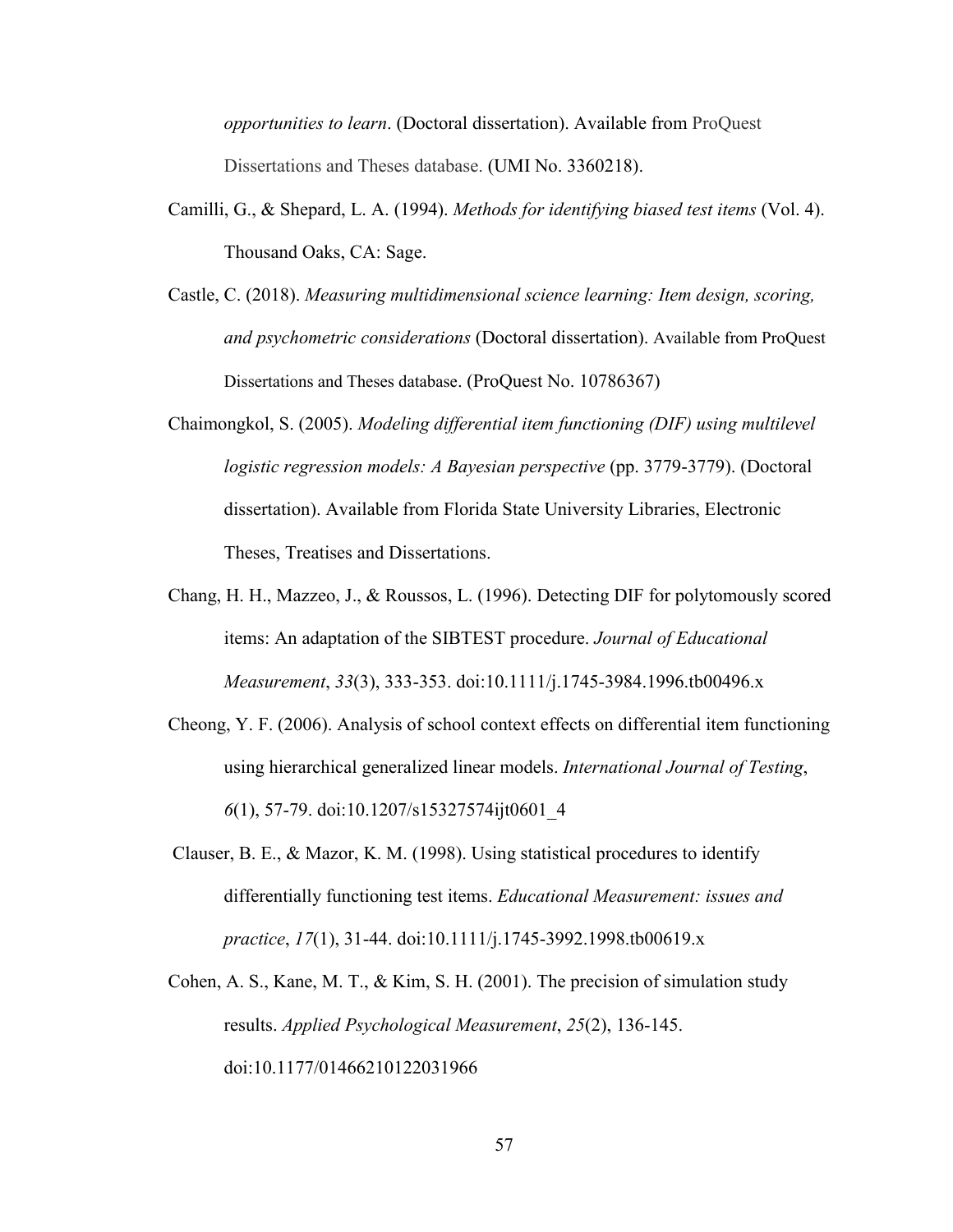- Dodeen, H. (2004). Stability of differential item functioning over a single population in survey data. *Journal of Experimental Education*, *72,* 181-193. [doi:10.3200/JEXE.72.3.181-193](https://doi.org/10.3200/JEXE.72.3.181-193)
- Dodeen, H., & Johanson, G. (2001, April). The prevalence of gender-related DIF in survey data. Paper presented at the annual meeting of the American Educational Research Association Seattle, WA.
- Dorans, N. J., & Holland, P. W. (1993). DIF detection and description: Mantel-Haenszel and standardization. In P. W. Holland & H. Wainer (Eds.), *Differential item functioning* (Chapter 3, pp. 35-66). Hillsdale, NJ: Lawrence Erlbaum Associates, Inc.
- Dorans, N. J., & Kulick, E. (1986). Demonstrating the utility of the standardization approach to assessing unexpected differential item performance on the Scholastic Aptitude Test. *Journal of Educational Measurement*, *23*(4), 355-368. [doi:10.1111/j.1745-3984.1986.tb00255.x](https://doi.org/10.1111/j.1745-3984.1986.tb00255.x)
- Every Student Succeeds Act 2015. (2015). Retrieved from https://www.govinfo.gov/content/pkg/BILLS-114s1177enr/pdf/BILLS-114s1177enr.pdf
- Finch, W. H., Finch, M. E., & French, B. F. (2016). Recursive Partitioning to Identify Potential Causes of Differential Item Functioning in Cross-National Data. *International Journal of Testing*, *16*(1), 21-53. [doi:10.1080/15305058.2015.1039644](https://doi.org/10.1080/15305058.2015.1039644)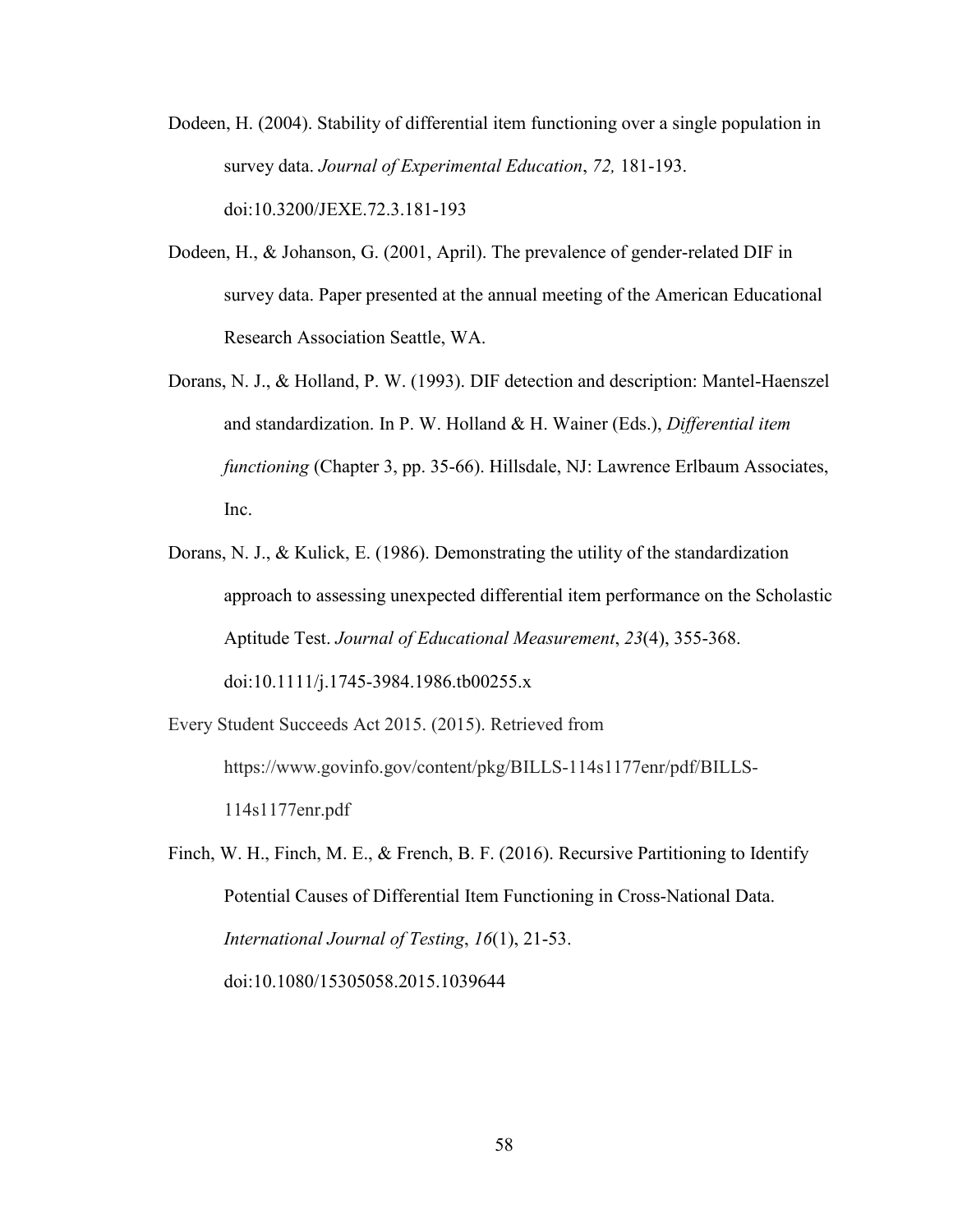- Finch, W., & French, B. F. (2007). Detection of crossing differential item functioning: A comparison of four methods. *Educational and psychological Measurement*, *67*(4), 565-582. doi: 10.1177/0013164406296975
- Finch, H., & French, B. (2010). Detecting differential item functioning of a course satisfaction instrument in the presence of multilevel data. *Journal of the First-Year Experience & Students in Transition*, *22*(1), 27-47.
- Francis, X. H. (2015). *Models for Hierarchical-Structured Item Response Data and a Longitudinal Multilevel Logistic Regression Model on DIF Analyses.* (Doctoral dissertation). Available from ProQuest Dissertations and Theses database. (UMI No. 3738156)
- French, B. F., & Finch, W. H. (2010). Hierarchical logistic regression: Accounting for multilevel data in DIF detection. *Journal of Educational Measurement*, *47*(3), 299-317. [doi:10.1111/j.1745-3984.2010.00115.x](https://doi.org/10.1111/j.1745-3984.2010.00115.x)
- French, B. F., & Finch, W. H. (2013). Extensions of Mantel–Haenszel for multilevel DIF detection. *Educational and Psychological Measurement*, *73*(4), 648-671. [doi:10.1177/0013164412472341](https://doi.org/10.1177/0013164412472341)
- French, B. F., & Finch, W. H. (2015). Transforming SIBTEST to account for multilevel data structures. *Journal of Educational Measurement*, *52*(2), 159-180. [doi:10.1111/jedm.12071](https://doi.org/10.1111/jedm.12071)
- French, B., Finch, W. H., & Imekus, J. (2019). Multilevel generalized Mantel-Haenszel for differential item functioning detection. *Frontiers in Education, 4(*47*),*1-10. [doi: 103389/feduc.2019.00047](https://doi.org/10.3389/feduc.2019.00047)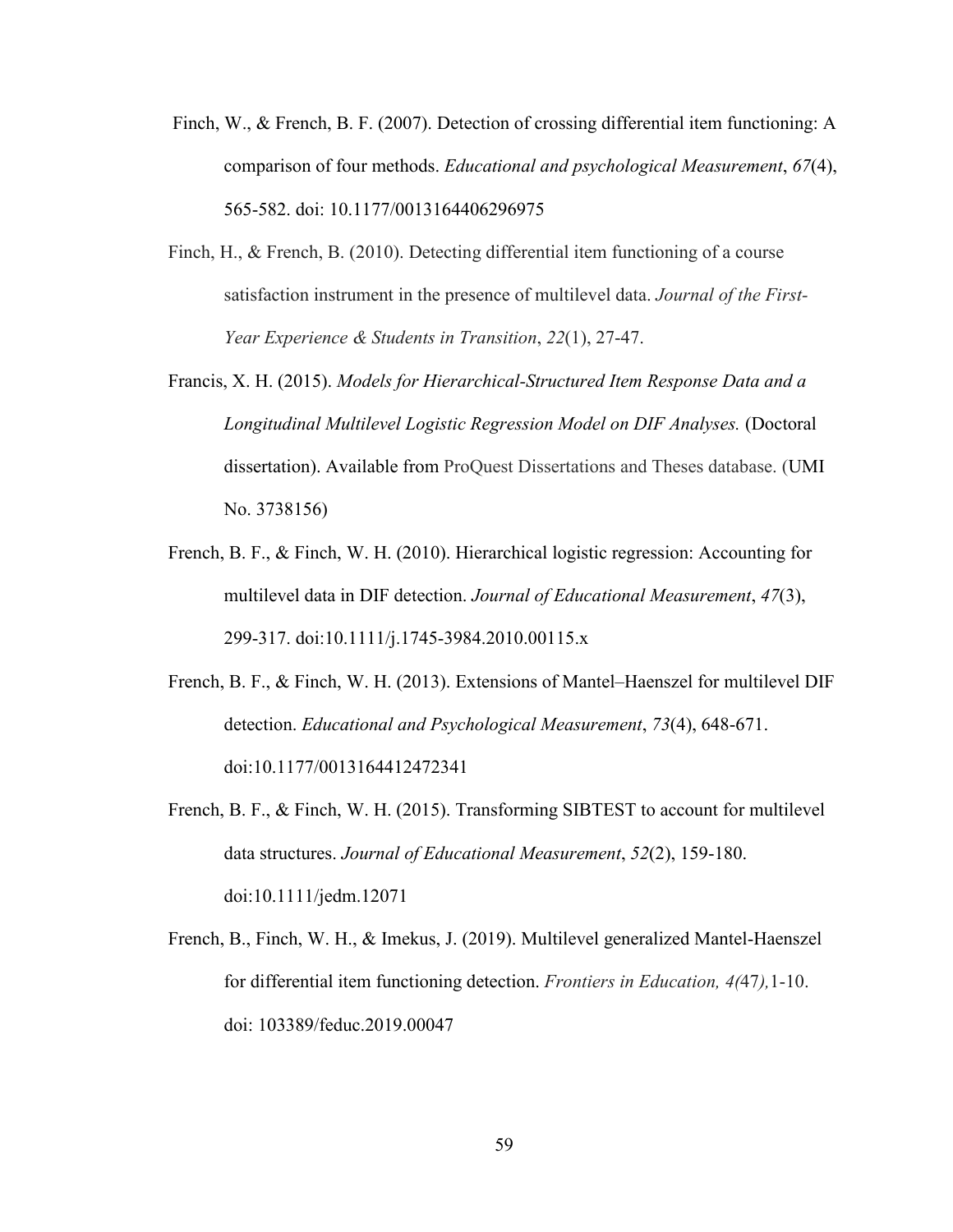- French, B.F., Finch, H., & Iverson, A.E.F. (2015). *Multilevel Differential Item Functioning Program, SAS version 1.0.1.* Available from the Learning and Performance Research Center, Washington State University.
- French, B. F., Finch, W. H., & Vazquez, J. A. V. (2016). Differential Item Functioning on mathematics items using multilevel SIBTEST. *Psychological Test and Assessment Modeling*, *58*(3), 471.
- French, B. F., Finch, W. H., Randel, B., Hand, B., & Gotch, C. M. (2016). Measurement invariance techniques to enhance measurement sensitivity. *International Journal of Quantitative Research in Education*, *3*(1-2), 79-93. [doi:10.1504/IJQRE.2016.073672](https://doi.org/10.1504/IJQRE.2016.073672)
- Garrett, P. L. (2009). *A Monte Carlo study investigating missing data, differential item functioning, and effect size.* (Doctoral dissertation). ProQuest Dissertations and Theses database. (UMI Number: 3401601)
- Hedeker, D. (2008). Multilevel models for ordinal and nominal variables. In *Handbook of multilevel analysis* (pp. 237-274). Springer, New York, NY. [doi:10.1007/978-0-387-73186-5\\_6](https://doi.org/10.1007/978-0-387-73186-5_6)
- Holland, P. W., & Thayer, D. T. (1988). Differential item performance and the Mantel-Haenszel procedure. *Test Validity*, 129-145.
- Holahan, Young, Palmer, & Little. (2017). Making the most of ESSA: 20 ideas for how to leverage ESSA to advance college and career readiness and equity. Education Counsel Retrieved [http://educationcounsel.com/?publication=making-essa](http://educationcounsel.com/?publication=making-essa-twenty-questions-developing-implementing-strong-state-essa-plans-advance-college-career-readiness-equity)[twenty-questions-developing-implementing-strong-state-essa-plans-advance](http://educationcounsel.com/?publication=making-essa-twenty-questions-developing-implementing-strong-state-essa-plans-advance-college-career-readiness-equity)[college-career-readiness-equity](http://educationcounsel.com/?publication=making-essa-twenty-questions-developing-implementing-strong-state-essa-plans-advance-college-career-readiness-equity)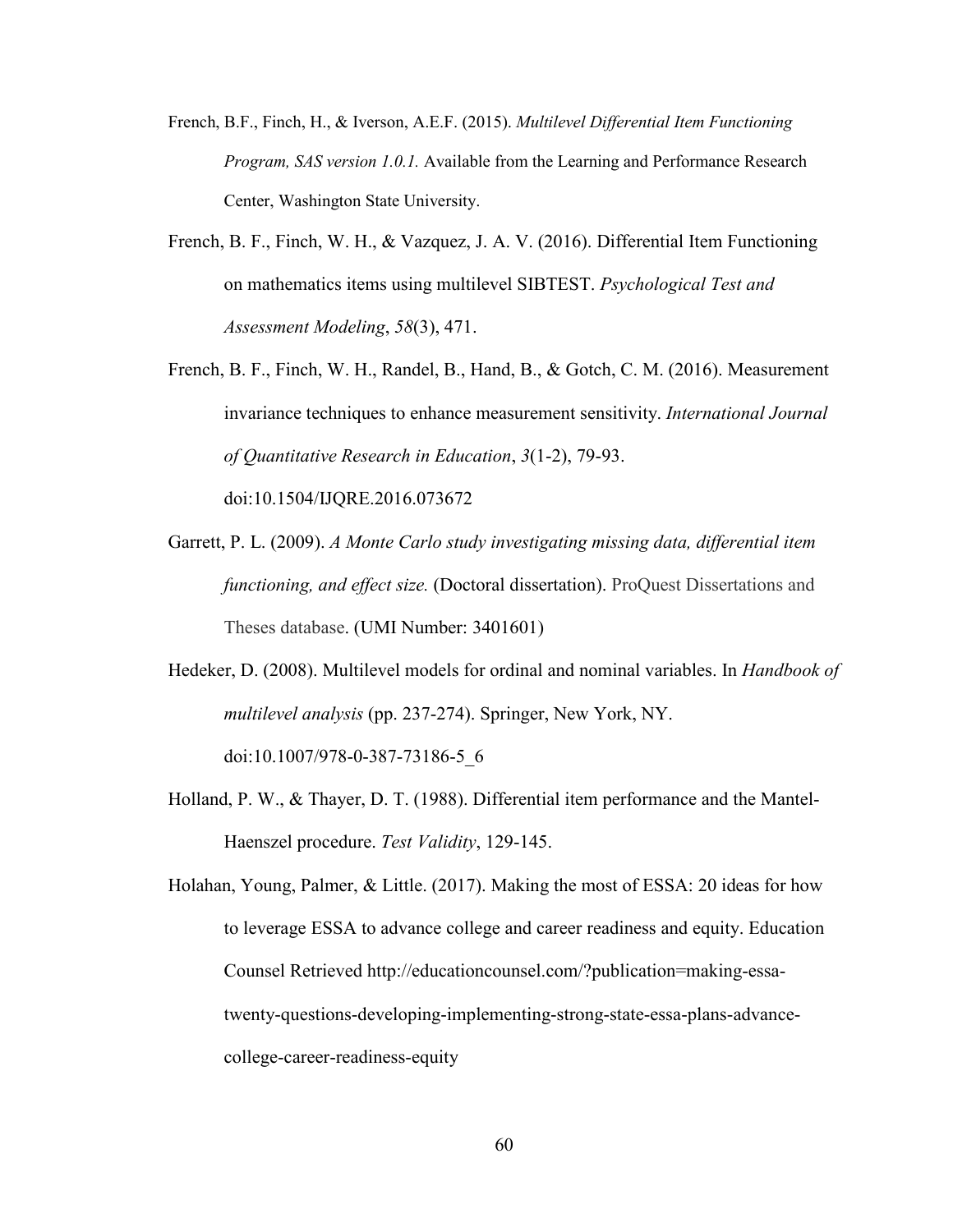- Hu, L. T., & Bentler, P. M. (1999). Cutoff criteria for fit indexes in covariance structure analysis: Conventional criteria versus new alternatives. *Structural Equation Modeling: A Multidisciplinary Journal*, *6*(1), 1-55. [doi:10.1080/10705519909540118](https://doi.org/10.1080/10705519909540118)
- Jin, Y., Myers, N. D., & Ahn, S. (2014). Complex versus simple modeling for DIF detection: when the intraclass correlation coefficient  $(\rho)$  of the studied item is less than the ρ of the total score. *Educational and Psychological Measurement*, *74*(1), 163-190. [doi:10.1177/0013164413497572](https://doi.org/10.1177/0013164413497572)
- Kamata, A. (2001). Item analysis by the hierarchical generalized linear model. *Journal of Educational Measurement*, *38*(1), 79-93. [doi:10.1111/j.1745-3984.2001.tb01117.x](https://doi.org/10.1111/j.1745-3984.2001.tb01117.x)
- Kamata, A. & Binici, S. (2003). *Random Effect DIF Analysis via Hierarchical Generalized Linear Modeling*. Paper presented at the biannual International Meeting of the Psychometric Society, Sardinia, Italy.
- Kamata, A., Chaimongkol, S., Genc, E., & Bilir, K. (2005, April). Random-effect differential item functioning across group unites by the hierarchical generalized linear model. In *annual meeting of the American Educational Research Association, Montreal, Canada*.
- Kim, J. (2018). *Extensions and Applications of Item Explanatory Models to Polytomous Data in Item Response Theory* (Doctoral dissertation). Available from ProQuest Dissertations and Theses database. (ProQuest Number: 10930557)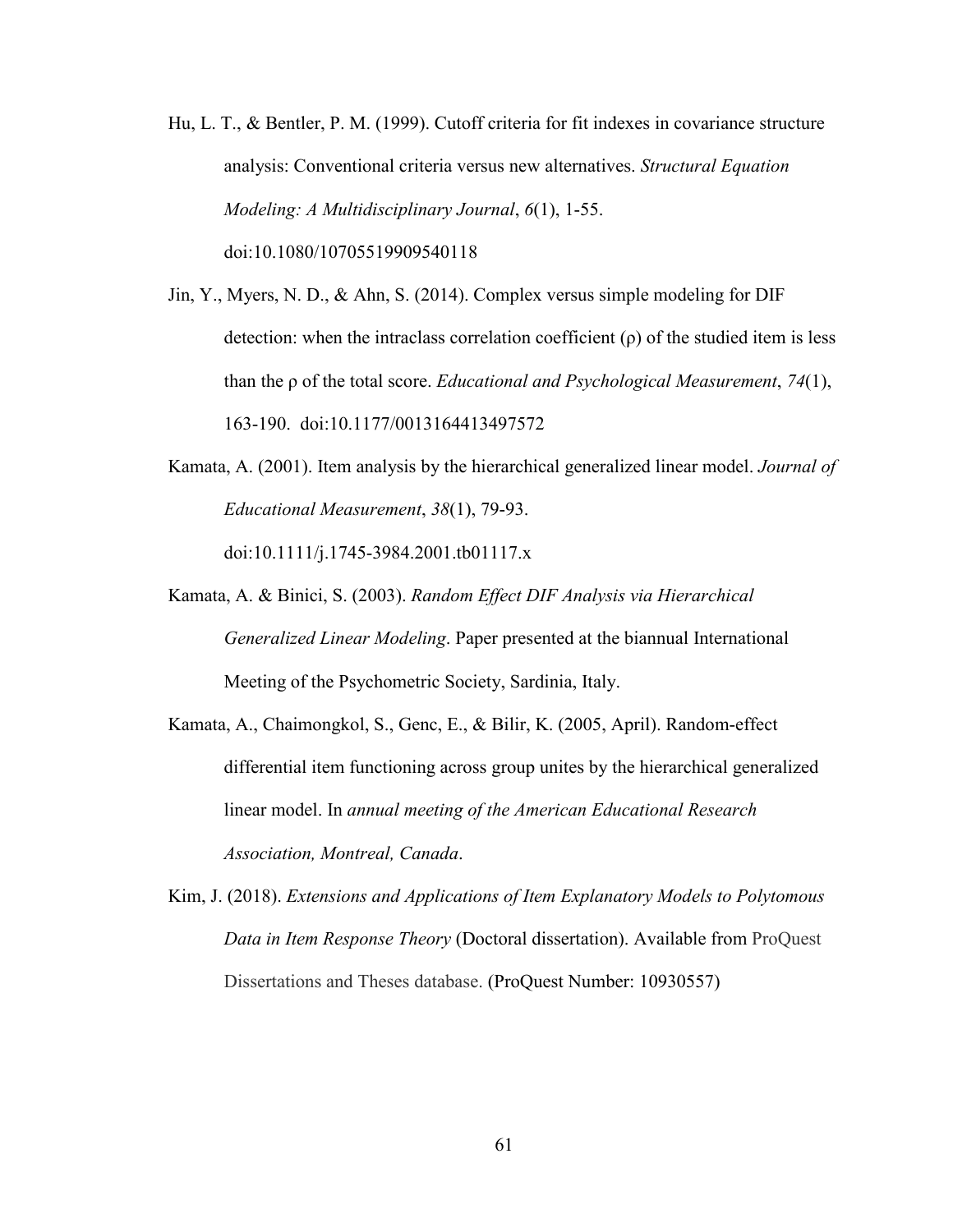- Klockars, A. J., & Lee, Y. (2008). Simulated tests of differential item functioning using SIBTEST with and without impact. *Journal of Educational Measurement*, *45*(3), 271-285. [doi:/10.1111/j.1745-3984.2008.00064.x](https://doi.org/10.1111/j.1745-3984.2008.00064.x)
- Li, H., Qin, Q., & Lei, P. W. (2017). An examination of the instructional sensitivity of the TIMSS math items: A hierarchical differential item functioning approach. *Educational Assessment*, *22*(1), 1-17. Doi:10.1080/10627197.2016.1271702
- Lord, F. M. (1980). *Applications of item response theory to practical testing problems*. [Abingdon, United Kingdom:](https://www.google.com/search?q=Abingdon+United+Kingdom&stick=H4sIAAAAAAAAAOPgE-LUz9U3ME4xzStWAjMNTZJTTLQ0Msqt9JPzc3JSk0sy8_P084vSE_MyqxJBnGKr9MSiosxioHBGIQDfDBq9QgAAAA&sa=X&ved=0ahUKEwjCgtrA3IrZAhWBl-AKHVM7BmcQmxMIrQEoATAT) Routledge Publications.
- Massachusetts Department of Education. (2018). District and school accountability. 2018-MA-math. Retrieved from [http://www.doe.mass.edu/accountability/lists](http://www.doe.mass.edu/accountability/lists-tools.html)[tools.html](http://www.doe.mass.edu/accountability/lists-tools.html)
- Masters, G. N. (1982). A Rasch model for partial credit scoring. *Psychometrika*, *47*(2), 149-174. [doi:10.1007/BF02296272](https://doi.org/10.1007/BF02296272)
- Masters, G. N., & Wright, B. D. (1997). The partial credit model. In *Handbook of modern item response theory* (pp. 101-121). New York: Springer. [doi:10.1007/978-1-4757-2691-6\\_6](https://doi.org/10.1007/978-1-4757-2691-6_6)
- Miller, T. R., & Spray, J. A. (1993). Logistic discriminant function analysis for DIF identification of polytomously scored items. *Journal of Educational Measurement*, *30*(2), 107-122. [doi:10.1111/j.1745-3984.1993.tb01069.x](https://doi.org/10.1111/j.1745-3984.1993.tb01069.x)
- Muraki, E. (1992). A generalized partial credit model: Application of an EM algorithm. *ETS Research Report Series*, *1992*(1), i-30. [doi:10.1002/j.2333-8504.1992.tb01436.x](https://doi.org/10.1002/j.2333-8504.1992.tb01436.x)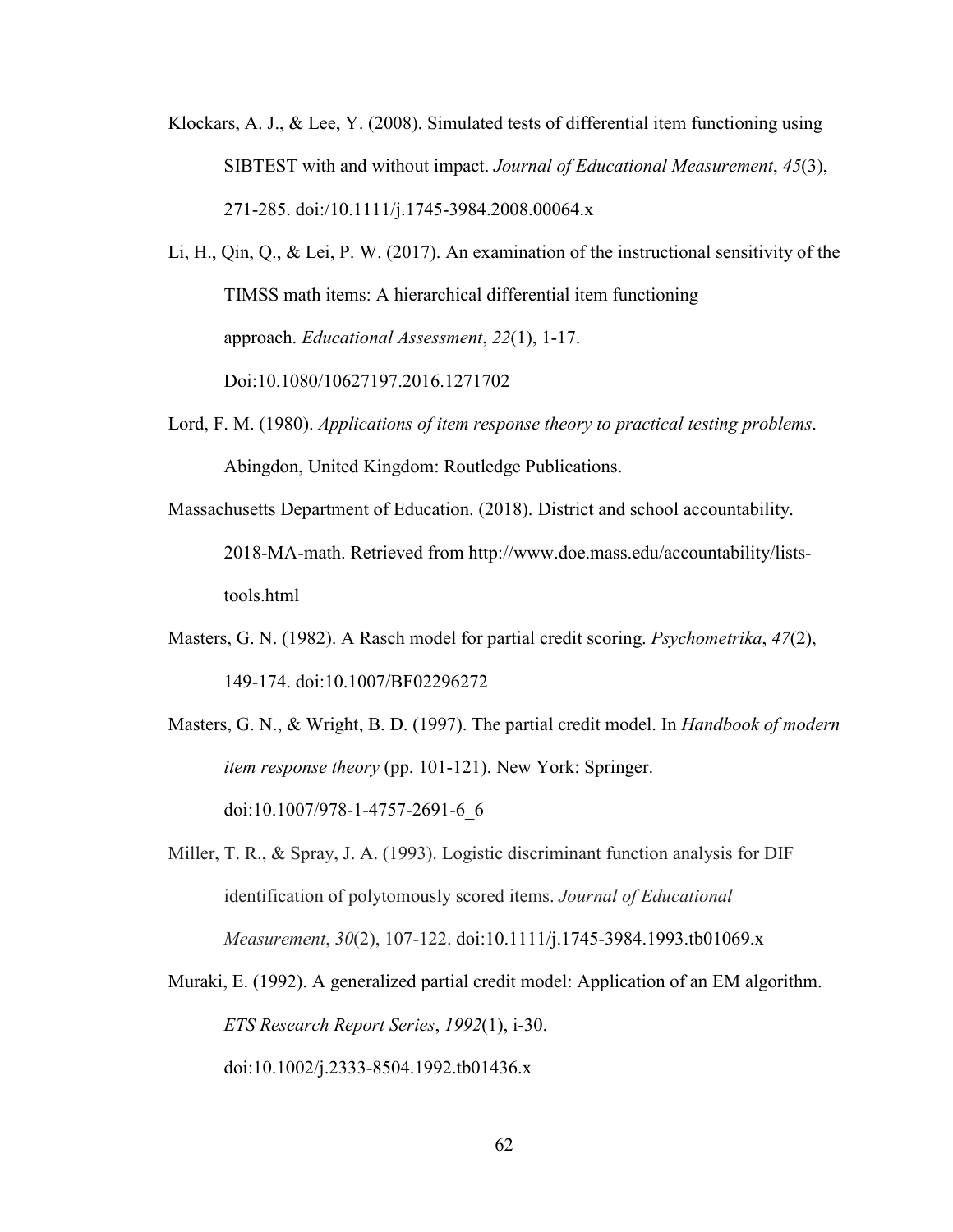Nolan, K. A. (2016). *Ignoring hierarchical data structure in item response theory analyses: Implications for educational and psychological research*. (Doctoral dissertation). Available from ProQuest Dissertations and Theses database. (ProQuest Number: 10583747)

Patarapichayatham, C., Kamata, A., & Kanjanawasee, S. (2012). Evaluation of model selection strategies for cross-level two-way differential item functioning analysis. *Educational and Psychological Measurement*, *72*(1), 44-51. [doi:10.1177/0013164411409743](https://doi.org/10.1177/0013164411409743)

- Park, H. (2008). *Comparison of IRT models for ordered polytomous response data*. (Doctoral dissertation). Available from ProQuest Dissertations and Theses database. (UMI No. 9983591)
- Peck, D. (2017). *Motivation to persist: The role of hope, academic self-efficacy, and sense of belonging on first generation Latinx college students and their intent to persist* (Doctoral dissertation). Available from ProQuest Dissertations and Theses database. (ProQuest No. 10599064)
- Penfield, R. D & Camilli, G. (2007). Differential item functioning and item bias. In C. R. Rao & S. Sinharay (Eds.) *Handbook of statistics*, *26* (pp. 125-167). Amsterdam: Elsevier. [doi:10.1016/S0169-7161\(06\)26005-X](https://doi.org/10.1016/S0169-7161(06)26005-X)
- Porter, S. C., & Newman, L. (2016). A brief measure of attitudes toward resident advisors. *College Student Journal*, *50*(1), 107-111. [doi:10.1037/t63763-000](https://doi.org/10.1037/t63763-000)
- Preston, K. S. J., & Reise, S. P. (2014). Estimating the nominal response model under nonnormal conditions. *Educational and Psychological Measurement*, *74*(3), 377- 399. doi:10.1177/0013164413507063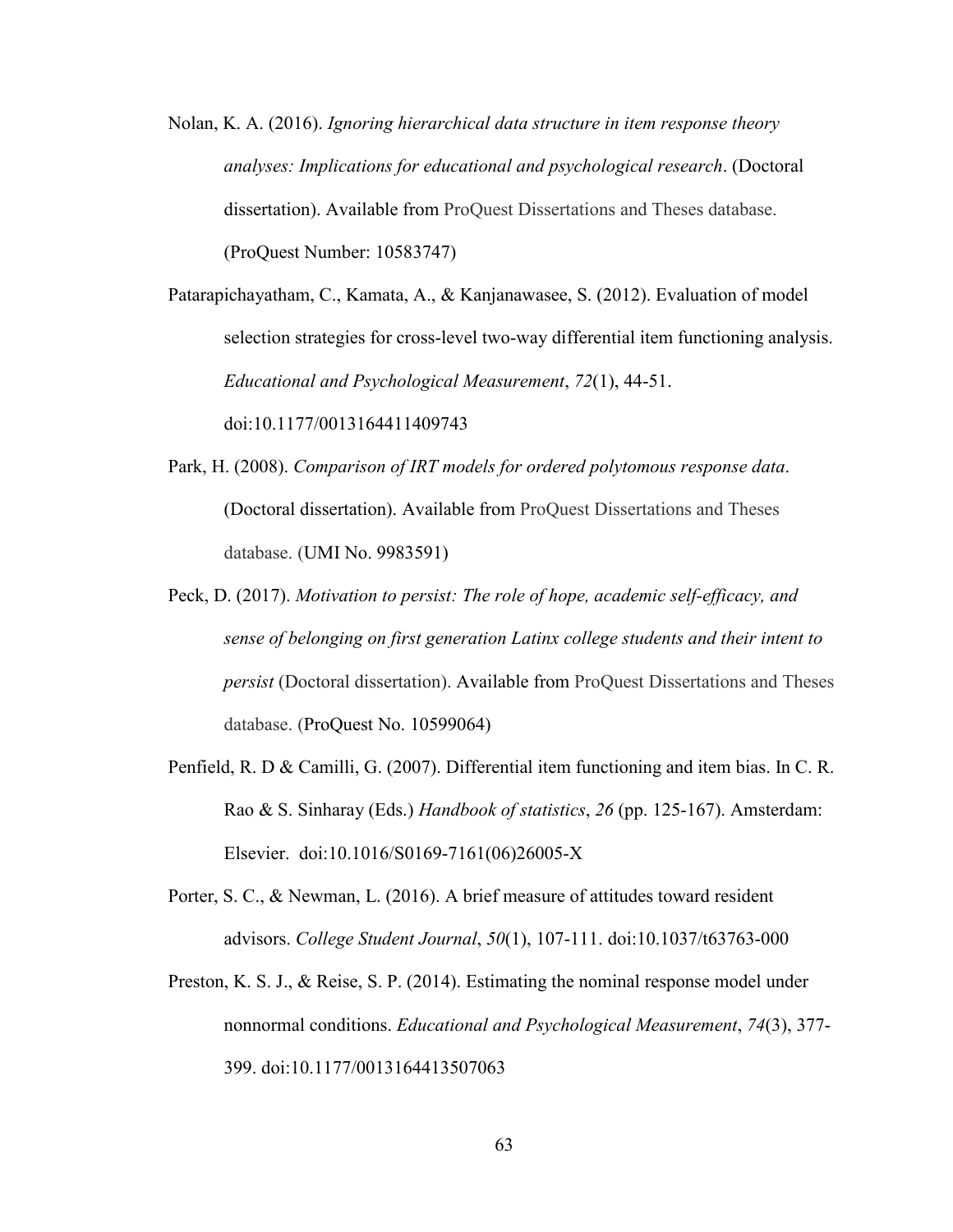- Raju, N. S. (1988). The area between two item characteristic curves. *Psychometrika*, *53*, 495-502. [doi:10.1007/BF02294403](https://doi.org/10.1007/BF02294403)
- Raju, N. S. (1990). Determining the significance of estimated signed and unsigned areas between two item response functions. *Applied Psychological Measurement*, *14*(2), 197-207. [doi:10.1177/014662169001400208](https://doi.org/10.1177/014662169001400208)
- Raudenbush, S. W., & Bryk, A. S. (2002). *Hierarchical linear models: Applications and data analysis methods* (Vol. 1). Thousand Oaks, CA: Sage.
- Reise, S. P, Ventura, J., Nuechterlein, K. H. & Kim, K. H. (2005). An illustration of multilevel factor analysis. *Journal of Personality Assessment*, 84:2, 126-136. doi:10.1207/s15327752jpa8402\_02
- Ryan, C. H. (2008). *Using hierarchical generalized linear modeling for detection of differential item functioning in a polytomous item response theory framework: An evaluation and comparison with the generalized Mantel-Haenszel* (Doctoral dissertation). Available from [https://scholarworks.gsu.edu/eps\\_diss/21/](https://scholarworks.gsu.edu/eps_diss/21/) (UMI No. 3323230)
- Samejima, F. (1969). Estimation of latent ability using a response pattern of graded scores. *Psychometrika monograph supplement*. [doi:10.1007/BF03372160](https://doi.org/10.1007/BF03372160)
- Scott, N. W., Fayers, P. M., Aaronson, N. K., Bottomley, A., de Graeff, A., Groenvold, M., Gundy, C., Koller, M. Petersen, M., Sprangers, M., & EORTC Quality of Life Group. (2009). A simulation study provided sample size guidance for differential item functioning (DIF) studies using short scales. *Journal of clinical epidemiology*, *62*(3), 288-295. doi: 10.1016/j.jclinepi.2008.06.003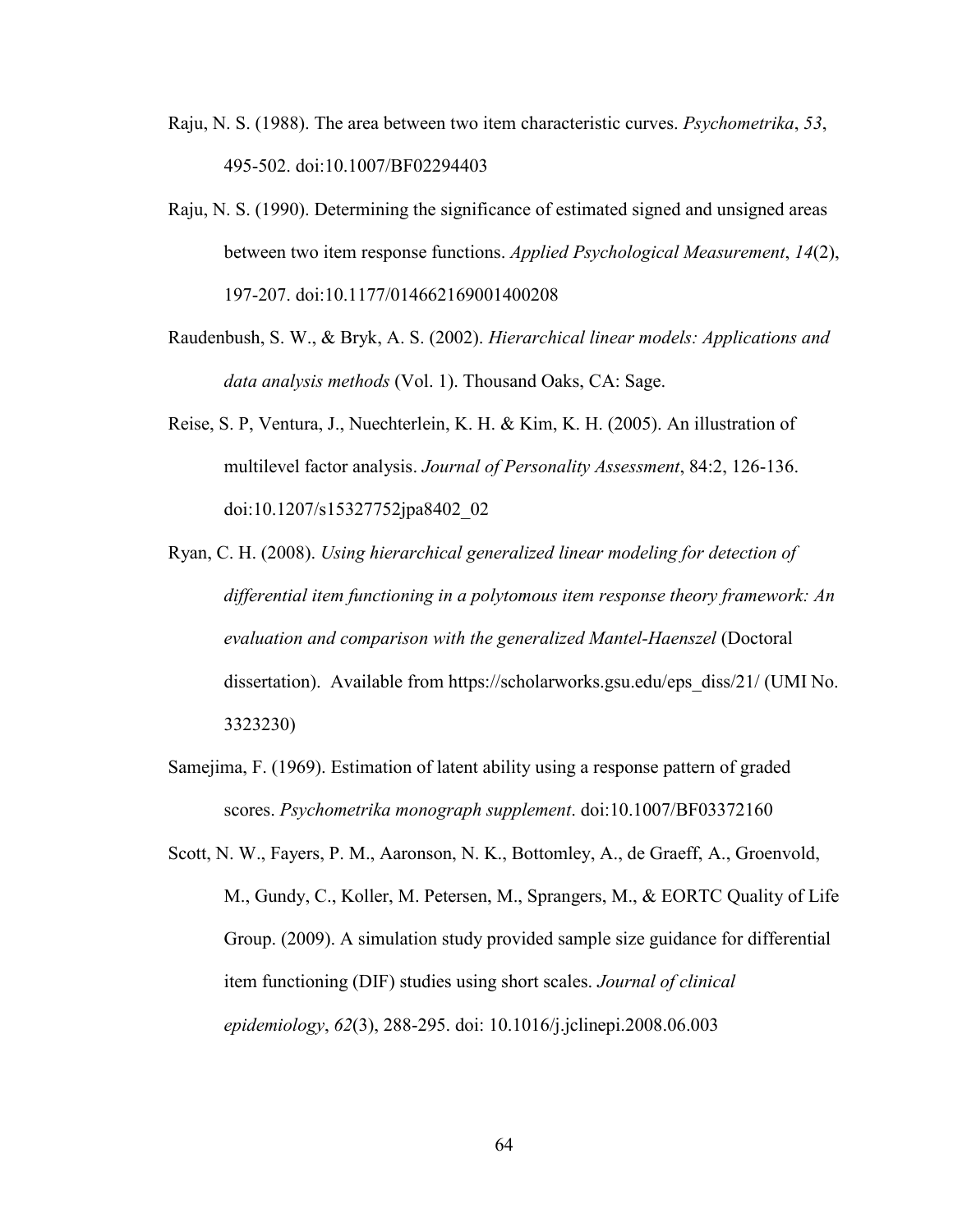- Sharafi, Z., Mousavi, A., Ayatollahi, S. M. T., & Jafari, P. (2017). Assessment of differential item functioning in health-related outcomes: A simulation and empirical analysis with hierarchical polytomous data. *Computational and Mathematical Methods in Medicine*, *2017*. [doi:10.1155/2017/7571901](https://doi.org/10.1155/2017/7571901)
- Shealy, R., & Stout, W. (1993). A model-based standardization approach that separates true bias/DIF from group ability differences and detects test bias/DTF as well as item bias/DIF. *Psychometrika*, *58*(2), 159-194. [doi:10.1007/BF02294572](https://doi.org/10.1007/BF02294572)
- Shear, B. R. (2018). Using hierarchical logistic regression to study DIF and DIF variance in multilevel data. *Journal of Educational Measurement*, *55*(4), 513-542.
- Snijder, T. A. & Bosker, R. J. (1999). *Multilevel analysis: an introduction to basic and advanced multilevel modeling*. Thousand Oaks, CA: Sage.
- Su, Y. H., & Wang, W. C. (2005). Efficiency of the Mantel, generalized Mantel– Haenszel, and logistic discriminant function analysis methods in detecting differential item functioning for polytomous items. *Applied Measurement in Education*, *18*(4), 313-350. doi: 10.1207/s15324818ame1804\_1
- Swaminathan, H., & Rogers, H. J. (1990). Detecting differential item functioning using logistic regression procedures. *Journal of Educational Measurement*, *27*(4), 361- 370. [doi:10.1111/j.1745-3984.1990.tb00754.x](https://doi.org/10.1111/j.1745-3984.1990.tb00754.x)
- Swanson, D. B., Clauser, B. E., Case, S. M., Nungster, R. J., & Featherman, C. (2002). Analysis of differential item functioning (DIF) using hierarchical logistic regression models. *Journal of Educational and Behavioral Statistics*, *27*, 53–75. [doi:10.3102/10769986027001053](https://doi.org/10.3102/10769986027001053)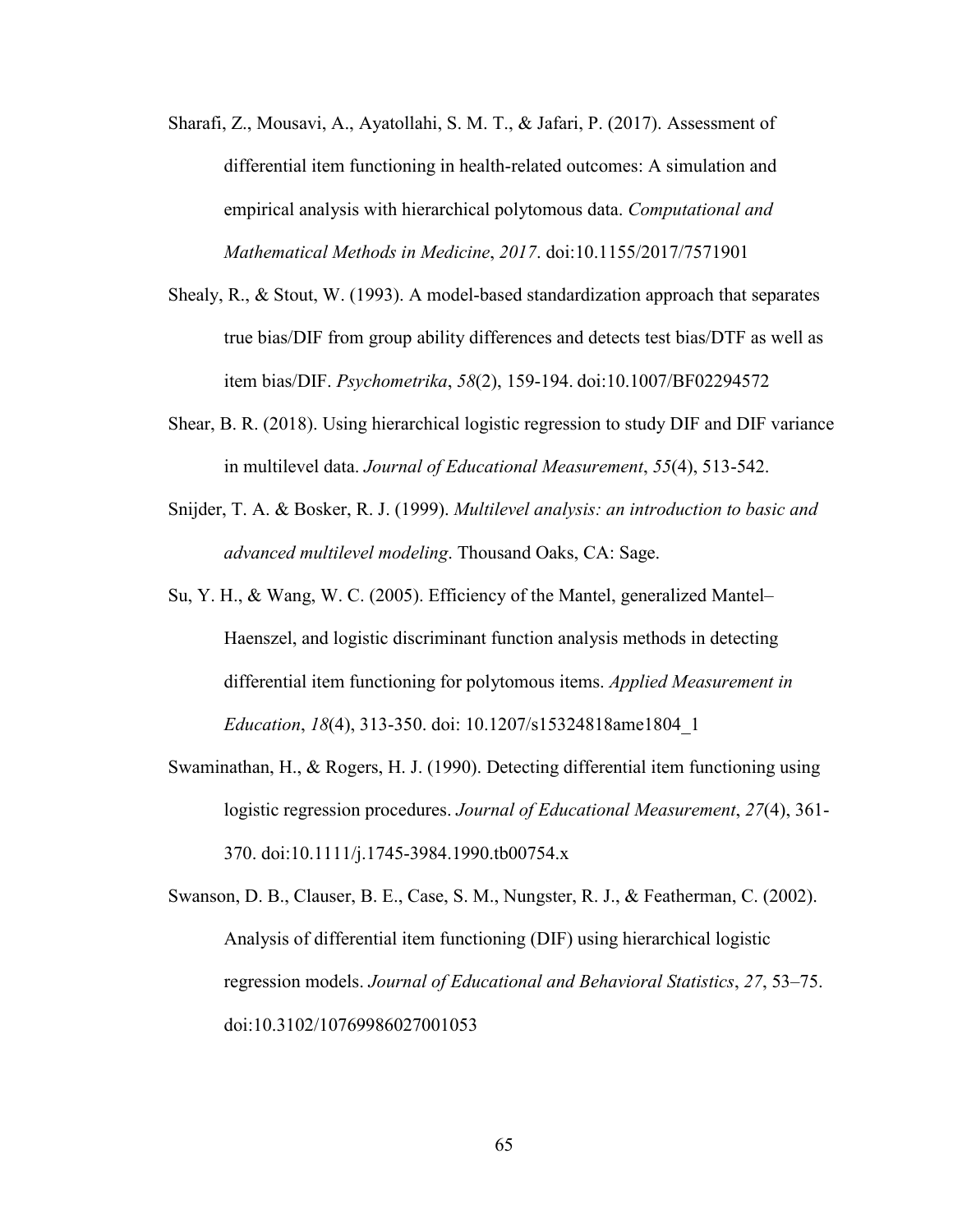- Tay, L., Meade, A. W., & Cao, M. (2015). An overview and practical guide to IRT measurement equivalence analysis. *Organizational Research Methods*, *18*(1), 3- 46. [doi:10.1177/1094428114553062](https://doi.org/10.1177/1094428114553062)
- Thissen, D., & Steinberg, L. (1986). A taxonomy of item response models. *Psychometrika*, *51*(4), 567-577. [doi:10.1007/BF02295596](https://doi.org/10.1007/BF02295596)
- Toland, M. D., & De Ayala, R. J. (2005). A multilevel factor analysis of students' evaluations of teaching. *Educational and Psychological Measurement*, *65*(2), 272-296. [doi:10.1177/0013164404268667](https://doi.org/10.1177/0013164404268667)
- U.S. Department of Education. (2017). Every Student Succeeds Act. Retrieved from https://www2.ed.gov/policy/elsec/leg/essa/essaassessmentfactsheet1207.pdf
- Vaughn, B. K. (2006). *A hierarchical generalized linear model of random differential item functioning for polytomous items: A Bayesian multilevel approach* (Doctoral dissertation). Available from the FSU Digital Library.
- Walker, C. M. (2011). What's the DIF? Why differential item functioning analyses are an important part of instrument development and validation. *Journal of Psychoeducational Assessment*, *29*(4), 364-376. [doi:10.1177/0734282911406666](https://doi.org/10.1177/0734282911406666)
- Wang, W. C., & Shih, C. L. (2010). MIMIC methods for assessing differential item functioning in polytomous items. *Applied Psychological Measurement*, *34*(3), 166-180. [doi:10.1177/0146621609355279](https://doi.org/10.1177/0146621609355279)
- Wang, W. C., & Su, Y. H. (2004). Factors influencing the Mantel and generalized Mantel-Haenszel methods for the assessment of differential item functioning in polytomous items. *Applied Psychological Measurement*, *28*(6), 450-480. doi: 10.1177/0146621604269792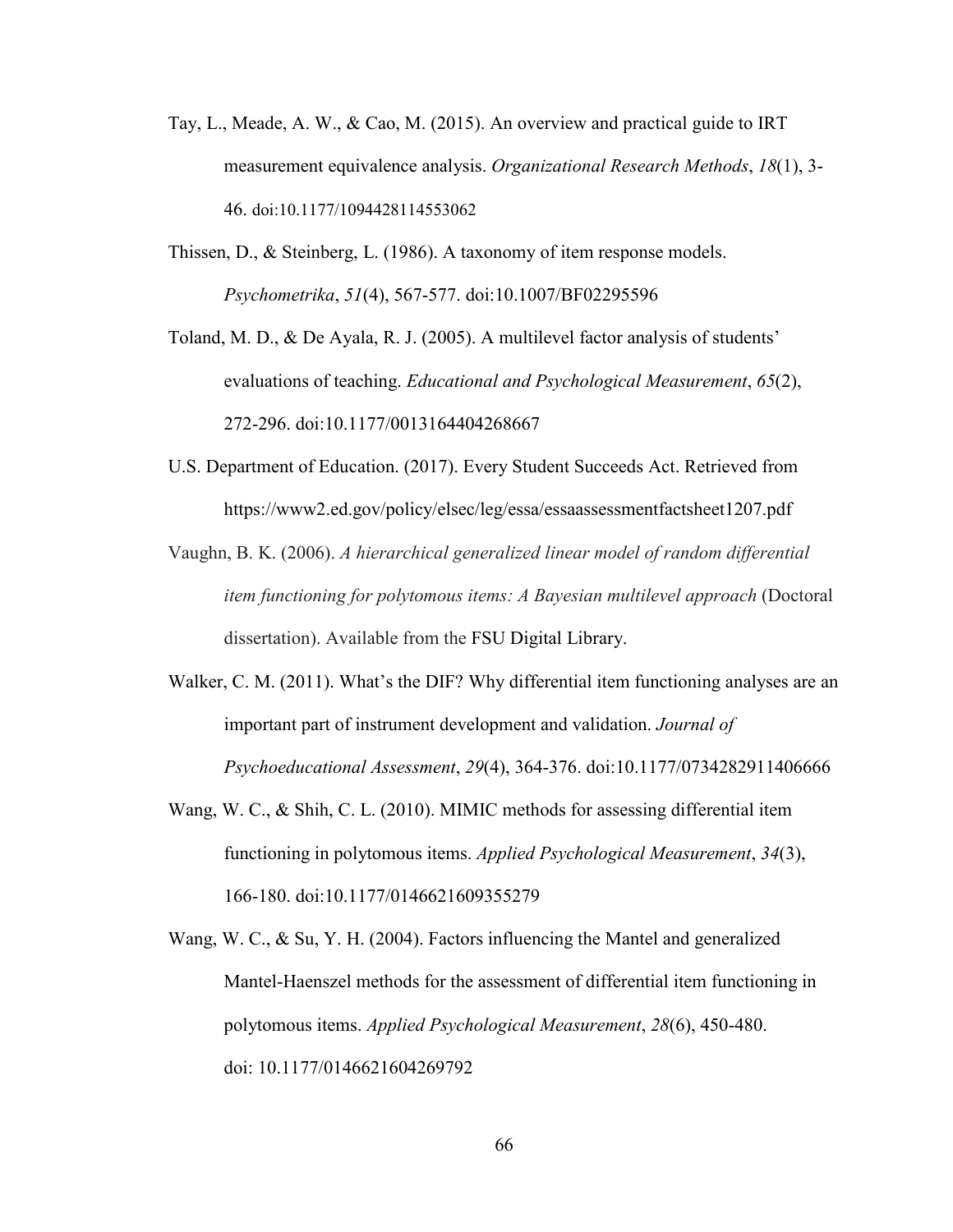- Wen, Y. (2014). *DIF analyses in multilevel data: Identification and effects on ability estimates* (Doctoral dissertation). Available from ProQuest Dissertations and Theses database. (UMI No. 3665404)
- Williams, N. J. (2003). *Item and person parameter estimation using hierarchical generalized linear models and polytomous item response theory models* (Doctoral dissertation). Available from ProQuest Dissertations and Theses database. (UMI No. 3116234)
- Wilson, J. R., & Lorenz, K. A. (2015). *Modeling binary correlated responses using SAS, SPSS and R* (Vol. 9). Springer. [doi:10.1007/978-3-319-23805-0](https://doi.org/10.1007/978-3-319-23805-0)
- Wood, W. S. (2011). *Differential item functioning procedures for polytomous items when examinee sample sizes are small* (Doctoral dissertation). Available from ProQuest Dissertations and Theses database. (UMI No. 3461258)
- Zwick, R., Donoghue, J. R., & Grima, A. (1993). Assessment of differential item functioning for performance tasks. *Journal of Educational Measurement*, *30*(3), 233-251. [doi:10.1111/j.1745-3984.1993.tb00425.x](https://doi.org/10.1111/j.1745-3984.1993.tb00425.x)
- Zwick, R., Thayer, D. T., & Mazzeo, J. (1997). Describing and categorizing DIF in polytomous items. *ETS Research Report Series*, *1997*(1), i-52. [doi:10.1002/j.2333-8504.1997.tb01726.x](https://doi.org/10.1002/j.2333-8504.1997.tb01726.x)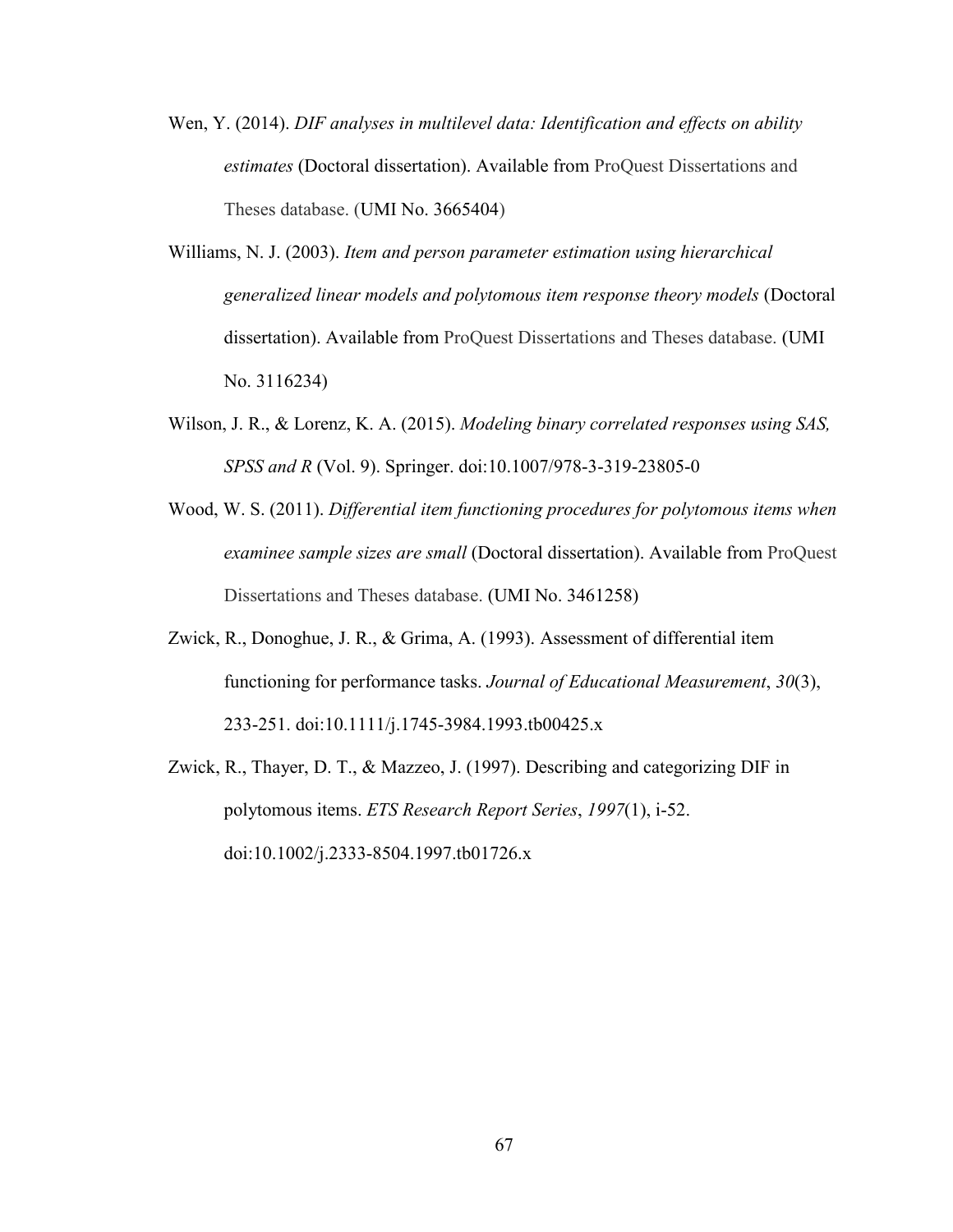## **Carol D. Hanley, Ed. D**

## **PROFESSIONAL PREPARATION**

- Post-Baccalaureate, evaluation, University of Kentucky, Lexington, KY, 2013 2016
- Ed.D., Curriculum and Instruction, 1997
	- o University of Kentucky, Lexington, KY
	- o Dissertation: *The effects of the learning cycle on the ecological knowledge of general biology students as measured by two assessment techniques.*
- Rank I, Biology, 1986
	- o Eastern Kentucky University, Richmond, KY
- M.S., Environmental Studies, 1980
	- o State University of New York at Buffalo, Buffalo, NY
	- o Thesis: *The use of silica-geothermometers to determine geothermal gradients in Central and Western New York.*
- B.A., Biology, 1978
	- o State University of New York at Buffalo, Buffalo, NY

## **APPOINTMENTS**

- **Office for Environmental Outreach Services, College of Agriculture, Food and Environment**, University of Kentucky, Lex, KY, 2013 – present
- **International Programs, College of Agriculture, Food and Environment**, University of Kentucky, Lex, KY, 2013 – present
- **Research Office, College of Agriculture, Food and Environment**, University of Kentucky, Lex, KY, 2009 – present
- **Environmental and Natural Resources Initiative, College of Agriculture, Food and Environment**, associate director, University of Kentucky, Lex, KY, 2009 – 2013
- **Associate Director, Tracy Farmer Institute for Sustainability and the Environment (TFISE)** (formerly Director of Education and Communications, Tracy Farmer Center for the Environment (TFCE)), University of Kentucky, Lex., KY, 2005 – present
- **4- H Youth Development Extension Specialist and Associate Director of P-12 Environmental Education**, Tracy Farmer Center for the Environment, University of Kentucky, Lex., KY, 2001 – 2005
- **Sciences Branch Manager, Kentucky Department of Education,** 1997 2001
- **Science Teacher, Biology**, Bryan Station High School, Lexington, KY, 1984 1997
- **Environmental Consultant, Ecology and Environment Inc**., Buffalo, NY, 1980 1983

Vita